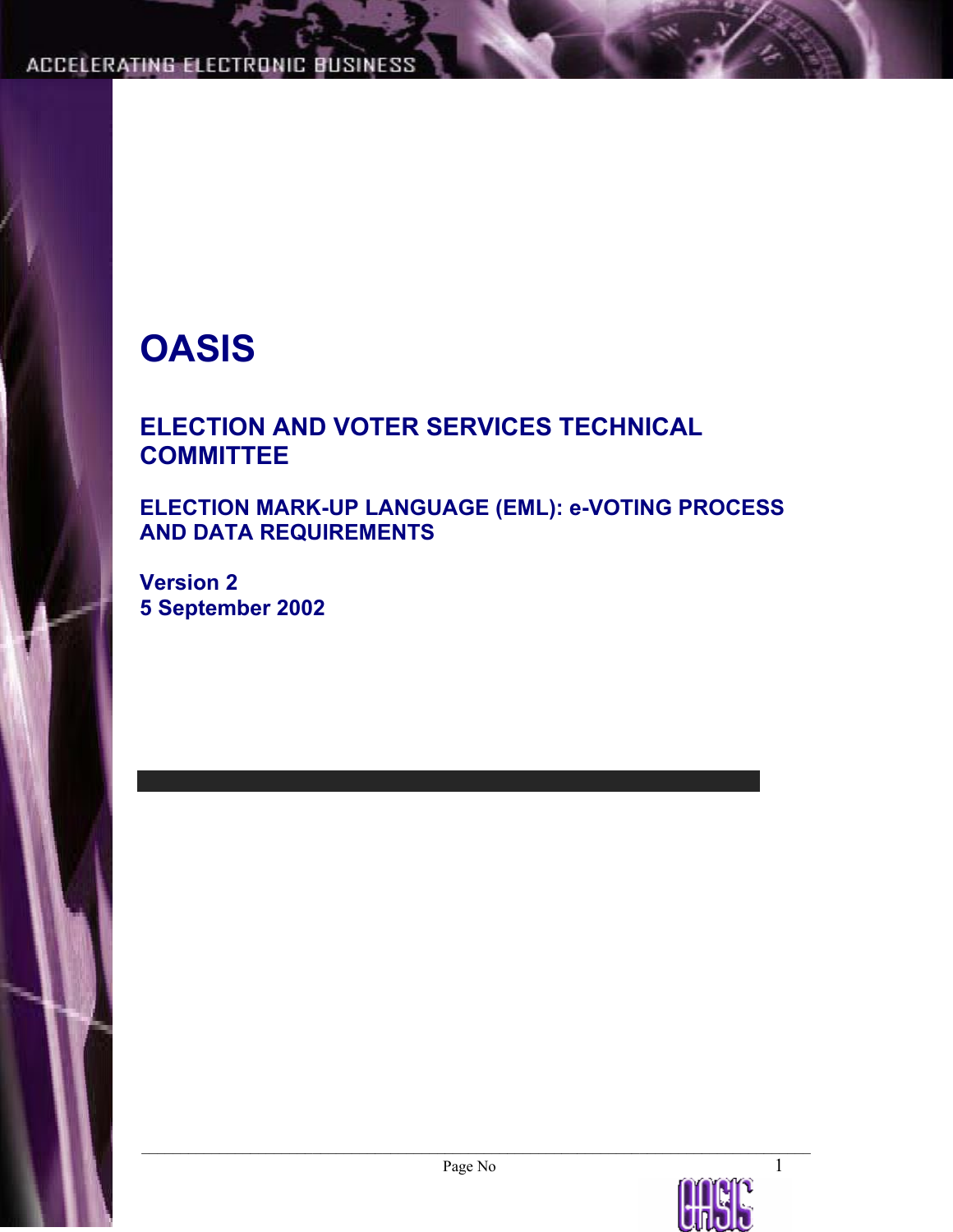## **Document Control**

## **Abstract**

This document contains a high-level overview of the processes within an e-voting system and the data requirements of the flows between those processes. It also addresses security issues relating to the exchange of data, and also provide a glossary of terms to ensure a full understanding by readers of the document.

|              | <b>Current Version</b> |                                                          |                      |  |
|--------------|------------------------|----------------------------------------------------------|----------------------|--|
| Date         | <b>Version</b>         | <b>Status</b>                                            | <b>Editor/Author</b> |  |
| 19 Apr 02    |                        | 2.0 Draft   Draft Committee Specification   Aoun Charbel |                      |  |
|              |                        | version 2                                                | John Ross            |  |
|              |                        |                                                          | Paul Spencer         |  |
| $4$ June 02  | 2.0A                   | Revised draft accommodating John Borras                  |                      |  |
|              | Draft                  | committee's comments                                     | John Ross            |  |
|              |                        |                                                          | Paul Spencer         |  |
| $12$ July 02 | 2.0B                   | Draft Committee Specification   Aoun Charbel             |                      |  |
|              | Final                  | for TC approval                                          | John Ross            |  |
|              |                        |                                                          | Paul Spencer         |  |
|              |                        |                                                          | Eric Peterson        |  |
| 5 Sept 02    | 2.0                    | Committee Specification                                  |                      |  |

| <b>Change History</b> |                |                               |                          |  |
|-----------------------|----------------|-------------------------------|--------------------------|--|
| Date                  | <b>Version</b> | <b>Status</b>                 | <b>Editor/Author</b>     |  |
| 13 May 02             | 1.0            | Committee Specification       | John Borras              |  |
|                       |                |                               | John Ross                |  |
|                       |                |                               | Paul Spencer             |  |
|                       |                |                               | Charbel Aoun             |  |
| 18 Mar 02             | 1.1            | Draft Committee Specification | Aoun Charbel (Main)      |  |
|                       |                | for public consultation       | John Ross (Co-Editor)    |  |
|                       |                |                               | Paul Spencer (Co-Editor) |  |
| 13 Mar 02             | 1.0e           | Draft Committee Specification | Aoun Charbel             |  |
|                       |                |                               | John Ross                |  |
|                       |                |                               | Paul Spencer             |  |
| 01 Mar 02             | 1.0d           | Draft Committee Specification | Aoun Charbel             |  |
|                       |                |                               | John Ross                |  |
|                       |                |                               | Paul Spencer             |  |
| 18 Feb 02             | 1.0c           | Draft Committee Specification | Aoun Charbel             |  |
|                       |                |                               | John Ross                |  |
|                       |                |                               | Paul Spencer             |  |
| 14 Feb 02             | D3.2           | Draft Committee Specification | Aoun Charbel             |  |
|                       |                |                               | John Ross                |  |
|                       |                |                               | Paul Spencer             |  |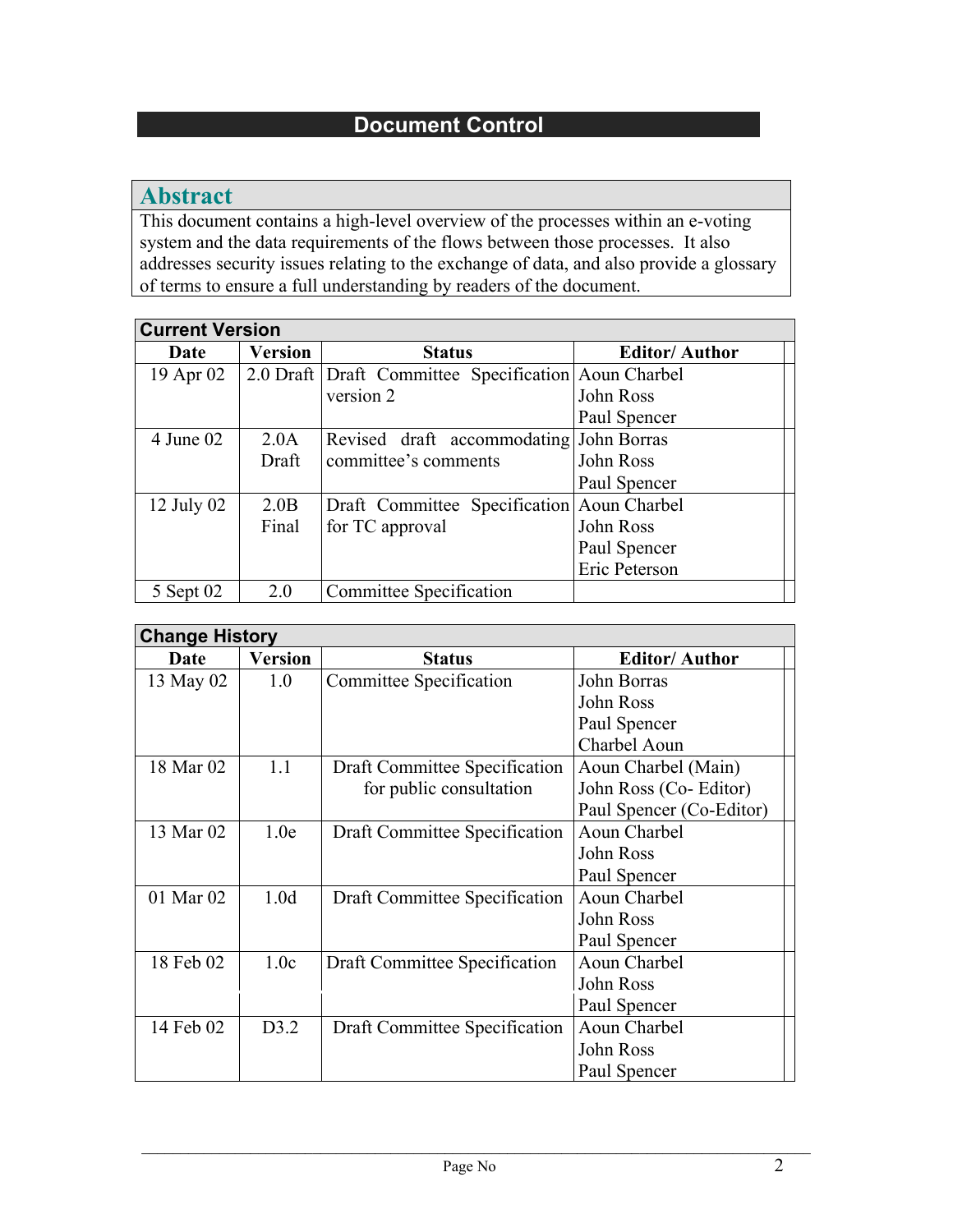Page No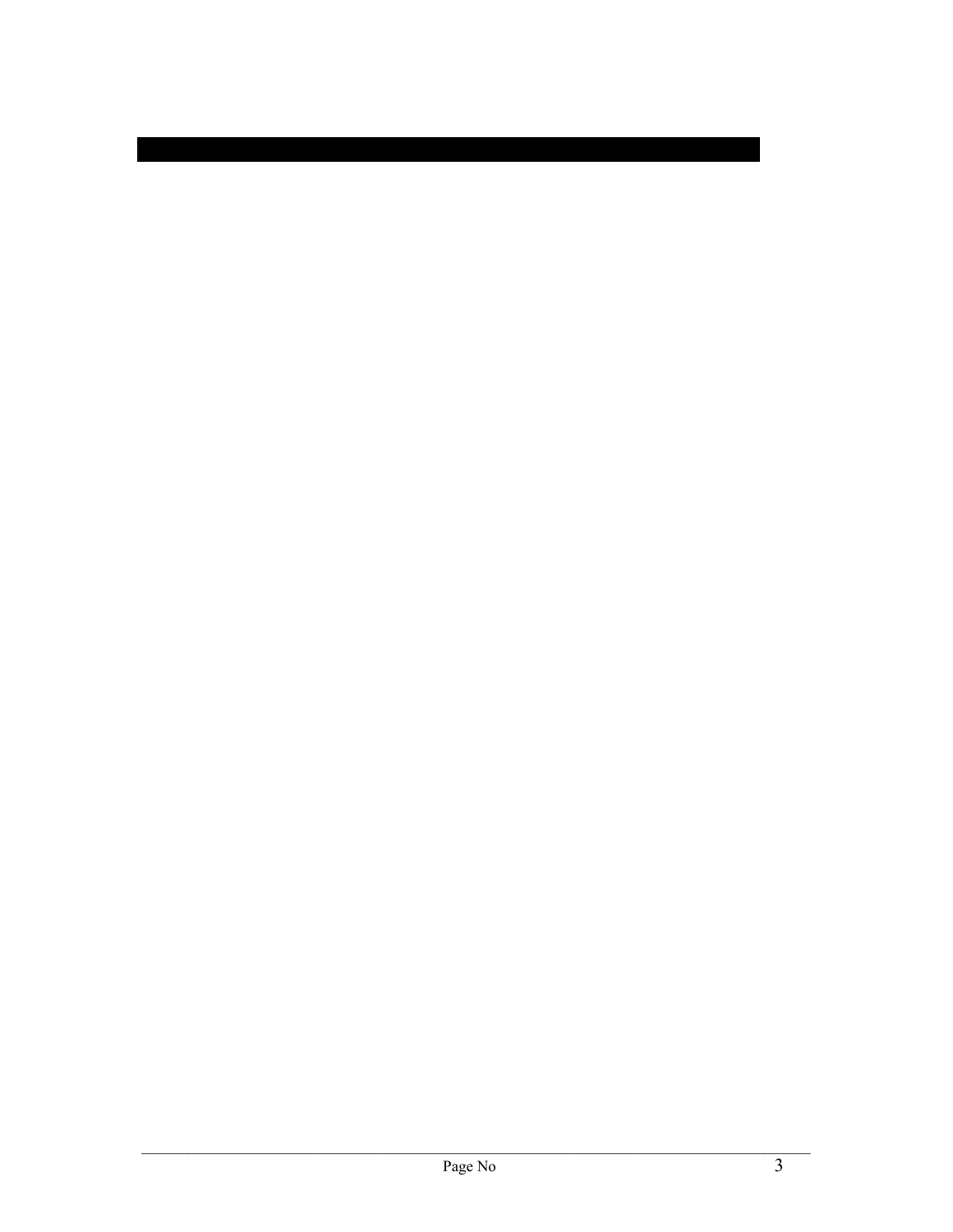## **OASIS Copyright Notices**

- (A) *"OASIS takes no position regarding the validity or scope of any intellectual property or other rights that might be claimed to pertain to the implementation or use of the technology described in this document or the extent to which any license under such rights might or might not be available; neither does it represent that it has made any effort to identify any such rights. Information on OASIS's procedures with respect to rights in OASIS specifications can be found at the OASIS website. Copies of claims of rights made available for publication and any assurances of licenses to be made available, or the result of an attempt made to obtain a general license or permission for the use of such proprietary rights by implementors or users of this specification, can be obtained from the OASIS Executive Director."*
- (B) *"OASIS invites any interested party to bring to its attention any copyrights, patents or patent applications, or other proprietary rights which may cover technology that may be required to implement this specification. Please address the information to the OASIS Executive Director."*
- (C) *"Copyright (C) OASIS Open (date). All Rights Reserved.*

*This document and translations of it may be copied and furnished to others, and derivative works that comment on or otherwise explain it or assist in its implementation may be prepared, copied, published and distributed, in whole or in part, without restriction of any kind, provided that the above copyright notice and this paragraph are included on all such copies and derivative works. However, this document itself may not be modified in any way, such as by removing the copyright notice or references to OASIS, except as needed for the purpose of developing OASIS specifications, in which case the procedures for copyrights defined in the OASIS Intellectual Property Rights document must be followed, or as required to translate it into languages other than English.* 

*The limited permissions granted above are perpetual and will not be revoked by OASIS or its successors or assigns.* 

*This document and the information contained herein is provided on an "AS IS" basis and OASIS DISCLAIMS ALL WARRANTIES, EXPRESS OR IMPLIED, INCLUDING BUT NOT LIMITED TO ANY WARRANTY THAT THE USE OF THE INFORMATION HEREIN WILL NOT INFRINGE ANY RIGHTS OR ANY IMPLIED WARRANTIES OF MERCHANTABILITY OR FITNESS FOR A PARTICULAR PURPOSE."* 

(D) *"OASIS has been notified of intellectual property rights claimed in regard to some or all of the contents of this specification. For more information consult the online list of claimed rights."*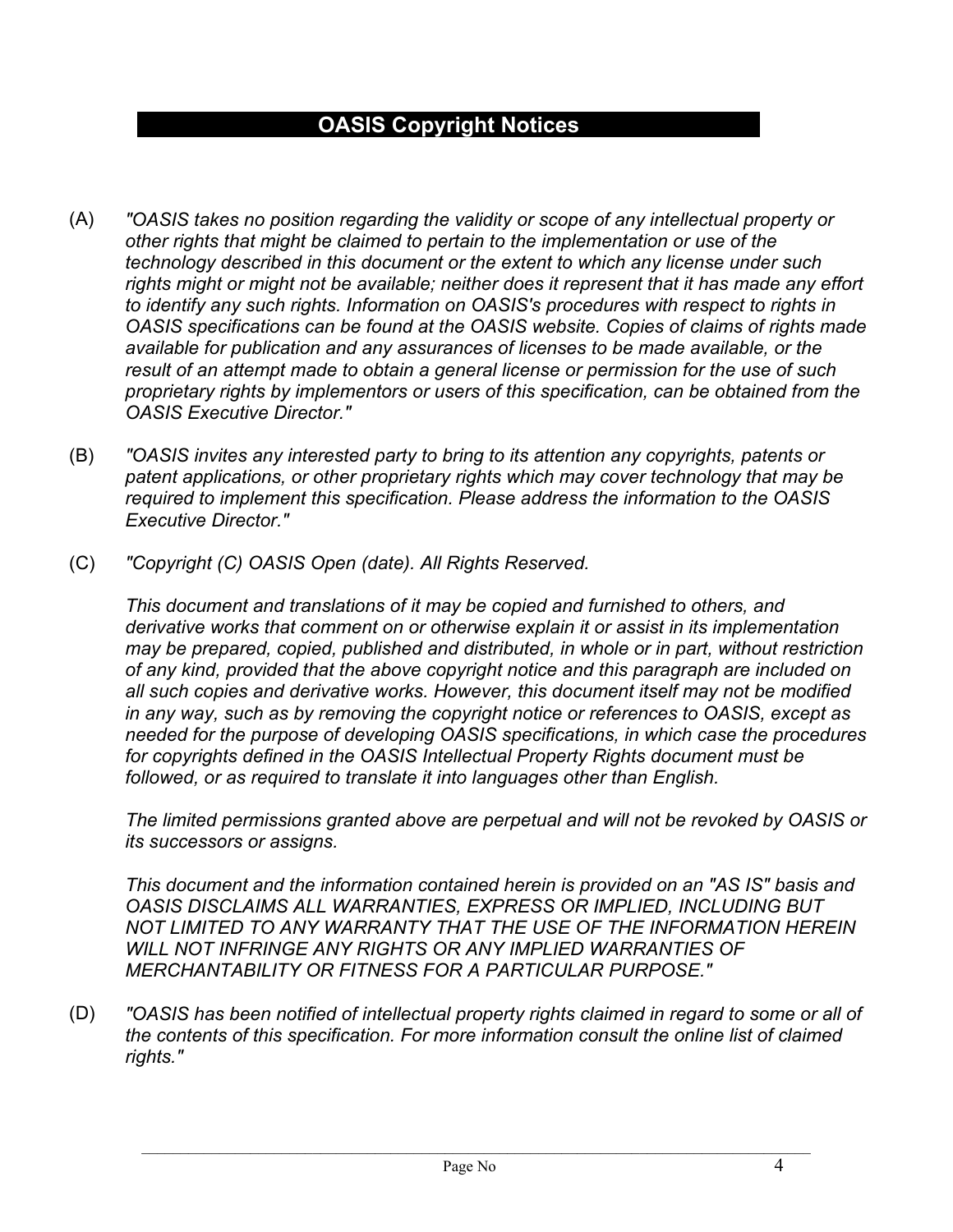## **Table of Contents**

Executive Summary

- 1. Introduction
	- 1.1 Business Drivers
	- 1.2 Technical Drivers
	- 1.3 The E&VS Committee
	- 1.4 Challenge and Scope
	- 1.5 Documentation Set
	- 1.6 Conformance
	- 1.7 Terminology
- 2. High-Level Election Process
	- 2.1 The Human View
	- 2.2 The Technology View
	- 2.3 Outline
	- 2.4 Process Description
	- 2.5 Data Requirements
- 3. Security Considerations
	- 3.1 Basic security requirements
	- 3.2 Terms<br>3.3 Specifi
	- Specific Security Requirements
	- 3.4 Security Architecture
	- 3.5 Internet voting security concerns

Appendix A Glossary/Terminology Appendix B Internet Voting Security Concerns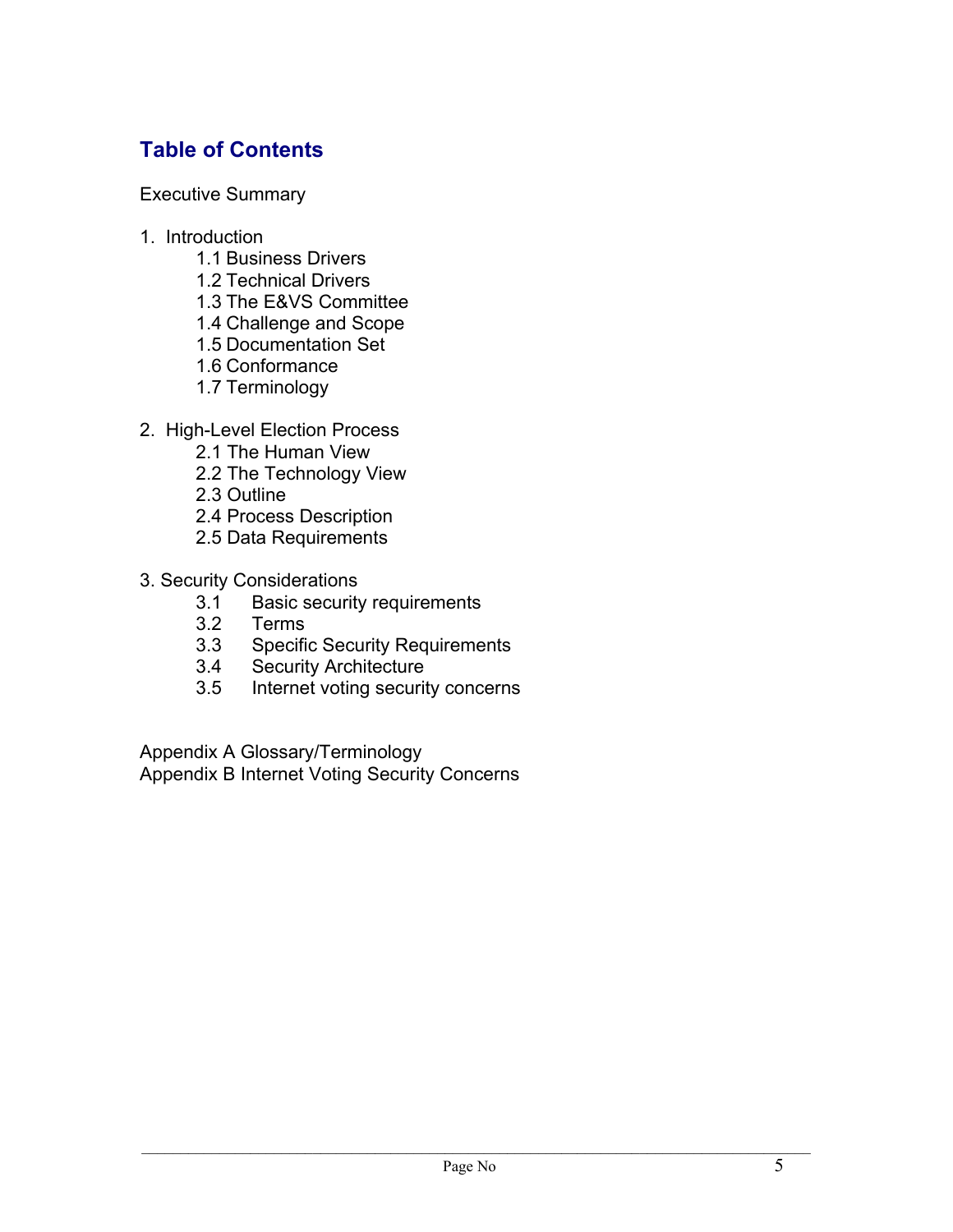## **Executive Summary**

OASIS, the XML interoperability consortium, formed the Election and Voter Services Technical Committee in the spring of 2001 to develop standards for election and voter services information using XML. The committee's mission statement is, in part, to:

*"Develop a standard for the structured interchange among hardware, software, and service providers who engage in any aspect of providing election or voter services to public or private organizations…."* 

The objective is to introduce a uniform and reliable way to allow election systems to interact with each other. The overall effort attempts to address the challenges of developing a standard that is:

- Multinational: our aim is to have these standards adopted globally
- Flexible: effective across the different voting regimes. e.g. proportional representation or "first past the post".
- Multilingual: flexible enough to accommodate the various languages and dialects and vocabularies.
- Adaptable: resilient enough to support elections in both the private and public sectors.
- Secure: able to secure the relevant data and interfaces from any attempt at corruption, as appropriate to the different requirements of varying election rules.

The primary deliverable of the committee the Election Markup Language (EML). This is a set of data and message definitions described as XML schemas. At present EML includes specifications for:

- Candidate Nomination, Response to Nomination and Approved Candidate Lists
- Voter Registration information, including eligible voter lists
- Various communications between voters and election officials, such polling information, election notices, etc.
- Logical Ballot information (races, contests, candidates, etc.)
- Voter Authentication
- Vote Casting and Vote Confirmation
- Election counts and results
- Audit information pertinent to some of the other defined data and interfaces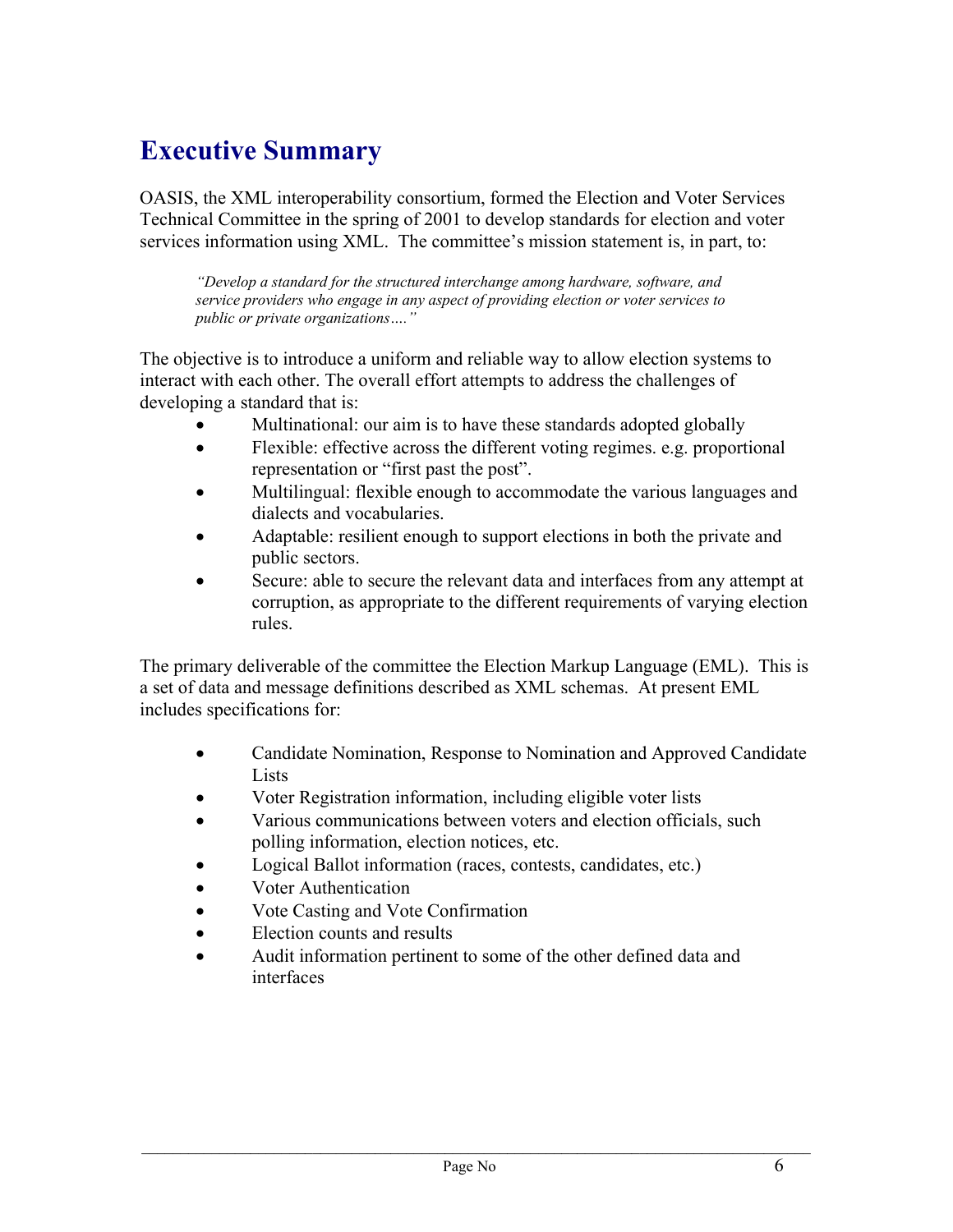## **Overview of the EML Process and Data Requirements Document**

To help establish context for the specifics contained in the XML schemas that make up EML, the committee also developed a generic election process model. This model identifies the components and processes common to many elections and election systems, and describes how EML can be used to standardize the information exchanged between those components.

**Section 1** outlines the business and technical needs the committee is attempting to meet, the challenges and scope of the effort, and introduces some of the key framing concepts and terminology used in the remainder of the document.

**Section 2** describes two complementary high-level process models of an election exercise, based on the human and technical views of the processes involved. It is intended to identify all the generic steps involved in the process and highlight all the areas where data is to be exchanged. The discussions in this section present details of how the messages and data formats detailed in the EML specifications themselves can be used to achieve the goals of open interoperability between system components. Section 2 also includes descriptions of the various EML interfaces, independent of the specific syntax requirements of a complete XML schema definition.

**Section 3** presents a discussion of the some of the common security requirements faced in different election scenarios, a possible security model, and the mechanisms that are available in the EML specifications to help address those requirements. The scope of election security, integrity and audit included in these interface descriptions and the related discussions are intended to cover security issues pertinent only to the standardised interfaces and not to the internal security requirements within the various components of election systems.

The security requirement for the election system design, implementation or evaluation must be placed with the context of the vulnerabilities and threats analysis of a particular election scenario. As such the references to security within EML are not to be taken as comprehensive requirements for all election systems in all election scenarios, nor as recommendations of sufficiency or approach when addressing all the security aspects of election system design, implementation or evaluation.

**Appendices:** The document concludes with a glossary of voting terminology, particularly useful as it indicates some of the issues that arise when attempting to normalize the requirements and even nomenclature of elections internationally.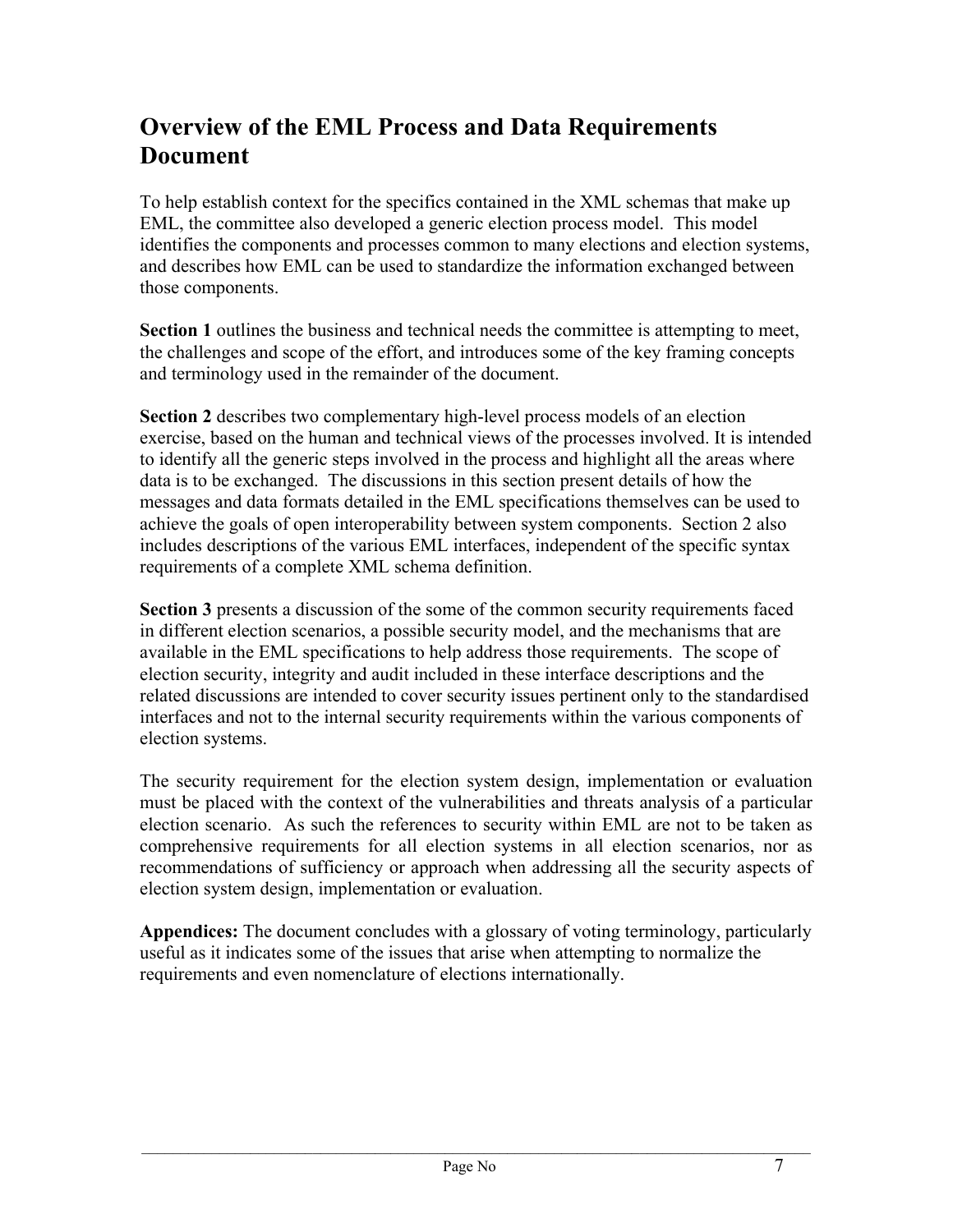## **1. INTRODUCTION**

## **1.1 Business Drivers**

Voting is one of the most critical features in our democratic process. In addition to providing for the orderly transfer of power, it also cements the citizen's trust and confidence in an organization or government when it operates efficiently. In the past, changes in the election process have proceeded deliberately and judiciously, often entailing lengthy debates over even the most minute detail. These changes have been approached with caution because discrepancies with the election system threaten the very principles that make our society democratic.

Times are changing. Society is becoming more and more web oriented and citizens, used to the high degree of flexibility in the services provided by the private sector and in the Internet in particular, are now beginning to set demanding standards for the delivery of services by governments using modern electronic delivery methods.

Internet voting is seen as a logical extensions of Internet applications in commerce and government and in the wake of the United States 2000 general elections is among those solutions being seriously considered to replace older less reliable election systems.

The implementation of Internet voting would allow increased access to the voting process for millions of potential voters. Higher levels of voter participation will lend greater legitimacy to the electoral process and should help to reverse the trend towards voter apathy that is fast becoming a feature of many democracies. However, it has to be recognized that the use of technology will not by itself correct this trend. Greater engagement of voters throughout the whole democratic process is also required.

## **1.2 Technical Drivers**

In the election industry today, there are a number of different services vendors around the world, all integrating different levels of automation, operating on different platforms and employing different architectures. With the global focus on e-voting systems and initiatives, the need for a consistent, auditable, automated election system has never been greater.

The introduction of open standards for election solutions is intended to enable election officials around the world to build upon existing infrastructure investments to evolve their systems as new technologies emerge. This will simplify the election process in a way that was never possible before. Open election standards will aim to instill confidence in the democratic process among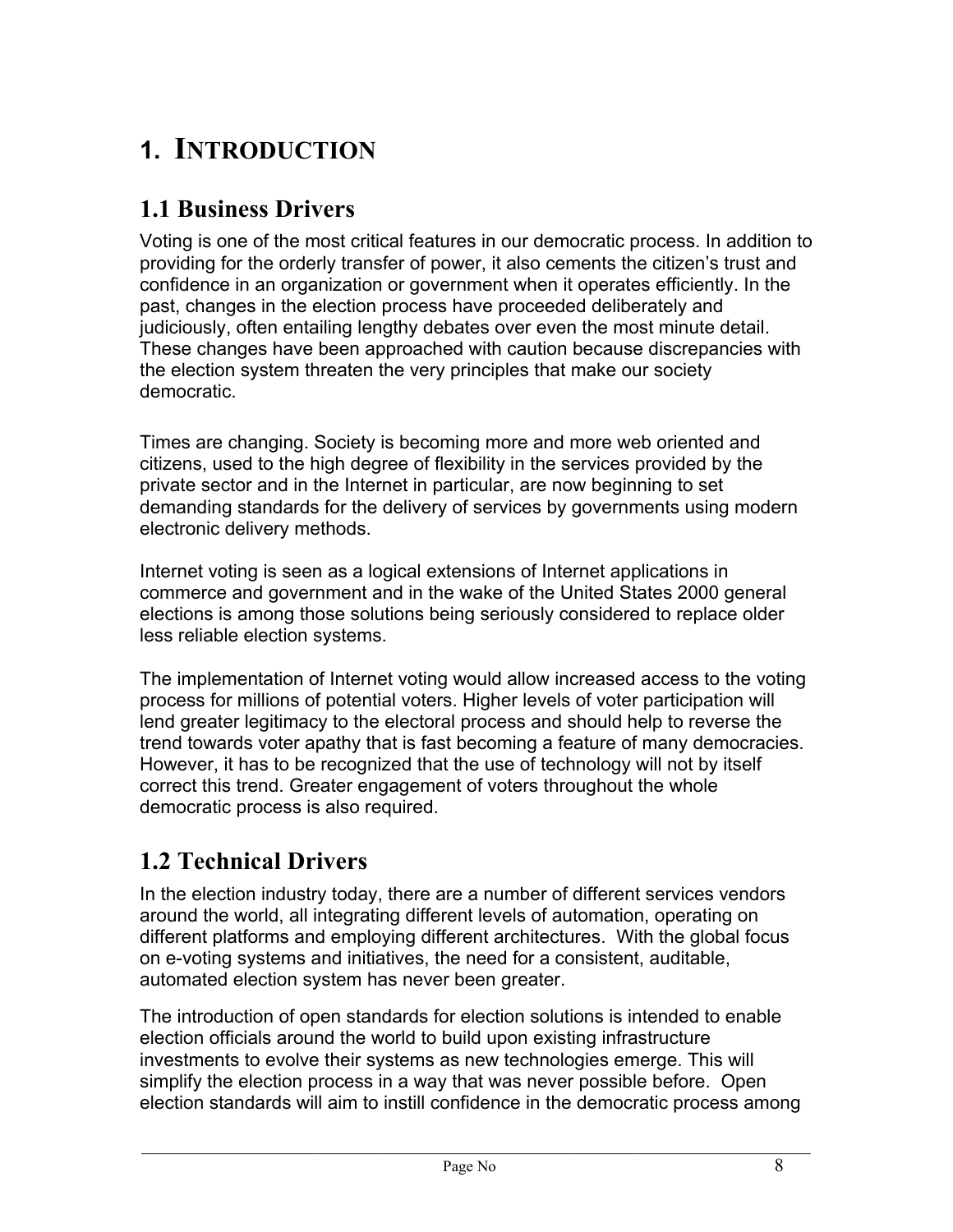citizens and government leaders alike, particularly within emerging democracies where the responsible implementation of the new technology is critical.

## **1.3 The E&VS Committee**

OASIS, the XML interoperability consortium, formed the Election and Voter Services Technical Committee to standardize election and voter services information using XML. The committee is focused on delivering a **reliable, accurate and trusted** XML specification (Election Markup Language (EML)) for the structured interchange of data among hardware, software and service vendors who provide election systems and services.

EML, the first XML specification of its kind, and when implemented can provide a uniform, secure and verifiable way to allow e-voting systems to interact as new global election processes evolve and are adopted.

The Committee's mission statement is:

"*Develop a standard for the structured interchange of data among hardware, software, and service providers who engage in any aspect of providing election or voter services to public or private organizations. The services performed for such elections include but are not limited to voter role/membership maintenance (new voter registration, membership and dues collection, change of address tracking, etc.), citizen/membership credentialing, redistricting, requests for absentee/expatriate ballots, election calendaring, logistics management (polling place management), election notification, ballot delivery and tabulation, election results reporting and demographics*."

The primary function of an electronic voting system is to capture voter preferences reliably and report them accurately. Capture is a function that occurs between "a voter" (individual person) and "an e-voting system" (machine). It is critical that any election system be able to prove that a voter's choice is captured correctly and anonymously, and that the vote is not subject to tampering.

Dr. Michael Ian Shamos, a PhD Researcher who worked on 50 different voting systems since 1980 and reviewed the election statutes in half the US states, summarized a list of fundamental requirements, or "six commandments," for electronic voting systems:

- 1- Keep each voter's choice an inviolable secret.
- 2- Allow each eligible voter to vote only once, and only for those offices for which he/she is authorized to cast a vote.
- 3- Do not permit tampering with voting system, nor the exchange of gold for votes.
- 4- Report all votes accurately
- 5- The voting system shall remain operable throughout each election.
- 6- Keep an audit trail to detect any breach of [2] and [4] but without violating [1].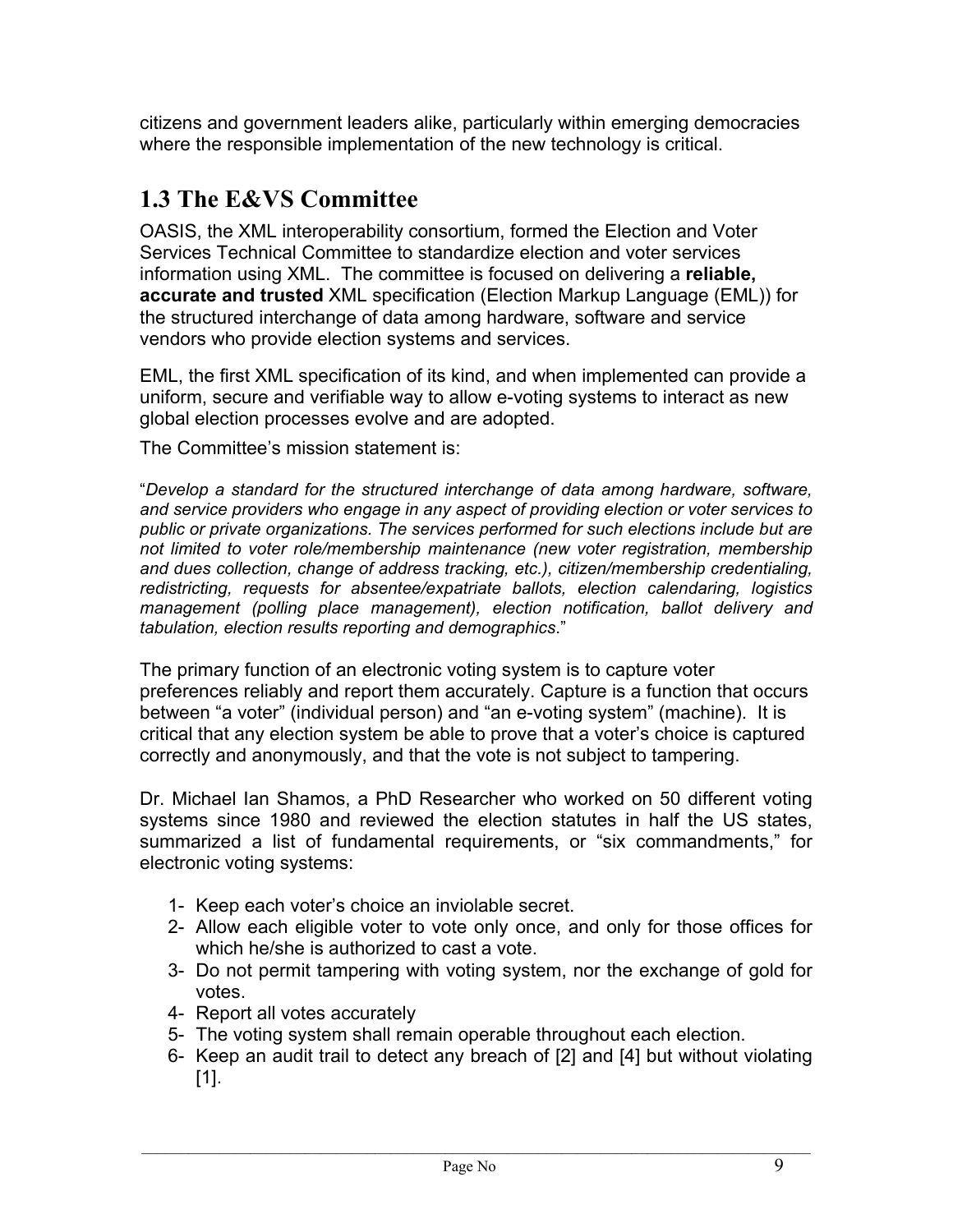In addition to these business and technical requirements, the committee was faced with the additional challenges of specifying a requirement that was:

- Multinational: our aim is to have these standards adopted globally
- Effective across the different voting regimes. e.g. proportional representation or "first past the post".
- $\Box$  Multilingual our standards will need to be flexible enough to accommodate the various languages and dialects and vocabularies.
- $\Box$  Adaptable our aim is to provide a specification that is resilient enough to support elections in both the private and public sectors.
- $\Box$  Secure The standards must provide security that protects election data and detects any attempt to corrupt it.

The Committee followed these guidelines and operated under the general premise that any data exchange standards must be evaluated with constant reference to the public trust.

## **1.4 Challenge and Scope**

The goal of the committee is to develop an Election Markup Language (EML). This is a set of data and message definitions described as a set of XML schemas and covering a wide range of transactions that occur during an election. To achieve this, the committee decided that it required a common terminology and definition of election processes that could be understood internationally. The committee therefore started by defining the generic election process models described here.

These processes are illustrative, covering the vast majority of election types and forming a basis for defining the Election Markup Language itself. EML has been designed such that elections that do not follow this process model should still be able to use EML as a basis for the exchange of election-related messages.

EML is focussed on defining open, secure, standardized and interoperable interfaces between components of election systems. Thus providing transparent and secure interfaces between various parts of an election system. The scope of election security, integrity and audit included in these interface descriptions and the related discussions are intended to cover security issues pertinent only to the standardised interfaces and not to the internal or external security requirements of the various components of election systems.

The security requirement for the election system design, implementation or evaluation must be placed with the context of the vulnerabilities and threats analysis of a particular election scenario. As such the references to security within EML are not to be taken as comprehensive requirements for all election systems in all election scenarios, nor as recommendations of sufficiency or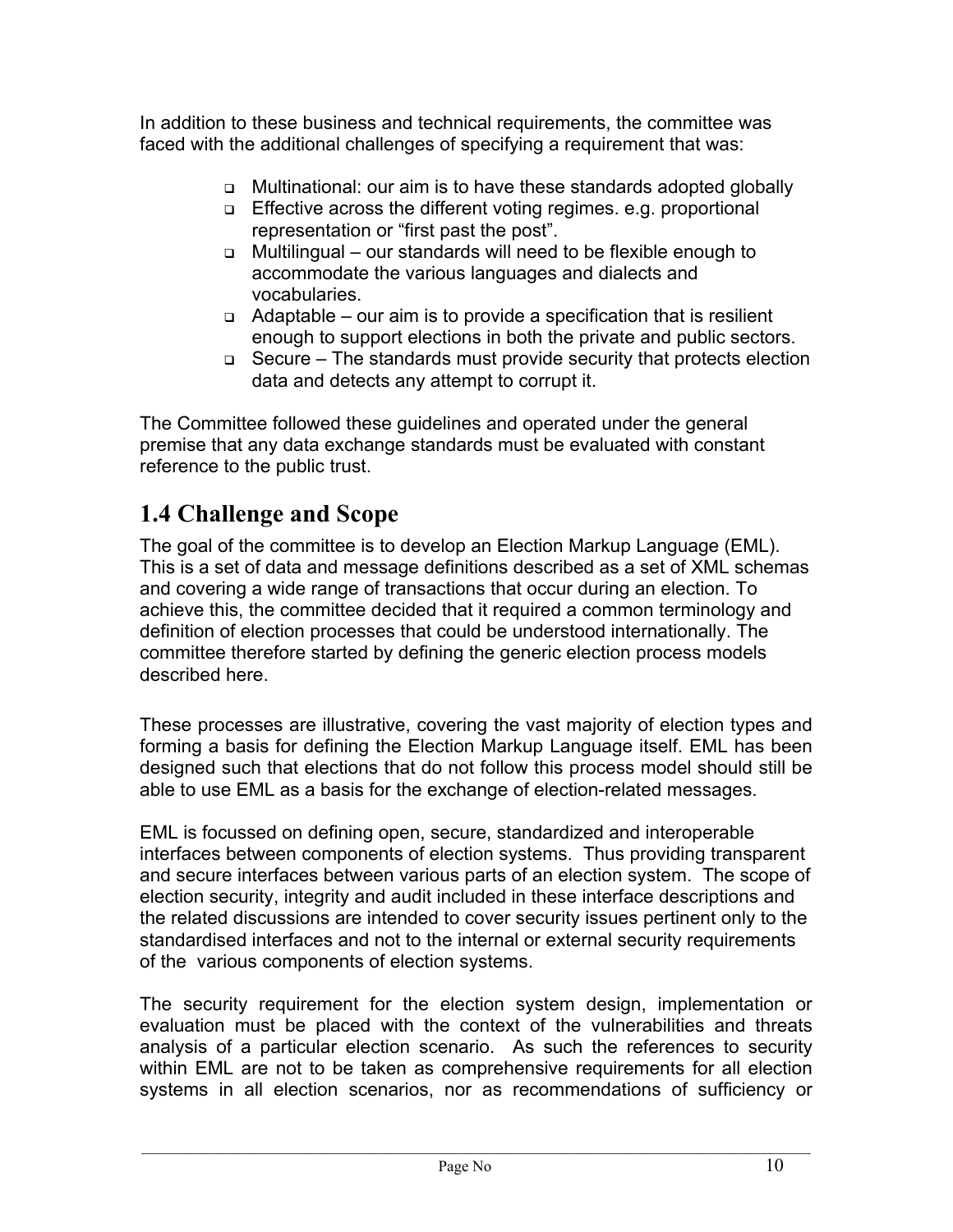approach when addressing all the security aspects of election system design, implementation or evaluation. In fact, the data security mechanisms described in this document are all optional, enabling compliance with EML without regard for system security at all.

A complementary document may be defined which refines the security issues defined in this document

EML is meant to assist and enable the election process and does not require any changes to traditional methods of conducting elections. The extensibility of EML makes it possible to adjust to various e-democracy processes without affecting the process, as it simply enables the exchange of data between the various election processes in a standardized way.

The solution outlined in this document is non-proprietary and will work as a template for any e-voting system. The objective is to introduce a uniform and reliable way to allow election systems to interact with each other. The proposed standard is intended to reinforce public confidence in the election process and to facilitate the job of democracy builders by introducing guidelines for the selection or evaluation of future election systems.



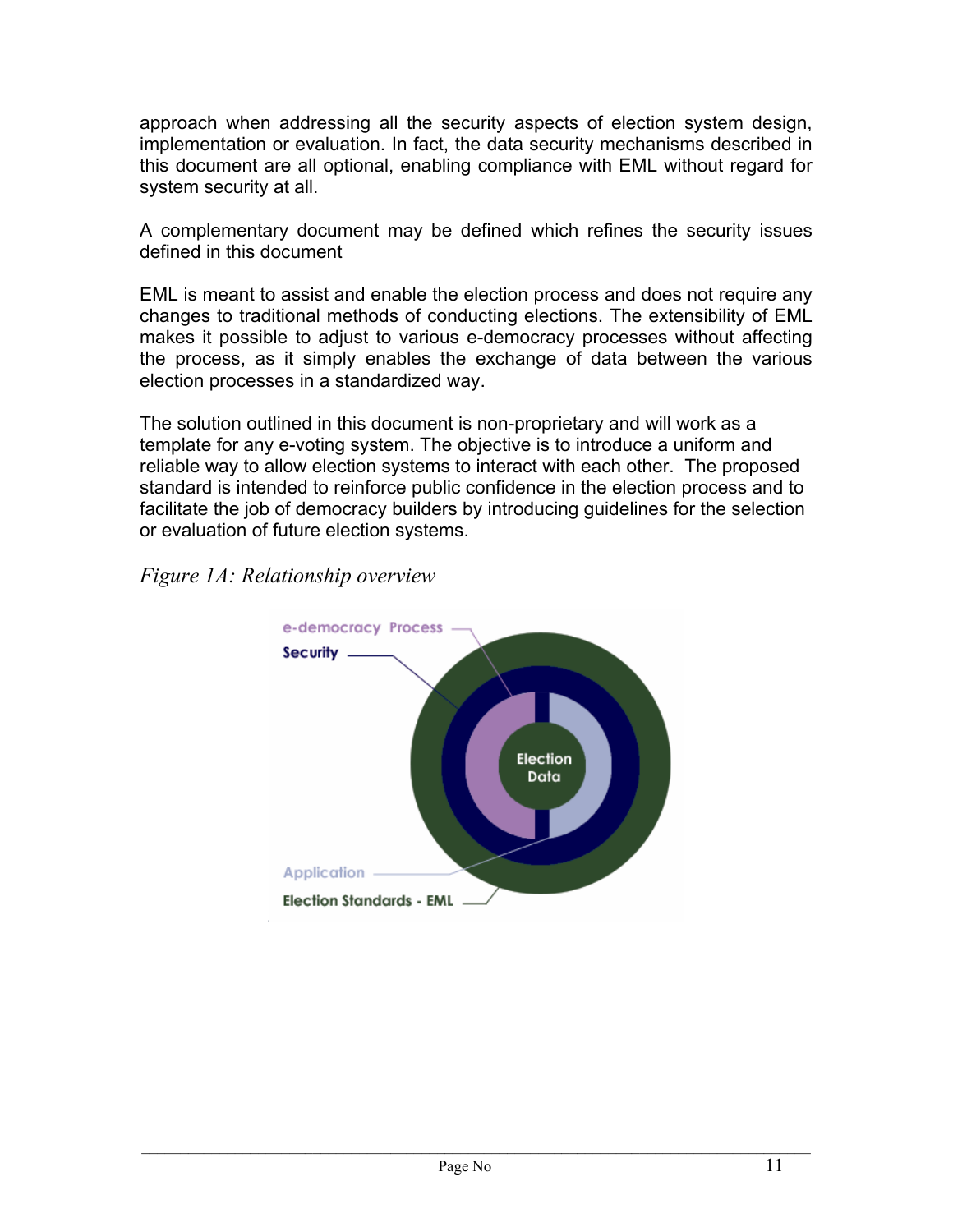## **1.5 Documentation Set**

To meet our objectives, the committee has defined a process model that reflects the generic processes for running elections in a number of different international jurisdictions. The processes are illustrative, covering the vast amount of election types and scenarios.

The next step was then to isolate all the individual data items that are required to make each of these processes function. From this point, our approach has been to use EML as a simple and standard way of exchanging this data across different electronic platforms. Elections that do not follow the process model can still use EML as a basis for the exchange of election-related messages at interface points that are more appropriate to their specific election processes.

Finally, the committee will be conducting pilot studies using the prototype EML standard to test it's effectiveness across a number of different international jurisdictions. The committee document set will include:

- **Voting Process and Data Requirements** (This Document): A general and global study of the electoral process. Introduces the transition from a complete human process by defining the data structure to be exchanged and where needed. An EML schema is introduced and clearly marked.
- **EML Specifications:** This consists of a library of XML schemas used in EML and a document describing them. The XML schemas define the formal structures of the election data that needs to be exchanged.
- **Scenarios:** A selected set of scenarios with variations in election type / country. The objective of the scenarios is to show how documents 1 and 2 can be used in practice. Each scenario comprises a UML description and a set of sample XML messages.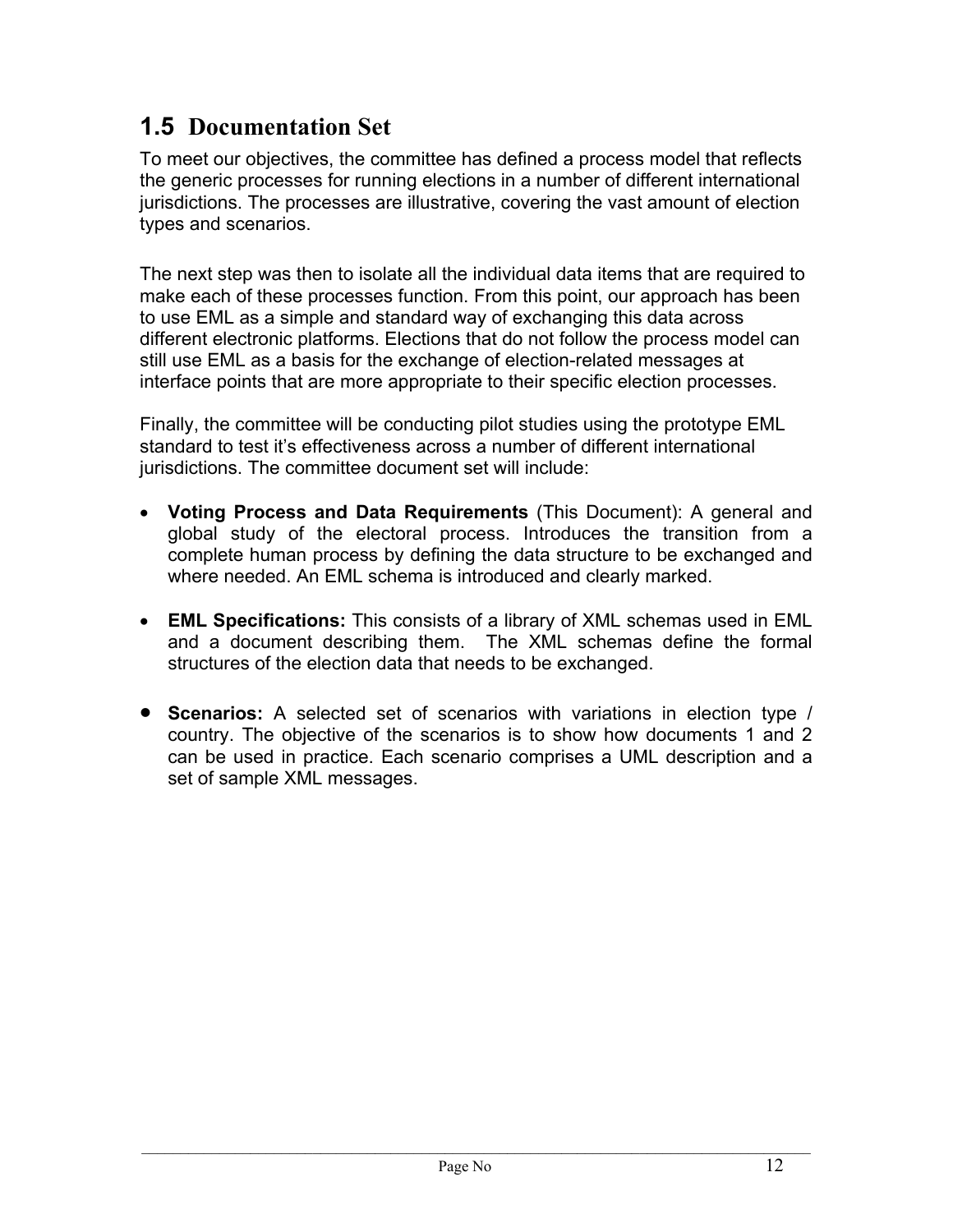## **1.6 Conformance**

To conform to this specification, a system must implement all parts of this specification that are relevant to the interfaces for which conformance is claimed. The required schema set will normally be part of the purchasing criteria and should indicate schema version numbers. For example, in the future, the specification for an election list system might specify that a conforming system must accept and generate XML messages conforming to the following schemas:

| Schema        | Accept     | Generate |
|---------------|------------|----------|
| <b>EML110</b> | v1.0       |          |
| <b>EML310</b> | v2.0, v2.1 |          |
| <b>EML320</b> | v1.0, v2.0 | v2.0     |
| <b>EML330</b> |            | v1.1     |
| <b>EML340</b> |            | v1.0     |
| <b>EML350</b> |            | v1.0     |
| <b>EML360</b> |            | v1.3     |

A conforming system will then conform to the relevant parts of this specification and the accompanying schemas.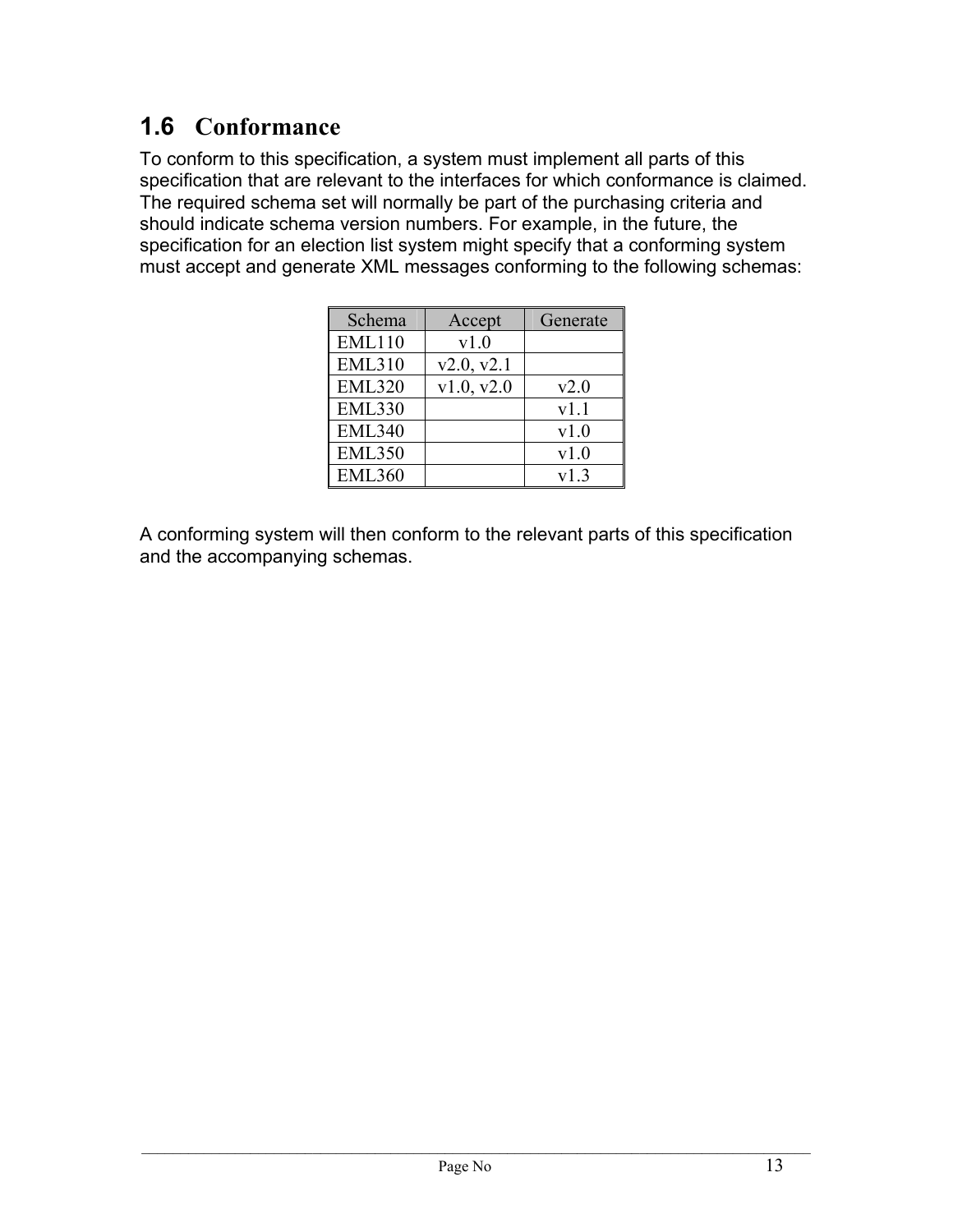## **1.7 Terminology**

At the outset of our work, it was clear that the committee would need to rationalize the different terms that are commonly used to describe the election process.

Terms used to describe the election process, such as ballot and candidate, carry different meanings in different countries – even those speaking the same language. In order to develop a universal standard, it is essential to create universal definitions for the different elements of the election process. See appendix A for the terms used by the committee in this document.

Our approach was to regard elections as involving **Contests** between **Candidates or Options** which aggregate to give results in different **Elections**.

In practice however, electoral authorities would often run a number of different elections during a defined time period. This phenomenon is captured in our terminology as an **Election Event**. The model below uses a British context to describe our approach in general terms.



*Figure 1B: The Election Hierarchy*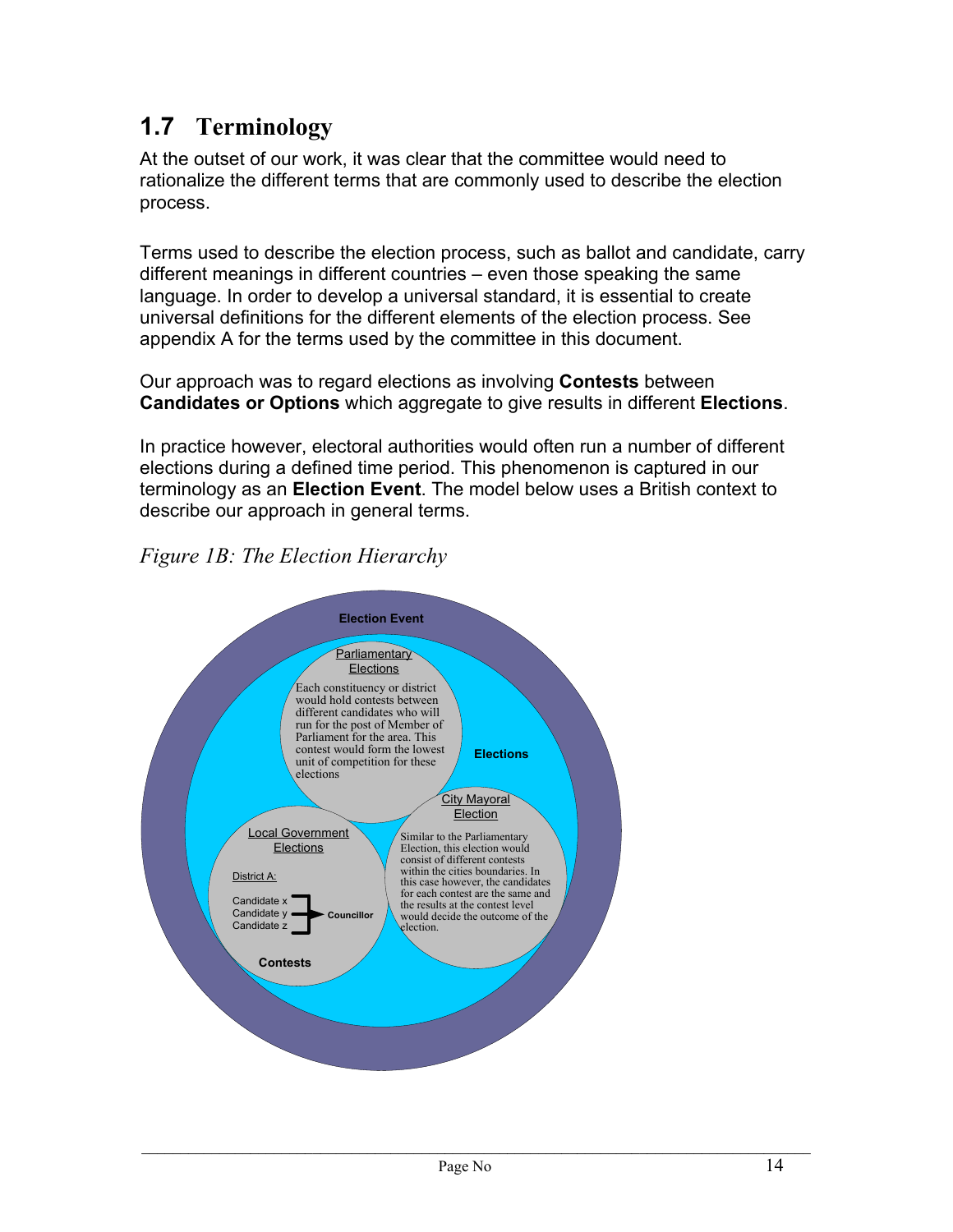In the detailed example below, there is an **election event** called the "Union Annual Election". This comprises two **elections**, one for the National Executive Committee (NEC) and one for the International Liason Committee (ILC). Three positions are being selected for each committee, as a result, each **election** is made up of three **contests**. In region 1 (R1), the **contest** for each **election** has two **options** (or **candidates**).

Figure 1c below shows the three **ballots** (one for each region). The **ballot** is personal to the voter and presents the **options** available to that voter. It also allows choices to be made. During the election exercise, each voter in region 1 receives only the region 1 ballot. This ballot will contain the **candidates** for the (R1) contest for each of the two **elections.** 

 $\Box$  $\Box$  $\Box$ 머  $\Box$  $\Box$  $\Box$  $\Box$  $\Box$  $\Box$  $\Box$  $\Box$  $\Box$ 

*Figure1C: Union annual election*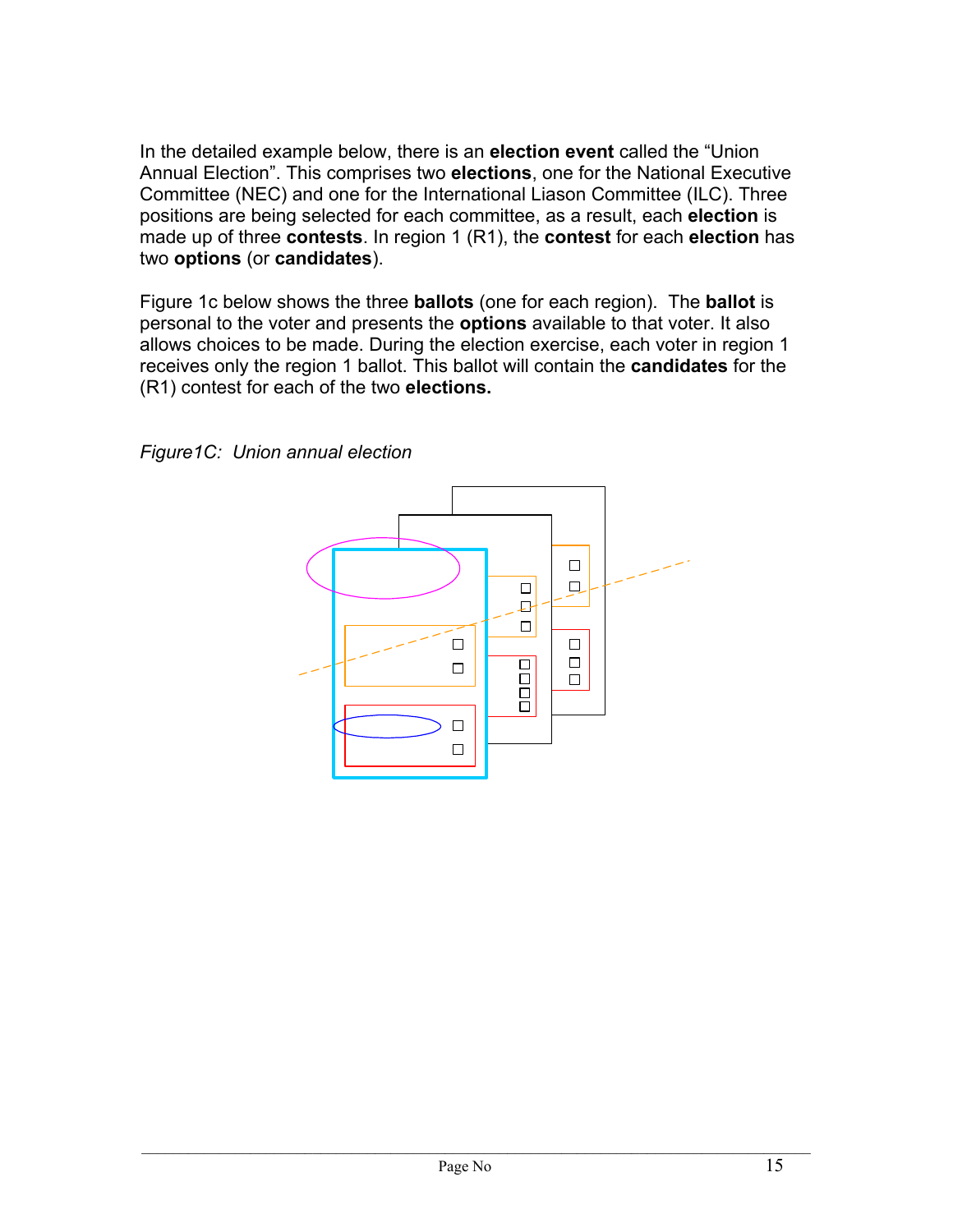## **2. HIGH-LEVEL ELECTION PROCESS**

Chapter 2 describes two complementary high level process models of an election exercise, based on the human and technical views of the processes involved. It is intended to identify all the generic steps involved in the process and highlight all the areas where data is to be exchanged.

#### **C AN D ID ATES VOTERS** Candidate Nomination Response Candidate Nomination Nom ination Process Decision Accepted Nominees Repository Candidate List Register Voter com m unicate with v oter Voter Registration General Voters Data Repository Other - Voters Repository Comm with Oher Repository **Election List** Eligible Voters Repository f or this Election Change of Address or Other R epository Election Processe s Votes Repository Count Votes RESULT Analy se Votes/ Results **VOTIN G RESULTS** Election **C AN D ID ATES VOTER S VOTIN G R ESULTS AU D IT ELECTION** Audit **AU D IT Scrutiny**

## **2.1** *Figure 2A: High Level Model – The Human View*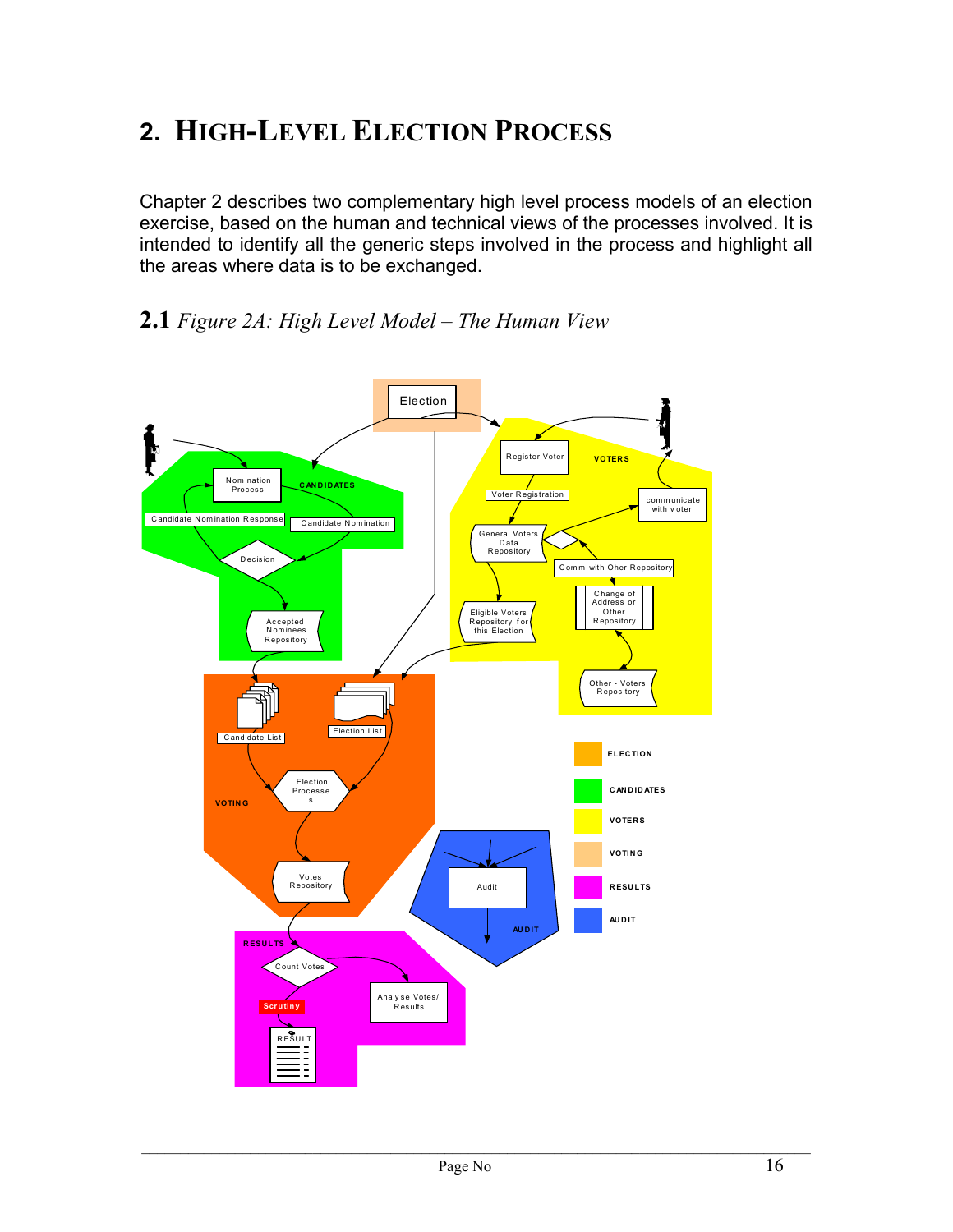## **2.2** *Figure 2B: High-Level Model – The Technical View*



 $\_$  , and the set of the set of the set of the set of the set of the set of the set of the set of the set of the set of the set of the set of the set of the set of the set of the set of the set of the set of the set of th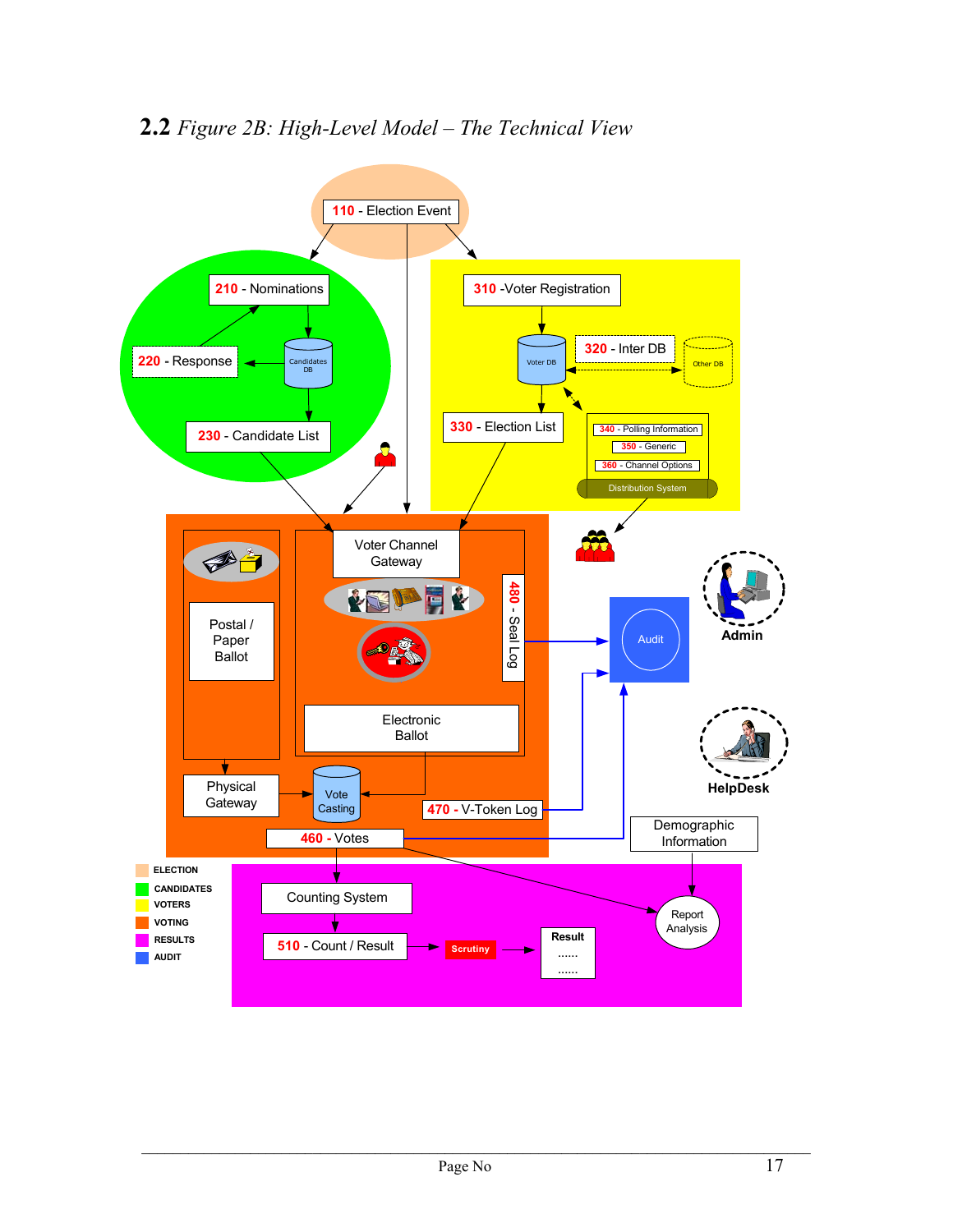## **2.3 Outline**

This *high-level process model* is derived from real world election experience and is designed to accommodate all the feedback and input from the members of this committee.

For clarity, the whole process can be divided into 3 major areas, pre election, election, post election; each area involves one or more election processes. This document allocates a range of numbers for each process. One or more XML schema will be specified to support each process, this ensures consistency with all the figures and the schemas required:

- $\triangleright$  Pre election
	- Election (100)
	- Candidates (200)
	- Voters (300)
- $\triangleright$  Election
	- Voting (400)
- $\triangleright$  Post election
	- Results (500)
	- Audit
	- Analysis

Some functions belongs to the whole process and not to a specific part:

- Administration Interface
- Help Desk

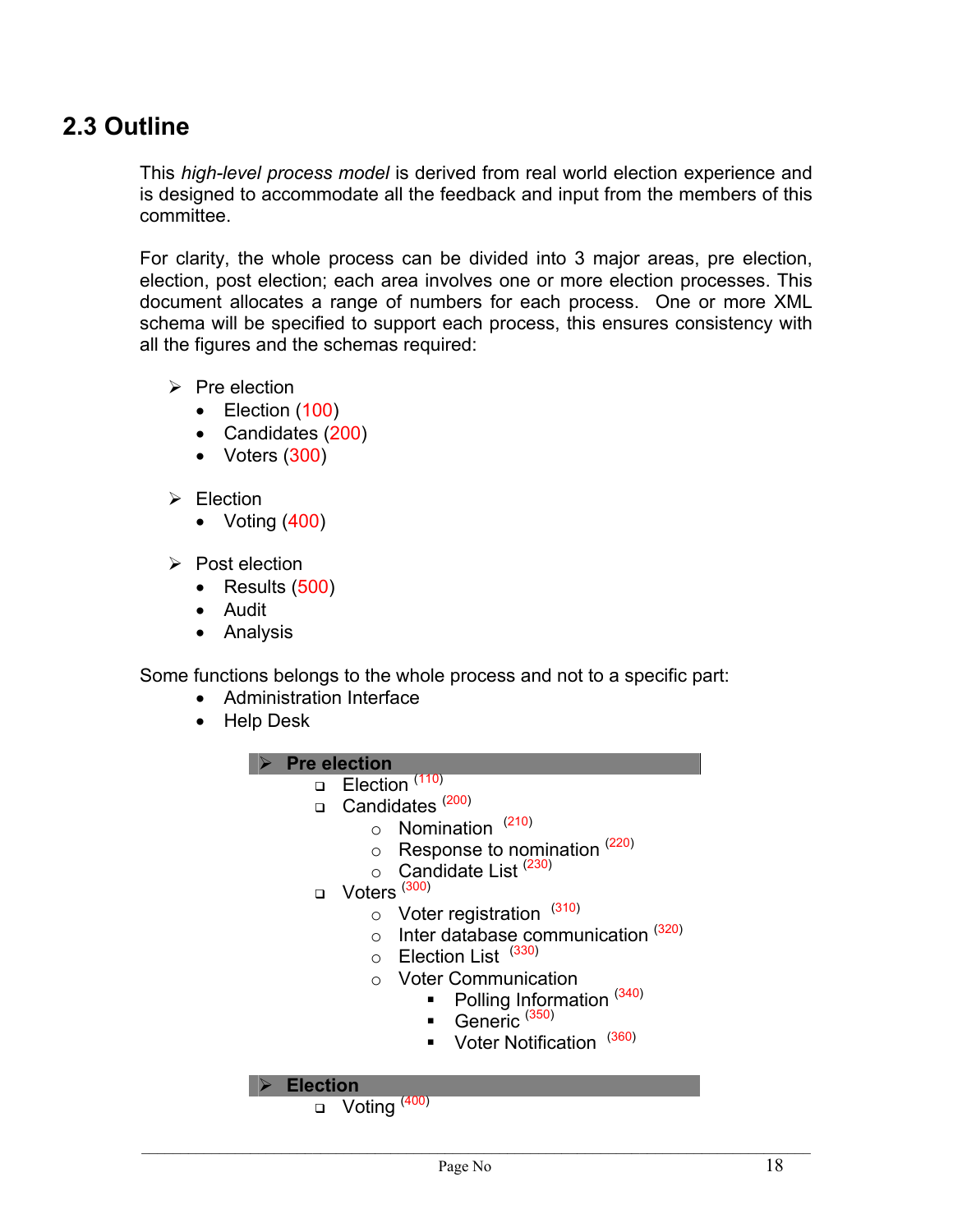- $\circ$  Ballot  $(410)$
- $\circ$  Authentication  $(420)$
- o Authentication Reply (430)
- $\circ$  Vote and Casting  $(440)$
- $\circ$  Vote Confirmation<sup>(450)</sup>
- o Votes <sup>(460)</sup>
- o V-Token log<sup>(460)</sup>
- $\circ$  Seal log  $^{(480)}$
- ¾ **Post election** 
	- $\Box$  Counting  $(500)$ 
		- $\circ$  Count Result  $(510)$
	- Analysis

### ¾ **Audit election**

- a Audit Analysis
- Audit Reporting

### ¾ **Global functions**

- a Administration Interface
- Help Desk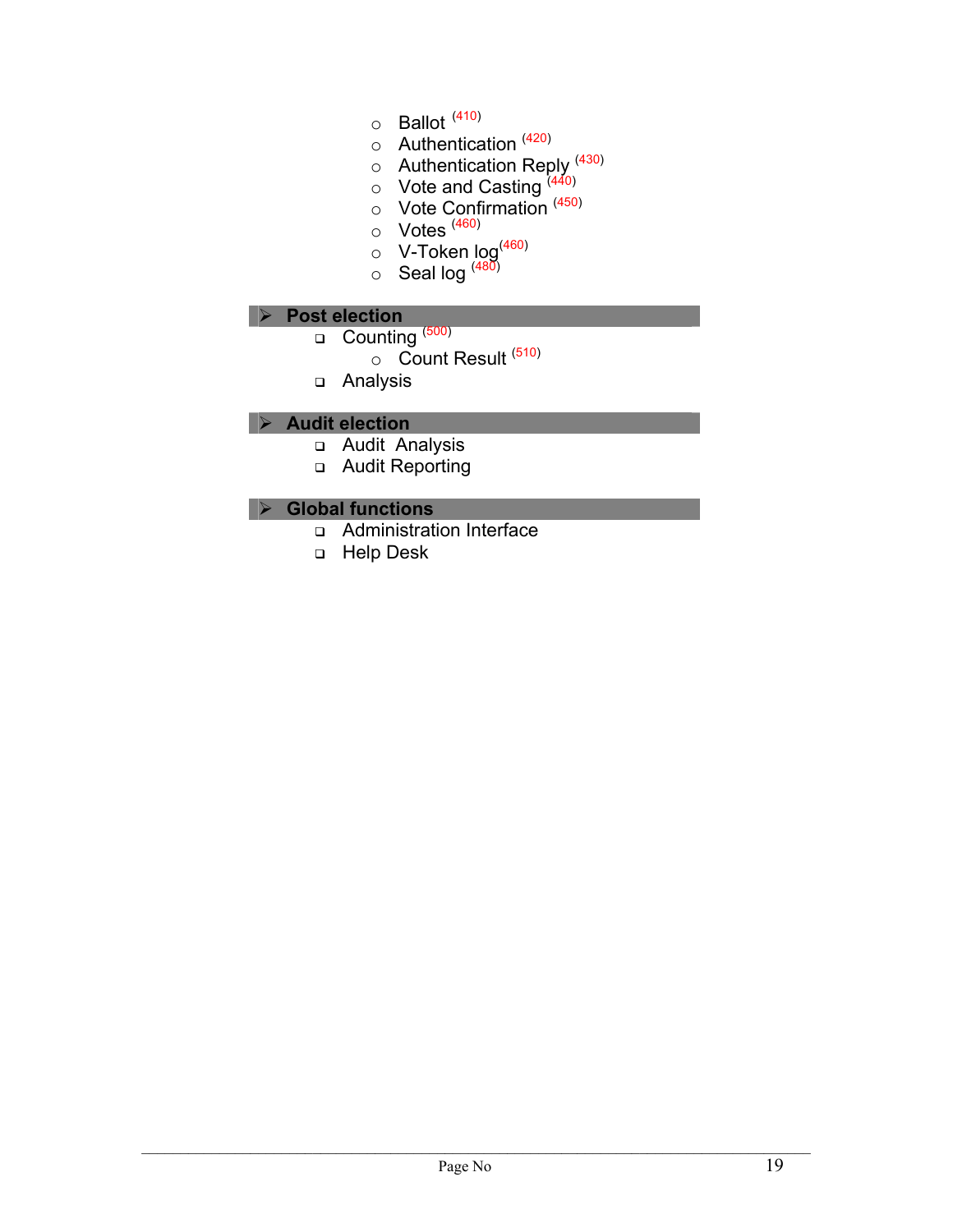## **2.4 Process Descriptions**

## *Figure 2C: The Candidate Nomination Process*



This is the process of approving nominees as eligible candidates for certain positions in an election. Schemas **210, 220** are specifically applicable to candidates' nominations and do not apply for issues like surveys, referendums.

Irrespective of local regulations covering the nomination process, or the form in which a candidate's nomination is to be presented, i.e. (written/verbal), the committee anticipates that the process will conform to the following format:

• Voter Communications [**350-Generic**] declaring the opening of nominations will be used to reach the voters population eligible to vote for a position x in an election y.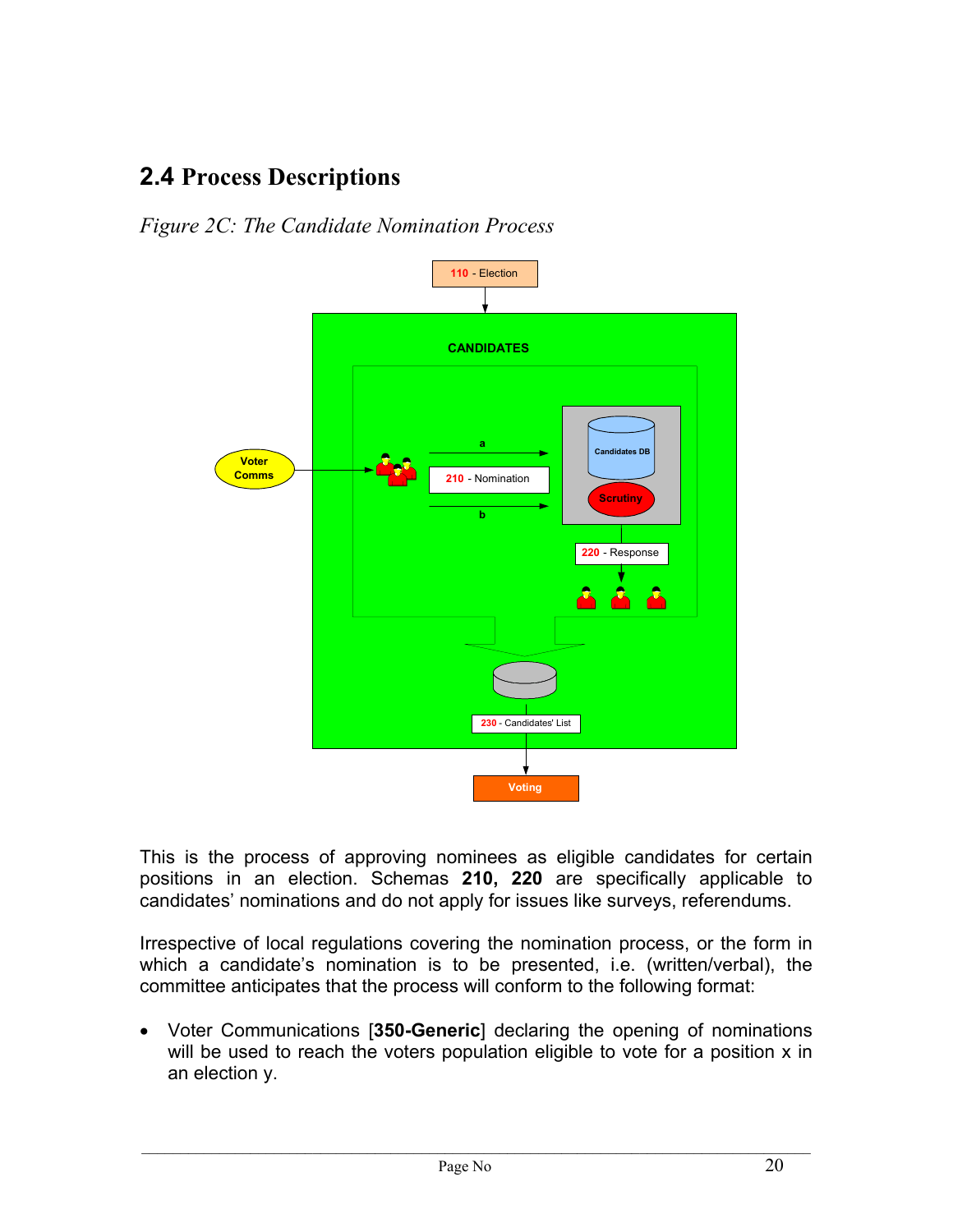- Interested parties will respond in the proper way satisfying the rules of nomination for this election with the objective of becoming running candidates. The response message conforms to schema **210**.
- A nomination can be achieved in one of two ways:
	- $\circ$  A Nominee will reply by attaching to his nomination a list of x number of endorsers with their signature.
	- $\circ$  Each endorser will send a letter specifying Mr. X as his or her nominee for the position in question.

The election officer(s) of this specific election will scrutinize those replies by making sure the requirements are fully met. Requirements for nomination vary from one election type to another, for example some elections require the nominee to:

- Pay fees,
- Have x number of endorsers,
- $\blacksquare$  Be of a certain age,
- Be a citizen more than x number of years,
- $E_{\text{t}}$

Schema **210** provides mechanisms to identify and convey scrutiny data but since the laws of nomination vary extensively between election scenarios, no specific scrutiny data is enumerated.

Nominees will be notified of the result of the scrutiny using a message conforming to schema **220**.

The outcome of this process is a list of accepted candidates that will be communicated using a message conforming to schema **230**. It will be used to construct the contests and occurrence on the final ballot(s).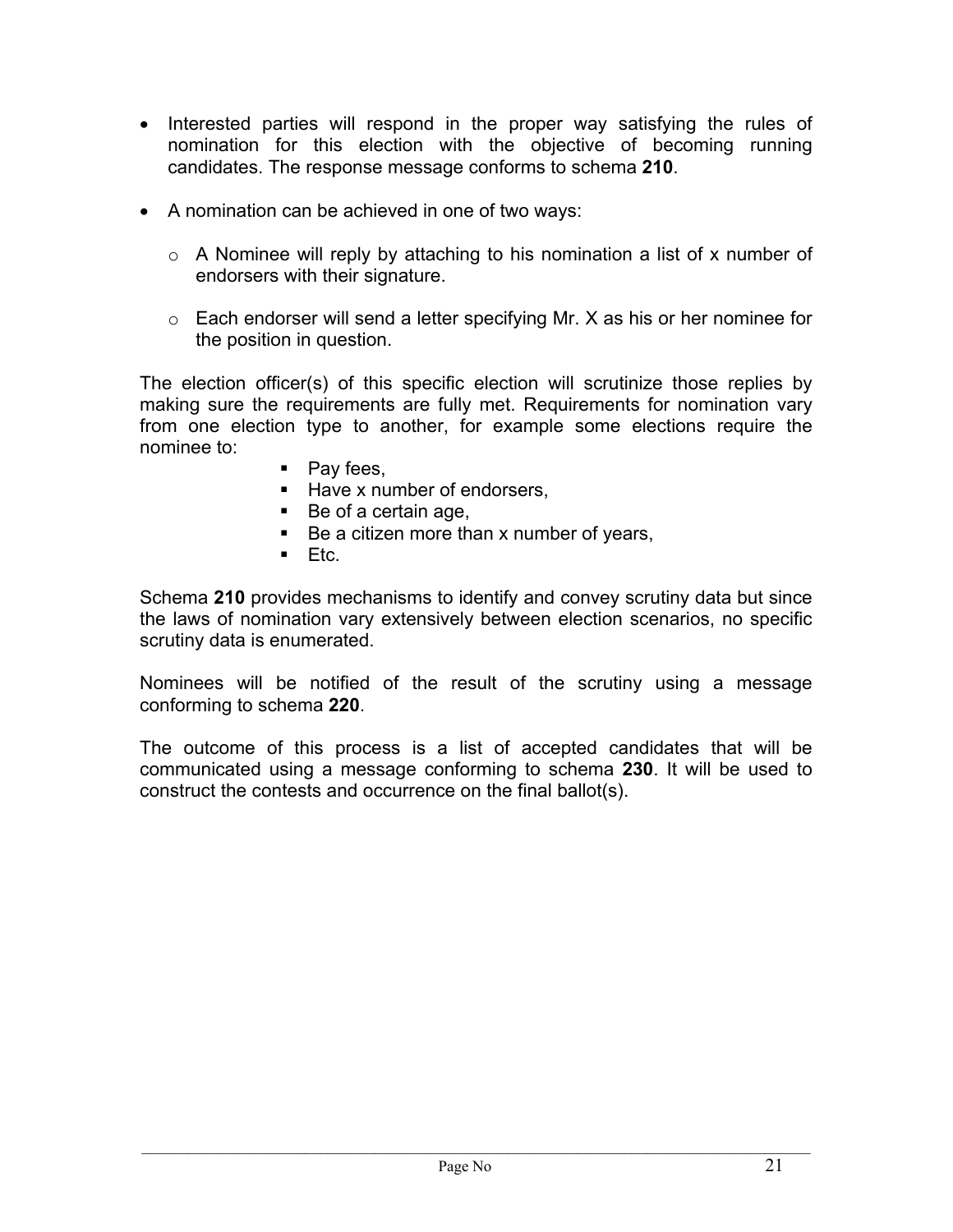*Figure 2D: Voter Registration.* 



The centre of this process is the Electoral Roll Database or the voters database. The input into this Database is the outcome of communications between "*a voter*" and "*an Election Authority*". The subject of this correspondence can vary from adding a voter to modifying a voter; deletion of a voter is considered as part of modification.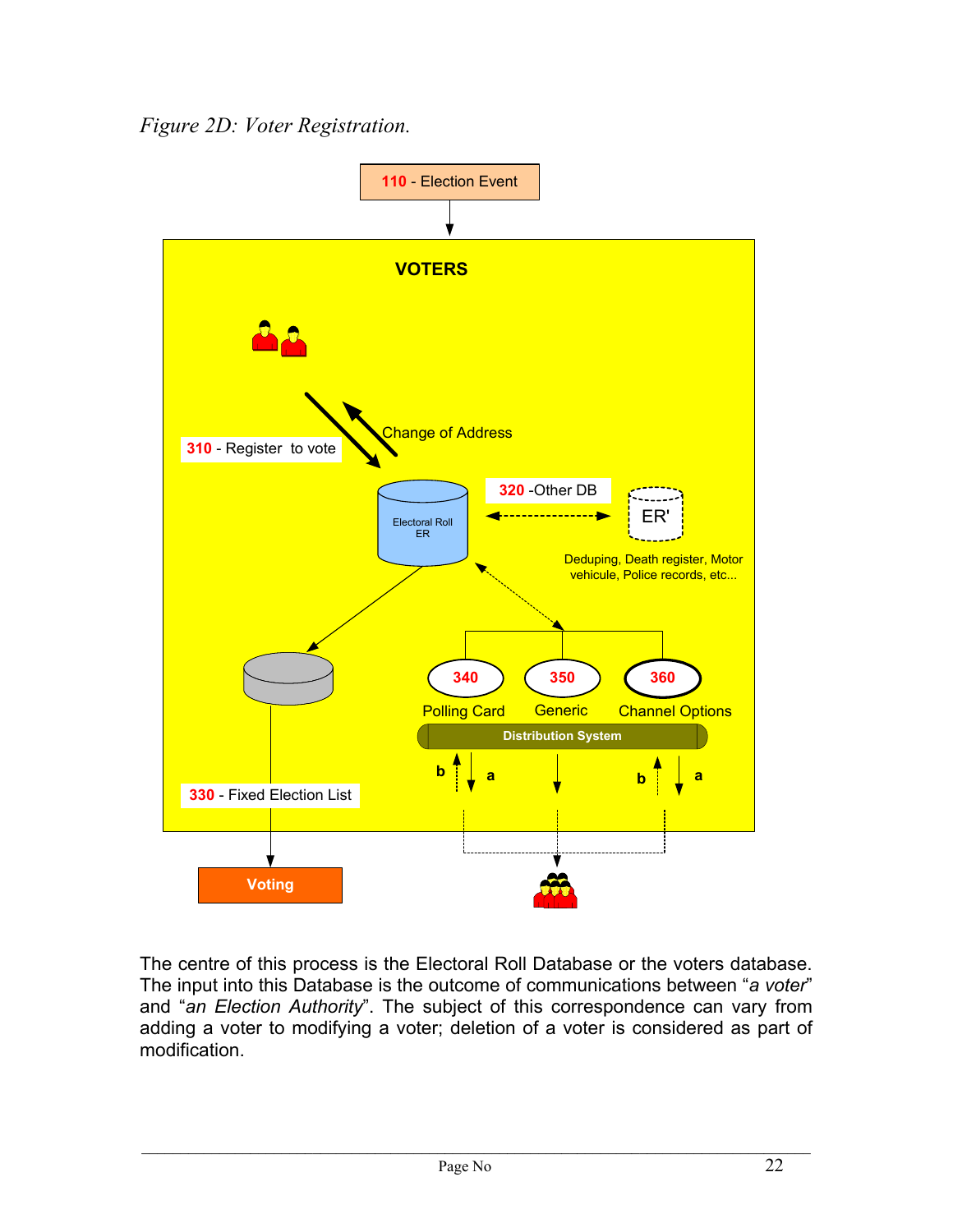This schema of data exchange is recommended irrelevant of the method a voter uses to supply his information. For example, a voter could register online or simply by completing a voter's form and posting the signed form. In the latter case, this schema is to be followed when converting the paper form into the electoral DB.

Another potential communication or exchange of data is with other databases such as those used by another election authority, government body, etc**.** Database exchanges will be required in some election scenarios; examples include geographical and organizational boundary changes.

At a certain date, a subset of the voters DB is fixed from which the election list is generated [**Fixed Election List 330**]. The election list will include a list of all eligible voters/contest/elections for an election event.

It is here that we introduce the concept of voter communications. Under this category we divided them into three possible types of communications:

- Channel options.
- Polling Information.
- Generic.

The communication method between the Election Authority and the voters is outside the scope of this document, so is the application itself. This document does specify the data needed to be exchanged.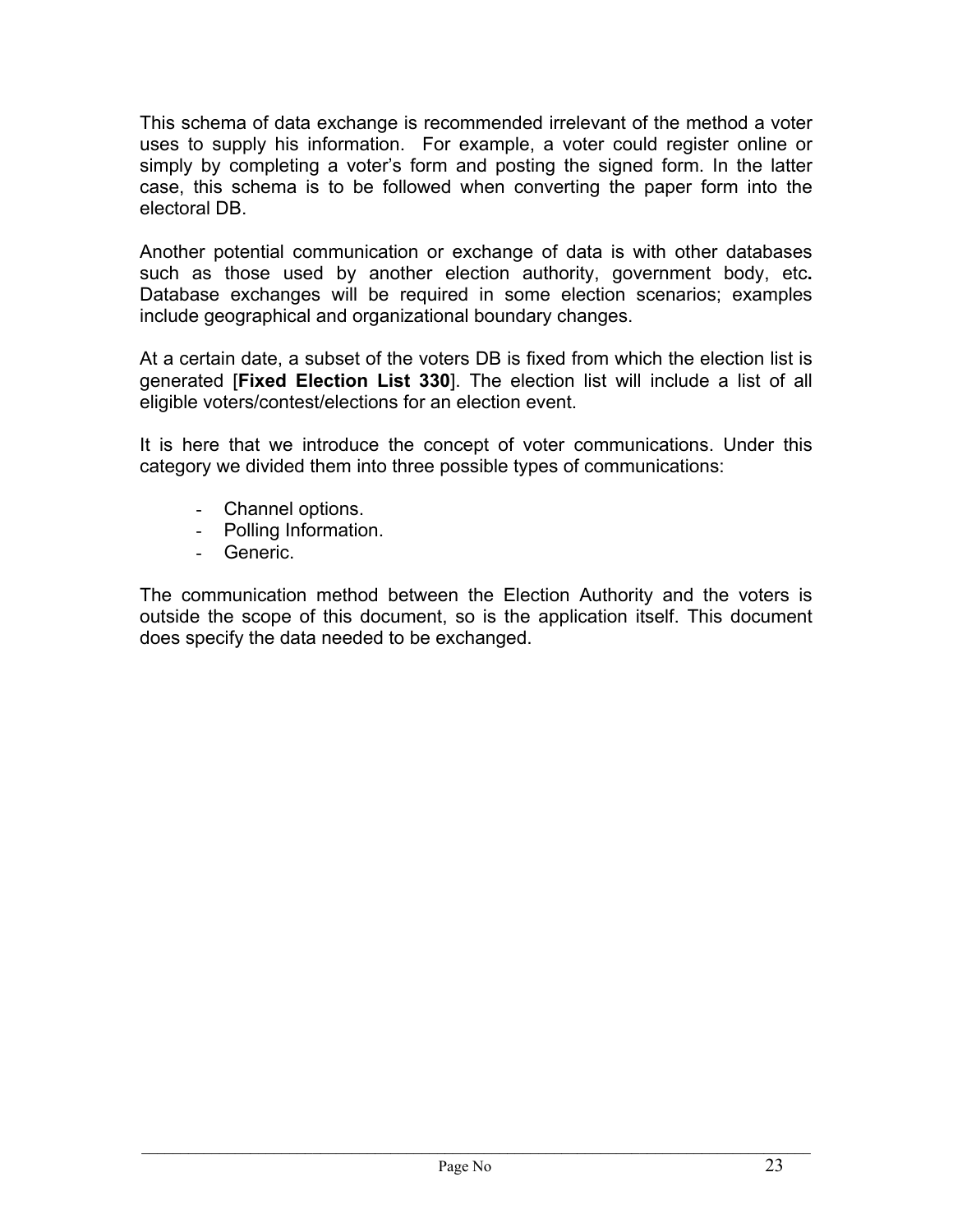



We assumed various systems would be involved in providing the voting process and regard each system as an independent entity.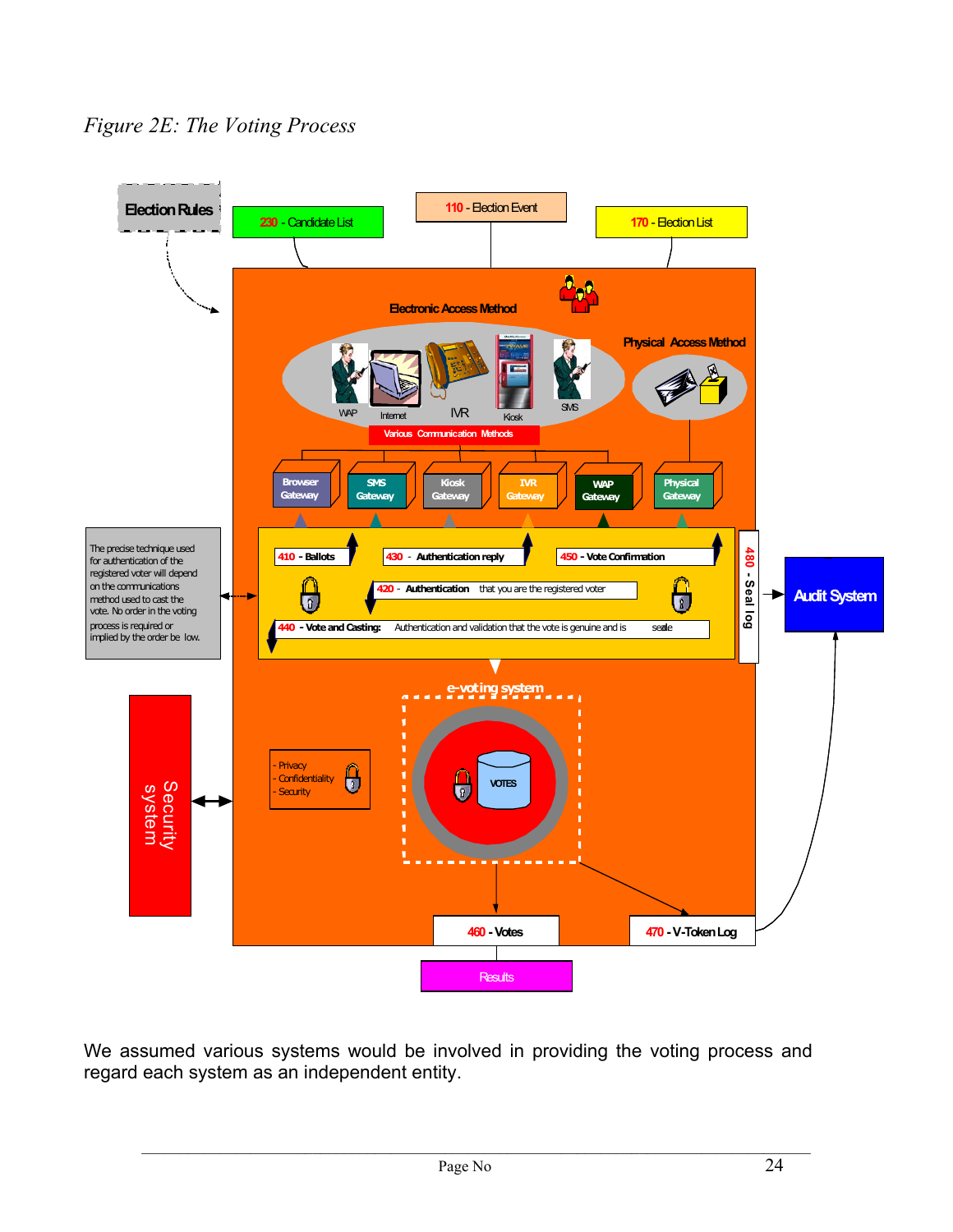As this figure shows, the voter will be voting using a choice of physical channels such as postal, polling place or paper ballot (the "physical access methods"), or the voter can vote using "electronic access methods" where he/she will utilize a number of possible e-voting channels.

Each channel may have a gateway acting as the translator between the voter terminal and the voting system. Typically, these gateways are in proprietary environments, the following schemas are to be used when interfacing to such gateways: **410**, **420**, **430**, **440** and **450**. These schemas should function irrespective of the application or the supplier's favored choice of technology.

Where a voter's right to vote in any particular contest needs to be determined, this is defined by the parameters of his V-Token. See section 3 for more information on security and the V-Token.

In some scenarios the right to vote may need to be qualified. This may occur if the voter's right to vote is challenged or if the voter is given the temporary right to vote. In this case the vote needs to be cast by a voter with a qualified V-token. The reason for the qualification shall always be present in a qualified V-token and the qualification may need to be investigated before the vote is counted as legitimate.

The V-Token and qualified V-token are part of Schemas **420**, **440**, **450**, **460** and **470**. To create balloting information, input data is needed about the election, the options/candidates available and the eligible voters; see schemas **230**, **110** and **170** for exchanging such information between e-systems. However, a mapping process may be required in the e-voting system to map the various raw input data into output data for one ballot for one voter. This document uses the term election rules to define how this mapping is to be done in a particular election. When a precise election rule is needed is it identified by the election rule ID.

The current document assumes election rules themselves are implementation specific, thus by specifying the election rule ID the e-voting system can do the necessary mapping between voter, candidate, election and bylaws of the election to produce the ballot. Other issues that can be identified as affecting the election rules are geographical or organizational boundaries.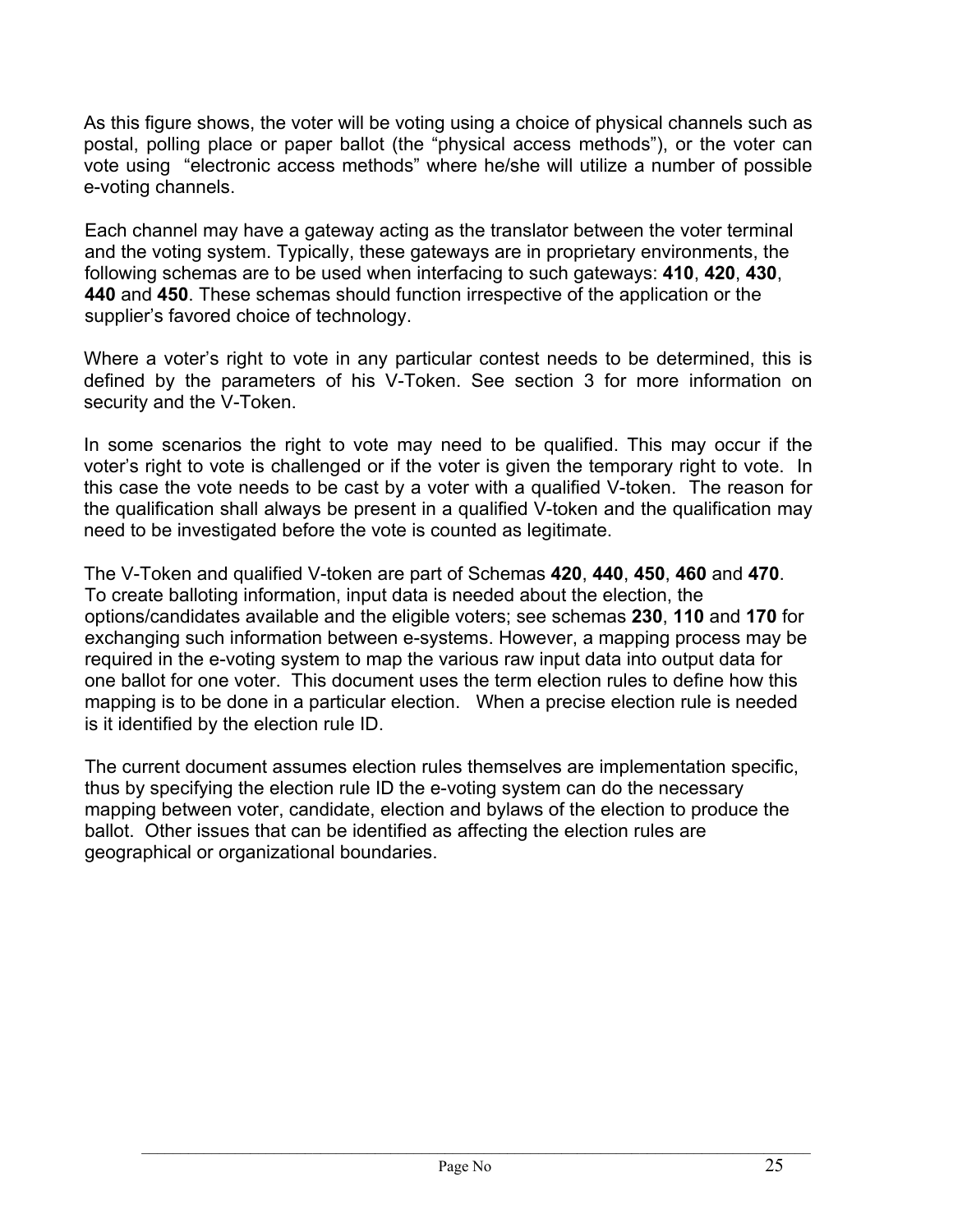## *Figure 2F: Vote Reporting*



Two of the post election items are the result and the audit report. Audit is discussed in the next section.

The voting system should communicate a bulk of data representing the votes to the counting system or the analysis system-using schema **460**. The result by itself, which is the compilation of the **460,** is to be communicated by the schema **510**.

Recount can be very simply accommodated by a re-run of the schema **460**, on the same or another counting system.

The votes schema **460** also feeds into an analysis system, which is used to provide for demographic or other types of election reports. The output of the analysis system is outside the scope of this document.

Further schemas may be developed that make use of the Vote and Count schemas. For example, schemas for messages that report election results to the Press.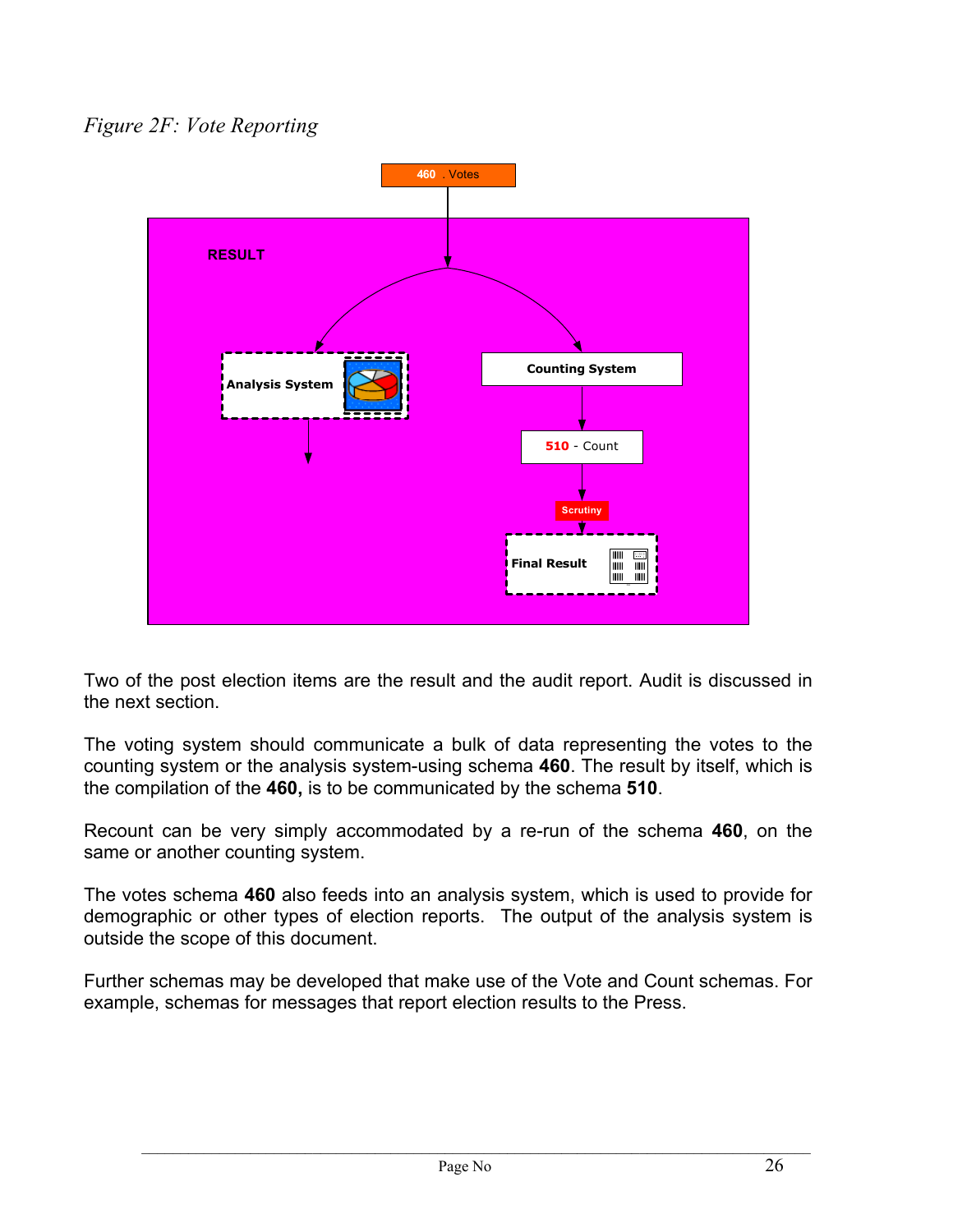



Audit is the process by which a legal body consisting of election officers and candidates' representatives can examine the processes used to collect and count the vote, thereby proving the authenticity of the result.

The requirement is for the election officer to be able to account for all the ballots. A count of ballots issued should match the total ballots cast, spoiled and unused.

Schemas **460, 470**, **480** from the voting process provide input data to the audit process. Depending on the audit requirements additional data from other processes may be required. In particular, the security process may provide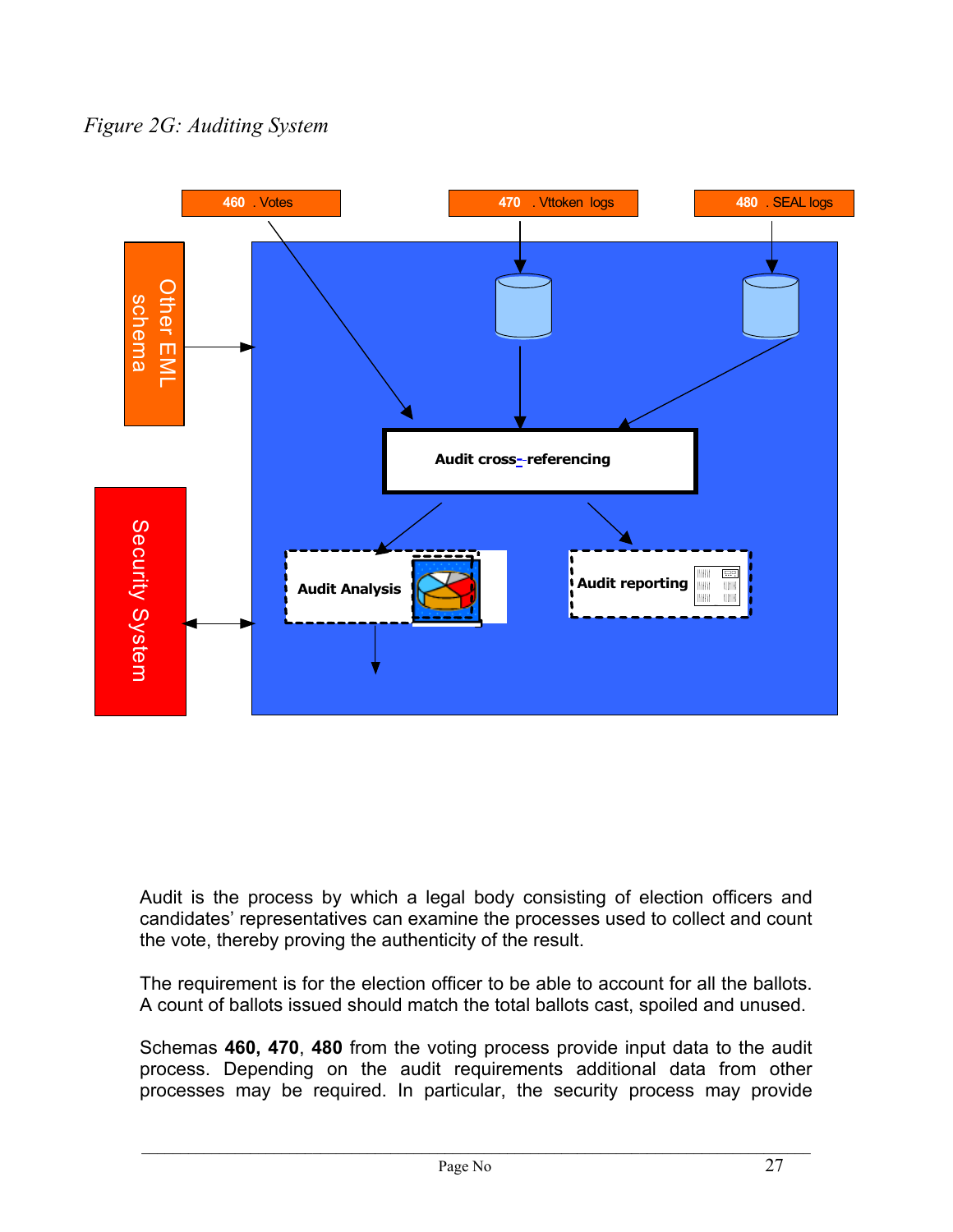additional data about all the issued V-Tokens and qualified V-Tokens (see Figure 3a: Voting system security).

The security process ensures that the right to cast a vote is dictated by the presence of a V-Token, thus in order to provide accountability for all ballots as per the requirement above, reliable data from the security system is required on the total number of:

- Eligible voters
- Issued V-Tokens or qualified V-Tokens.

The audit process can collate the total number of V-Tokens and qualified V-Tokens provided by the security system with the total number reported by the voting system using schema **460** and **470**.

The security system and sealing mechanism should be implemented so that trust can be placed in the seal and hence the sealed data. This implies that the seal should be performed as close to the user submission of the vote as technically possible. The count of the spoiled and unspoiled votes from **460** can then be cross-checked against the count of the number of trusted seals from **480**. This collation confirms that the total number of votes presented by the output of the evoting system in **460** is consistent with the total number of submitted votes with seals.

The above collation between trusted data provided by the security process and data provided by the voting process prove that no legitimate votes have been lost by the voting system. It also proves that there is consistency between the number of eligible voters and the spoiled, unspoiled and unused votes as recorded by the e-voting system.

Another requirement is for the election officer to be able to prove that voted ballots received and counted are secure from any alteration. This requirement is met because each vote cast is sealed; the seal can be verified by the audit system and proves no alterations have been made since the vote was sealed.

A further requirement is for the election officer to be provided with a mechanism to allow a recount when result is contested. The number of votes from the voting system using schema **460** can be verified by collating the total votes as calculated by the audit system (using schema **480),** with the totals from the counting system. Then either rerunning the count, or running the count on another implementation can verify an individual result.

There is also the requirement for the election officer to be provided with a mechanism that allows for multiple observers to witness all the voting process, how this is achieved in dependant on the implementation of the system and procedures adopted. However, the seals and channel information using schema **480** provides the ability to observe voting inputs per channel while voting is in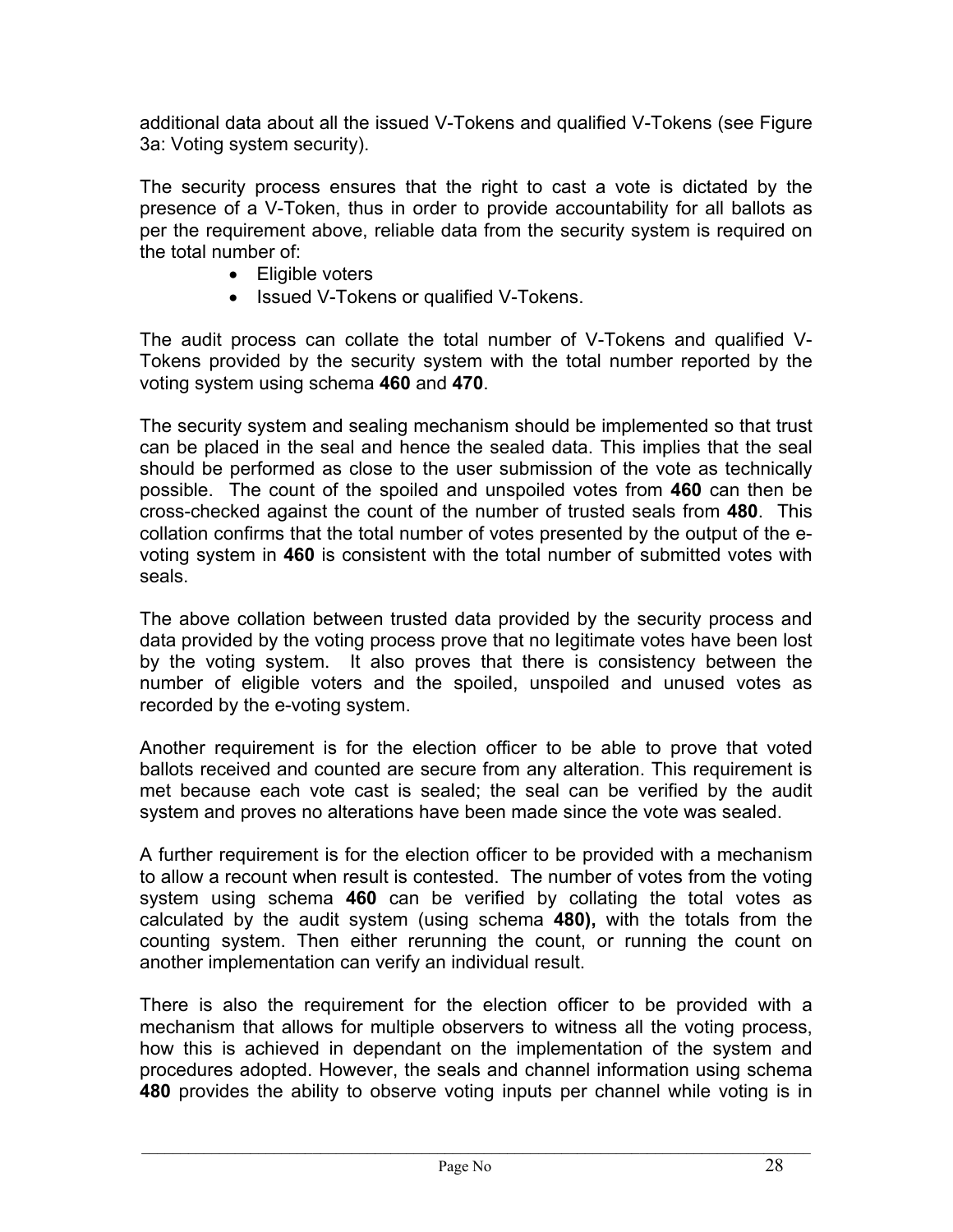progress without revealing the vote itself or the voter's identity. The final count of the seals can then be used to cross check the totals of the final result as described above.

The above defines some of the election data that can be verified by the audit system. However, ideally everything done by the various components of a election system should be independently verifiable. In the scope of EML this means that the audit system may need to be able to process all the standardized EML schemas. The audit system may in addition support proprietary interfaces of voting systems to enhance visibility and correctness of the election process.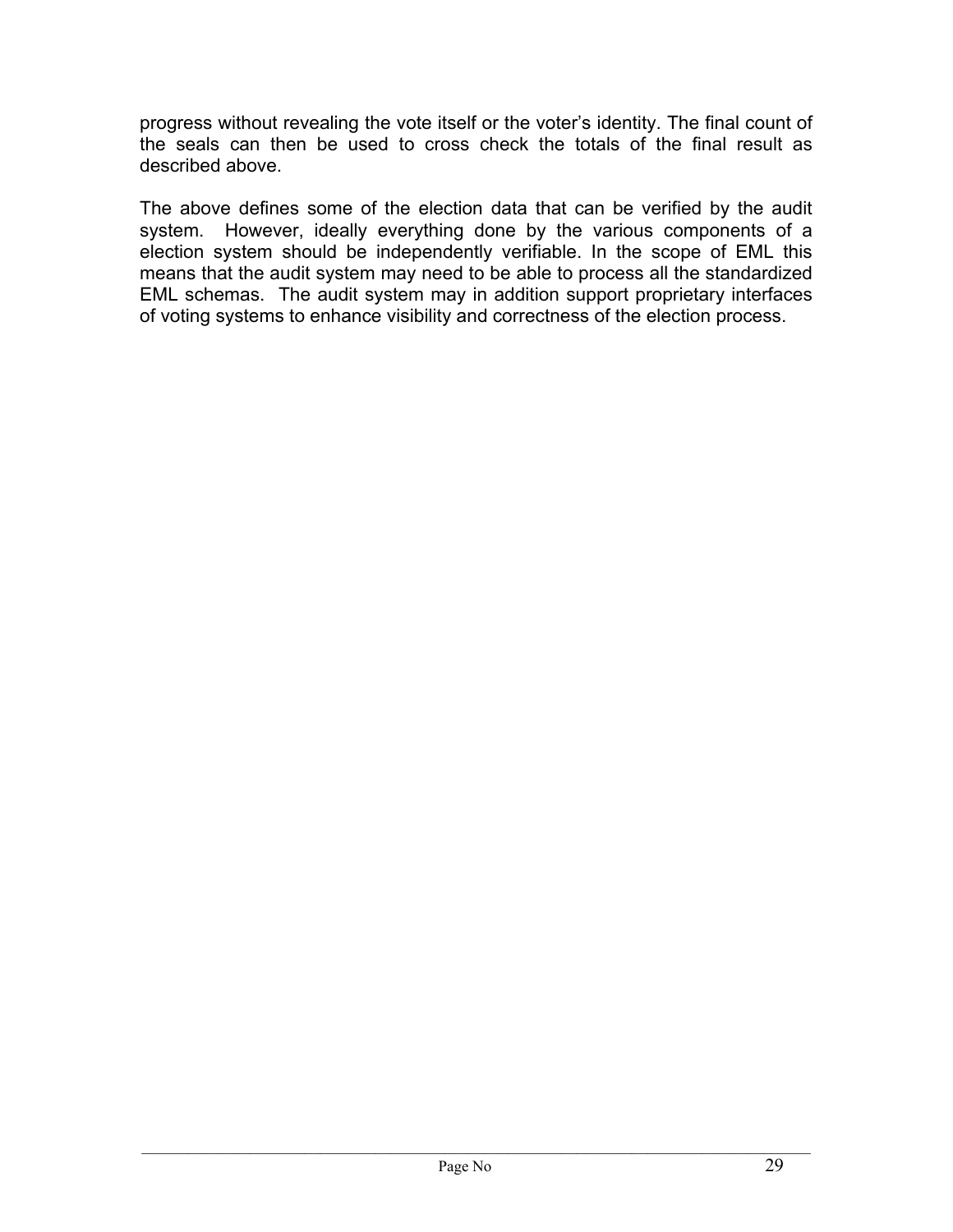## **2.5 Data Requirements**

The diagrams and pictures above are meant to give a clear visual presentation of the overall process and detail main sections. Where a schema is identified as necessary, a three digit number is shown. This section describes the data content of each schema.

To limit the impact of differences such as those related to cultural divide, language, bylaws and different type of service, the current specification limits itself to identifying a set of data common to most election scenarios. Some data is optional and can be omitted when not required. In other cases, extensibility is provided by allowing unspecified data, indicated here using the keyword "ANY".

The "mandatory" elements below are the minimum set of common data elements that must be present when the schema is used. All other elements are "optional", which means the optional elements may, or may not, be present in a message using this schema. Any system that claims to support the schema must always generate mandatory elements and must be able to generate optional elements when required. Any system that claims to support the schema must be able to consume all mandatory and optional elements correctly on reception.

Note that some of the optional data will be considered as required in one system and either optional or even not accepted in others. Data Protection legislation and Privacy regulations will play a major role in defining what is to be included and under which section.

The format used to indicate mandatory and optional data is:

#### **Mandatory DATA Optional DATA**

In the absence of any National requirement specifying alternatives, the names and addresses shall conform to the xNAL. An example of a name and address attributes are below:

**Name-Structure** 

**Title** First Name Last Name Middle Name Maiden Name Suffix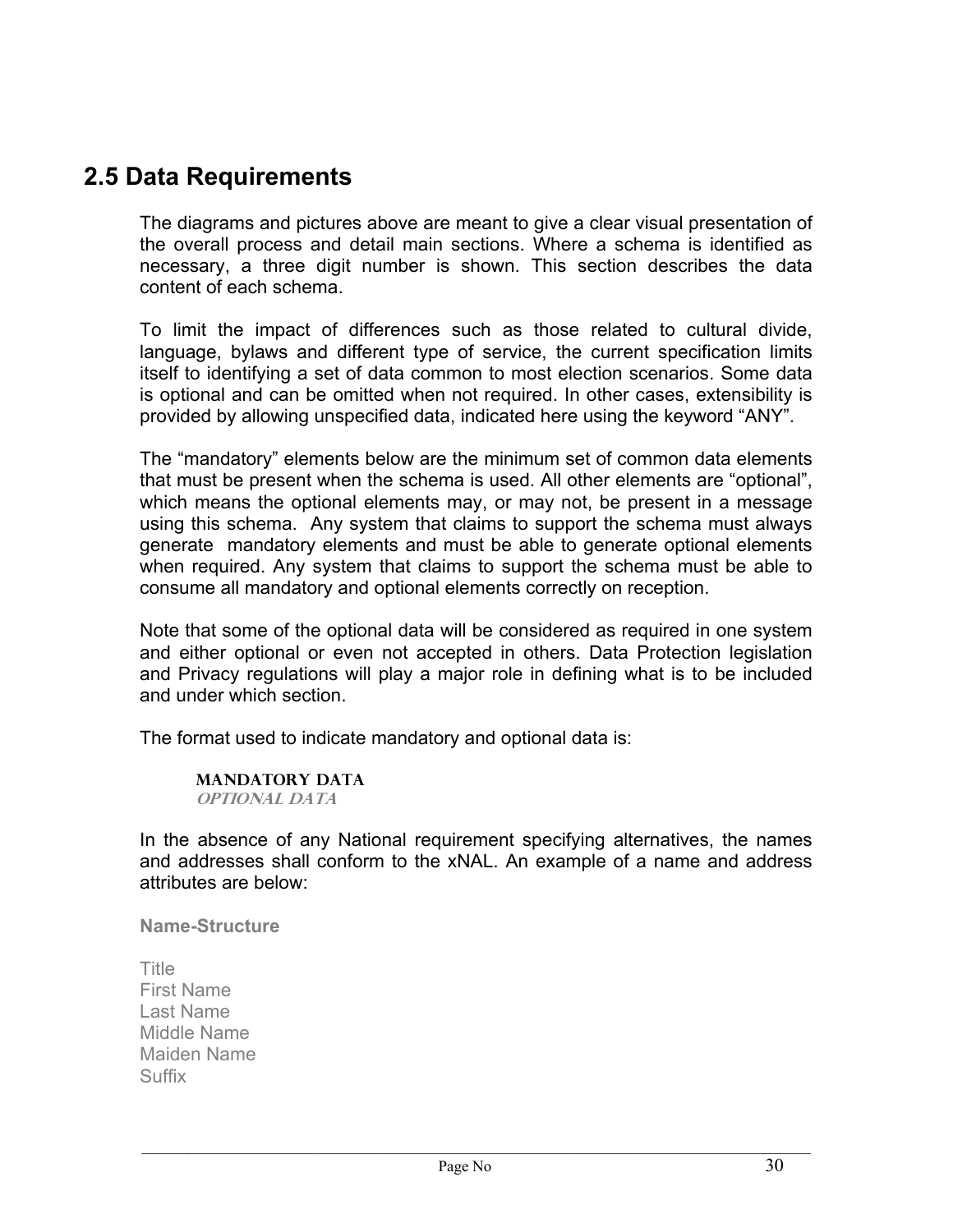### **Address-Structure**

Address Line 1 Address Line 2 Street Name City Name Postcode **Country** 

## **Contact-Structure**

Email Home Telephone Work Telephone Personal Mobile Business Mobile Fax Preferred Method of Contact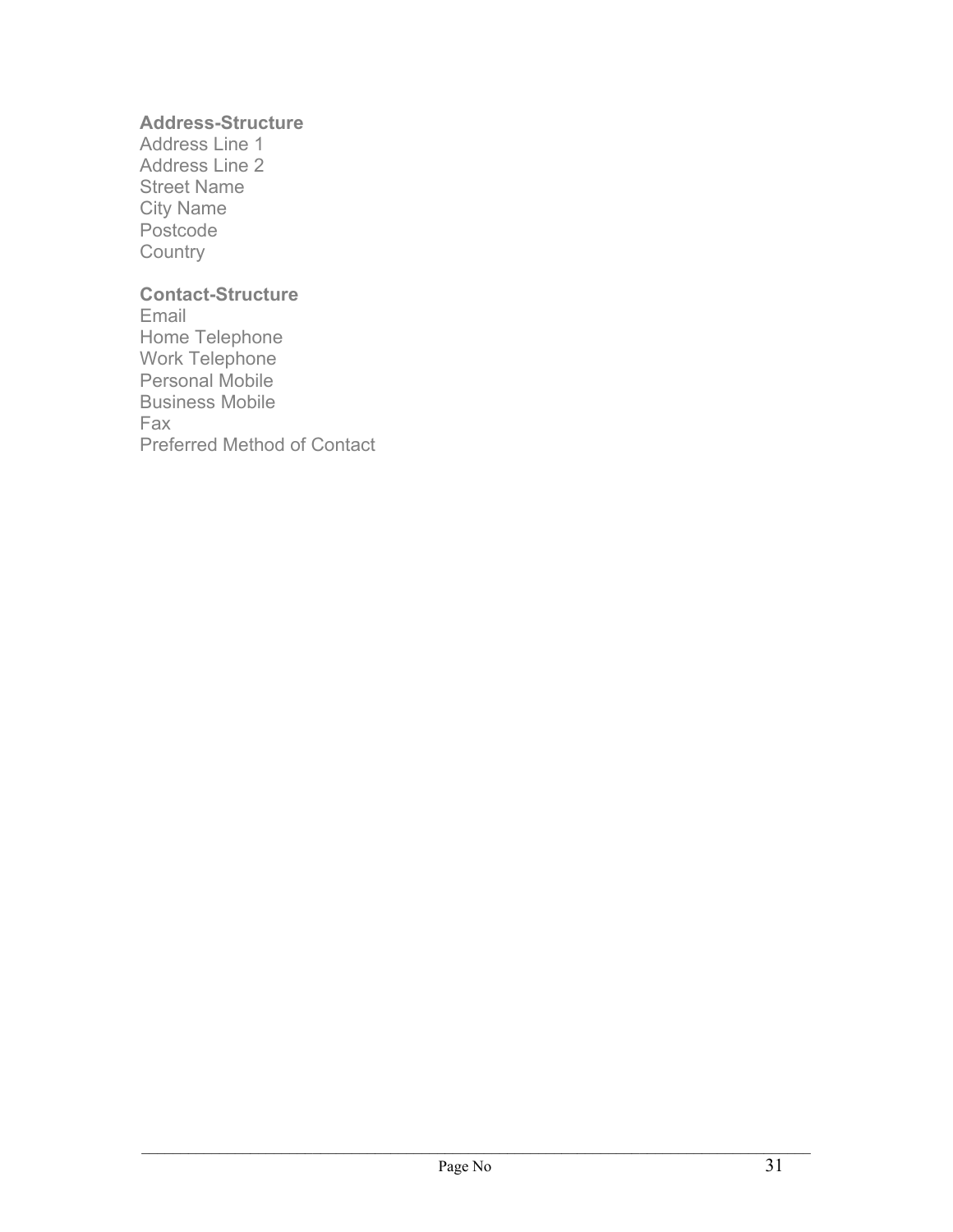### **110 – Election Event**

Contains the data about an election. This is the starting point of the whole process. It is made of one or more contests over a period of time.



**Seal** 

**Language ID (ISO standard, multiple languages allowed) Any**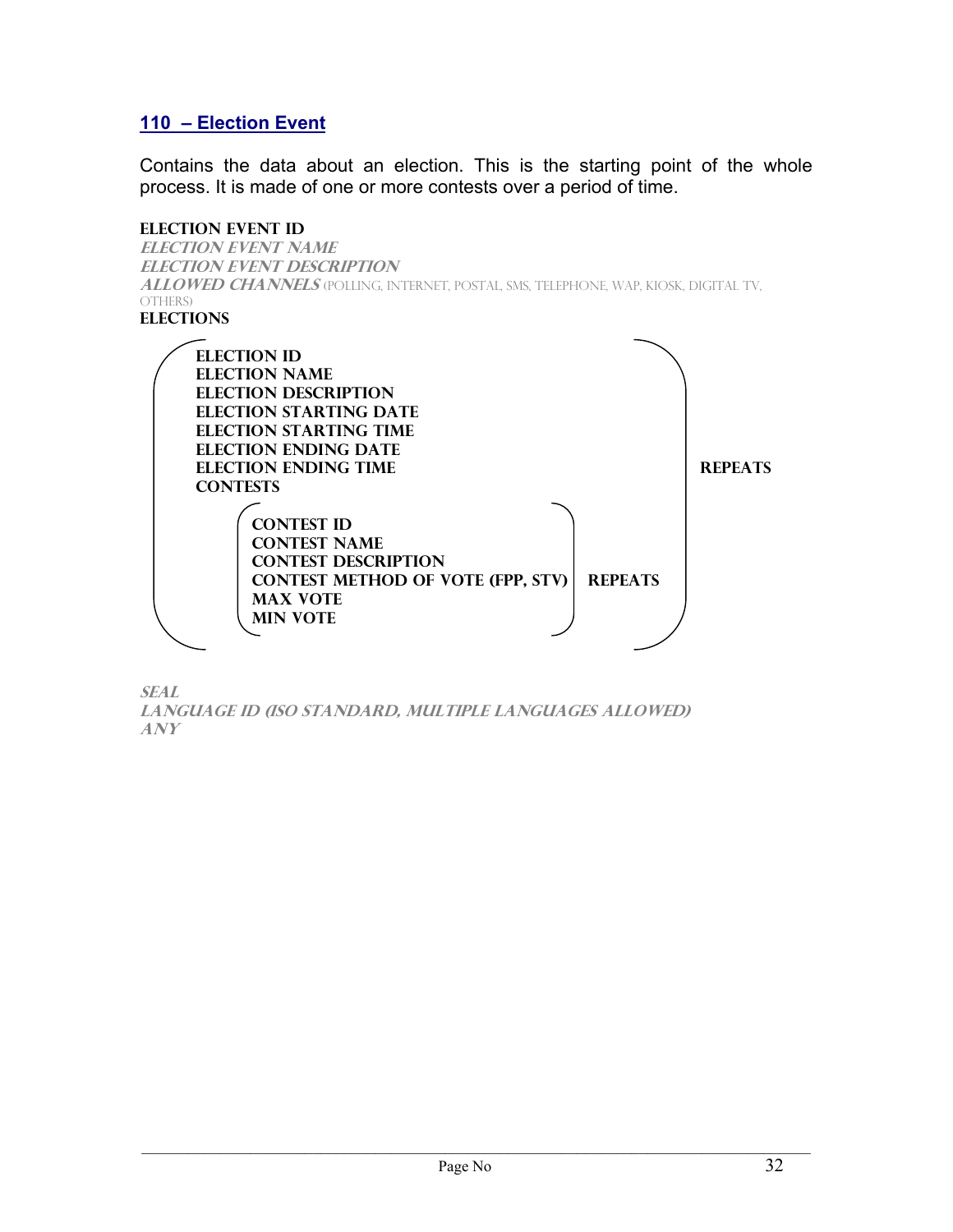#### **210 - Candidate Nomination**

Describes the data used by a candidate to send in his nomination.

**Candidate Name Name-Structure Candidate Address Address-Structure Candidate Contact Info Contact-Structure Election id Election Name CONTEST ID Contest Name**  PROPOSERS (1 TO N) n=number of maximum of endorsers required.  **Proposer Name Name-Structure Category (primary, secondary, other) Proposer Address Address-Structure Contact Info Contact-Structure Job Status or Title Affiliation Personal Profile or Biography Scrutiny requirements ELECTION STATEMENT Seal Language ID Any**

**220 - Response to Nomination**

**Candidate Name Name-Structure Candidate Address Address-Structure Contact Info Contact-Structure Election id Election Name CONTEST ID Contest Name Nomination accepted Yes/No Remark Affiliation Seal Language ID Any**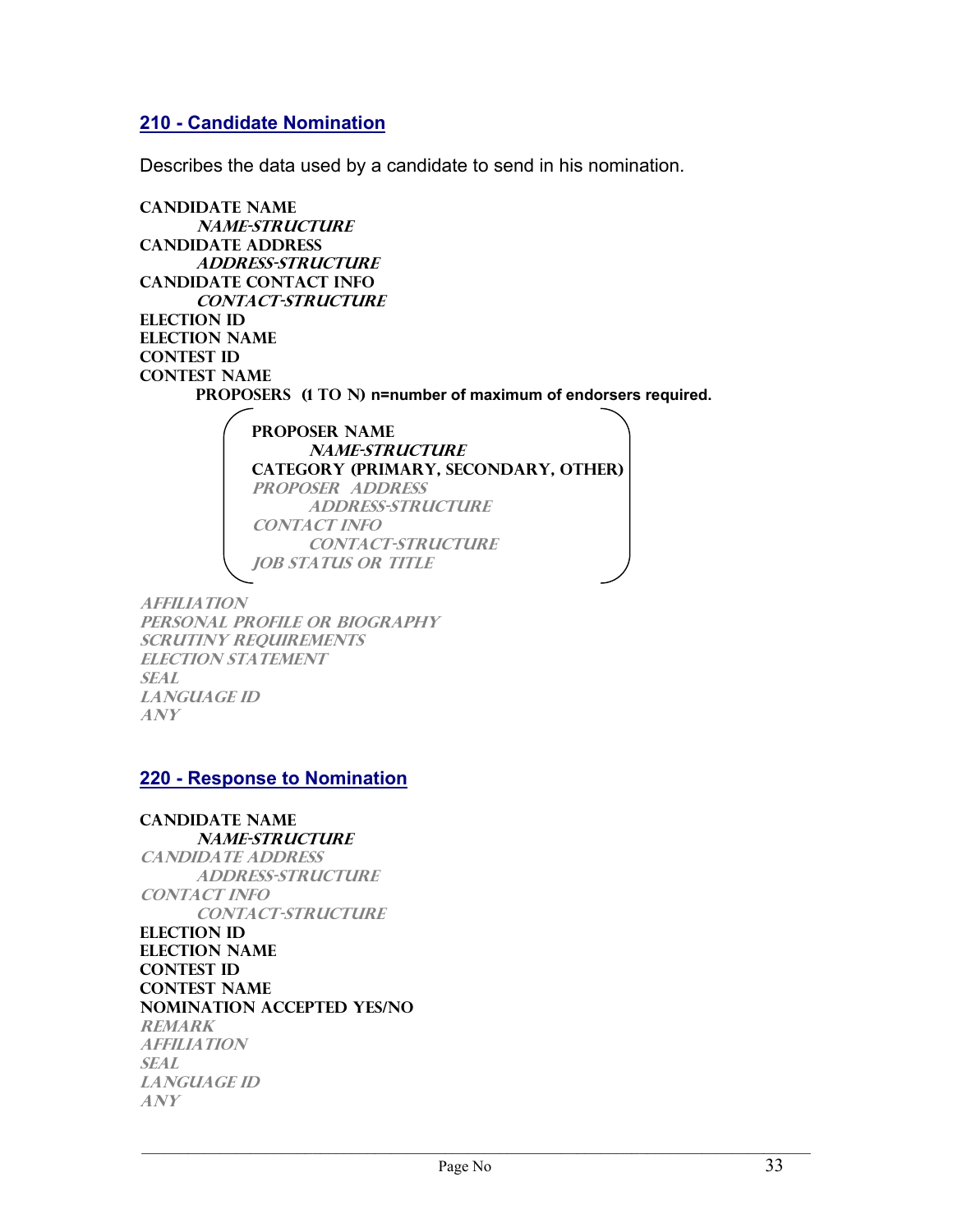### **230 – Candidate List**

**Election id Election Name Contest ID Contest Name Contest Description Candidates** 

> **Candidate ID CANDIDATE NAME REPEATS Candidate Affiliation**

**Seal Language ID Any**

#### **310 - Voter Registration**

Used for initial registration or changing of any of the voter data. The rules are applied in order to validate that someone has the right to vote.

```
VOTER ID 
National/Local ID 
      (Like Social Security Number, National Insurance Number, 
      Driver License Number, etc…) 
Name 
       Name-Structure 
 Electoral Address 
       Address-Structure 
Armed forces (Y/N) 
 Proof of ID 
Mailing Address 
       Address-Structure 
Mailing Contact Info 
       Contact-Structure 
DATE OF BIRTH
EFFECTIVE DATE ADDED
EFFECTIVE DATE REMOVED
Preferred language of voting 
 Affiliation 
DATE SUBMITTED
 Time Submitted 
 Previous Address 
       Address-Structure 
 Place of Birth 
 Sex 
 Ethnic group 
 Special requests (visually impaired, disabled, need translator, etc…) 
 Preferred method of vote (Postal, Polling, electronic)
```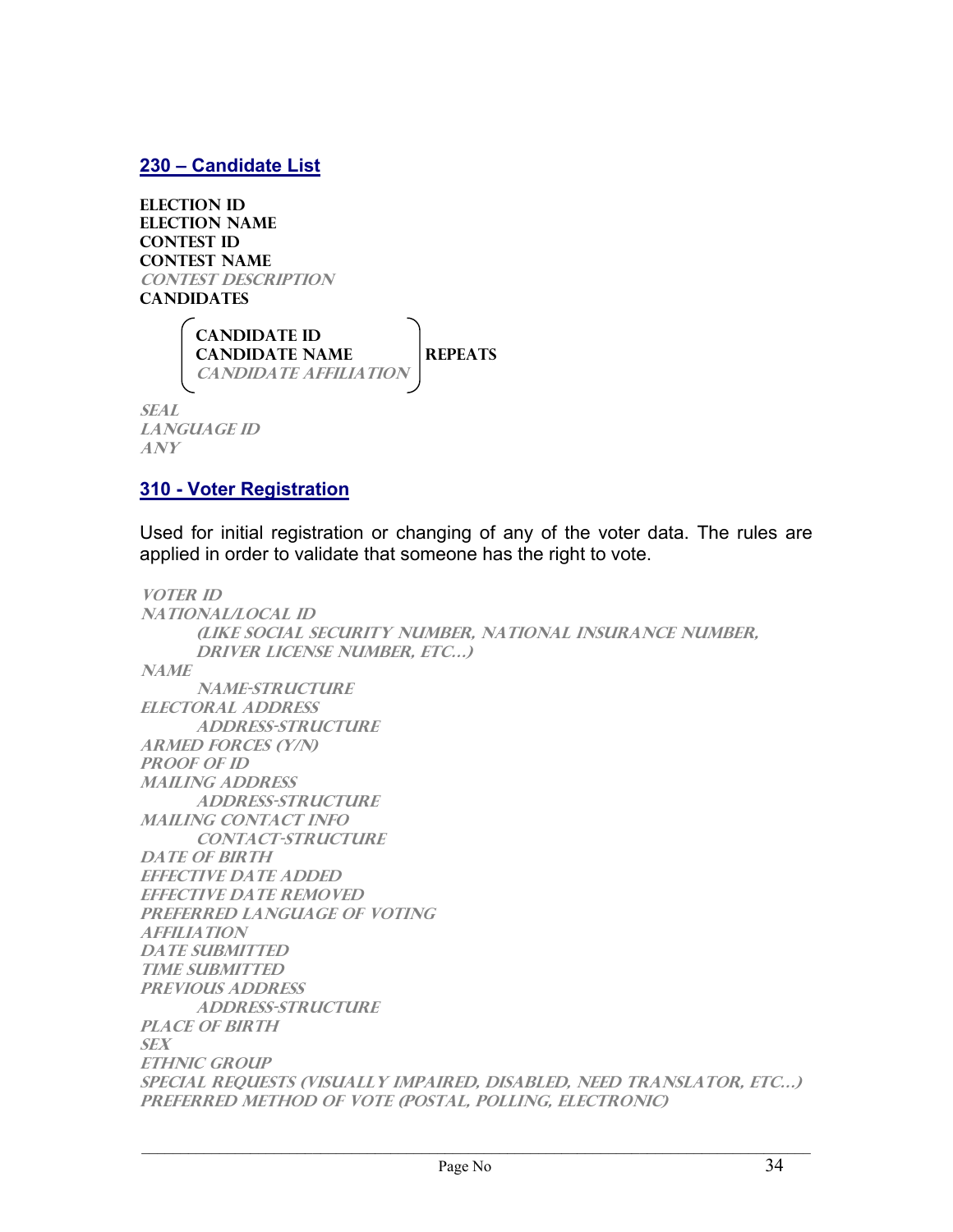**Seal Language ID Any**

**320 – Inter Db**

**a) ACTION REQUEST Transaction id Source ID Destination ID Action ACTION DATE Action time** 

**Voters 310-Voter Registration (per voter)** 

**Seal Language ID Any**

### **b) REPLY TO ACTION REQUEST**

**Transaction id Source ID Destination ID Reply to ACTION (Y/N, string – "either or" or "both") ACTION DATE Action time**

**Voters 310-Voter Registration (per voter)** 

**Seal Language ID Any**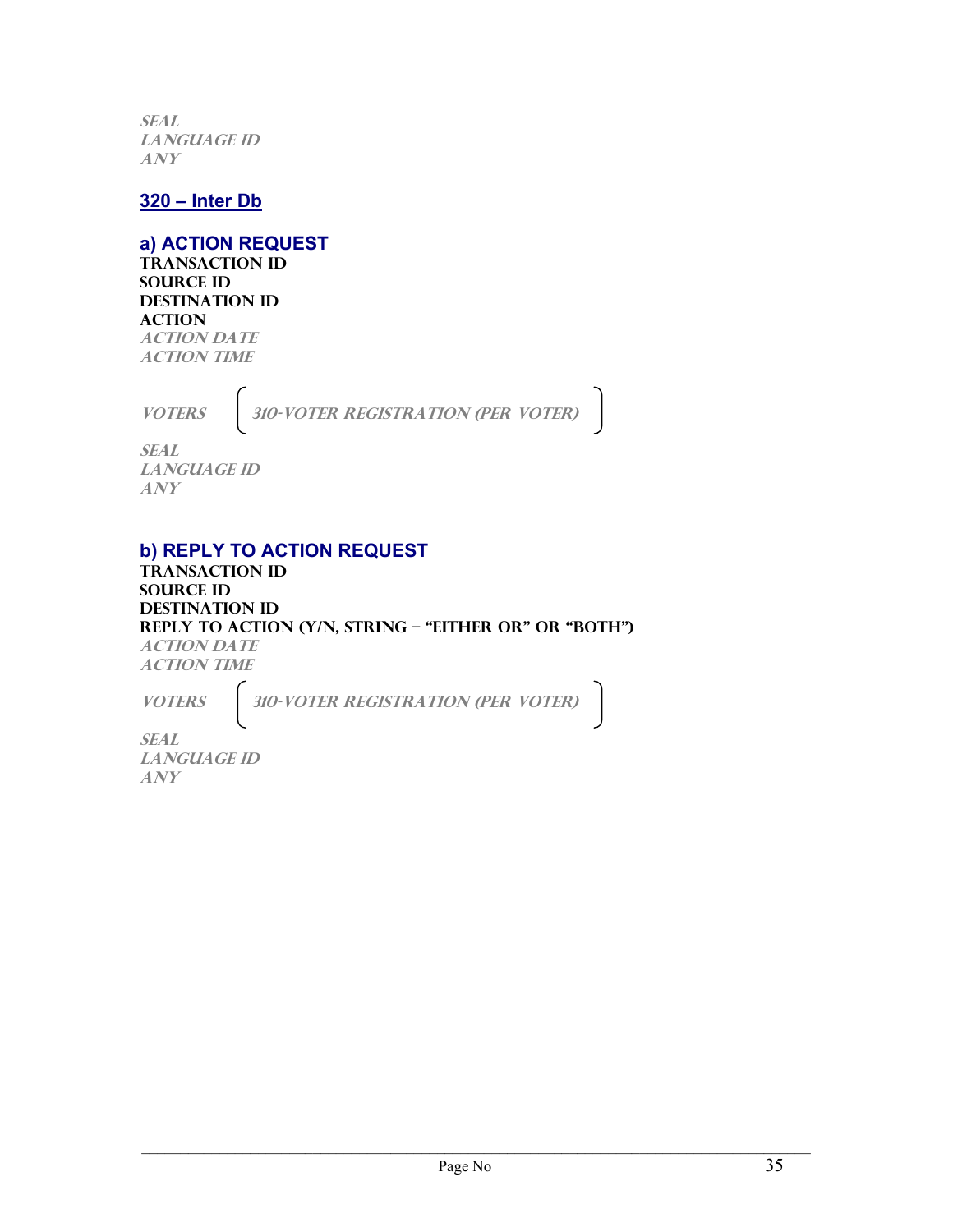### **330 - Election List**

It is a set of voters [**310**] associated to an election identifier and to a contest ID.

```
Election EVENT NAME
Election EVENT ID
```
#### **ELECTIONS**



 **310-Voter Registration (per voter)** 

**Seal Language ID Any**

**OR**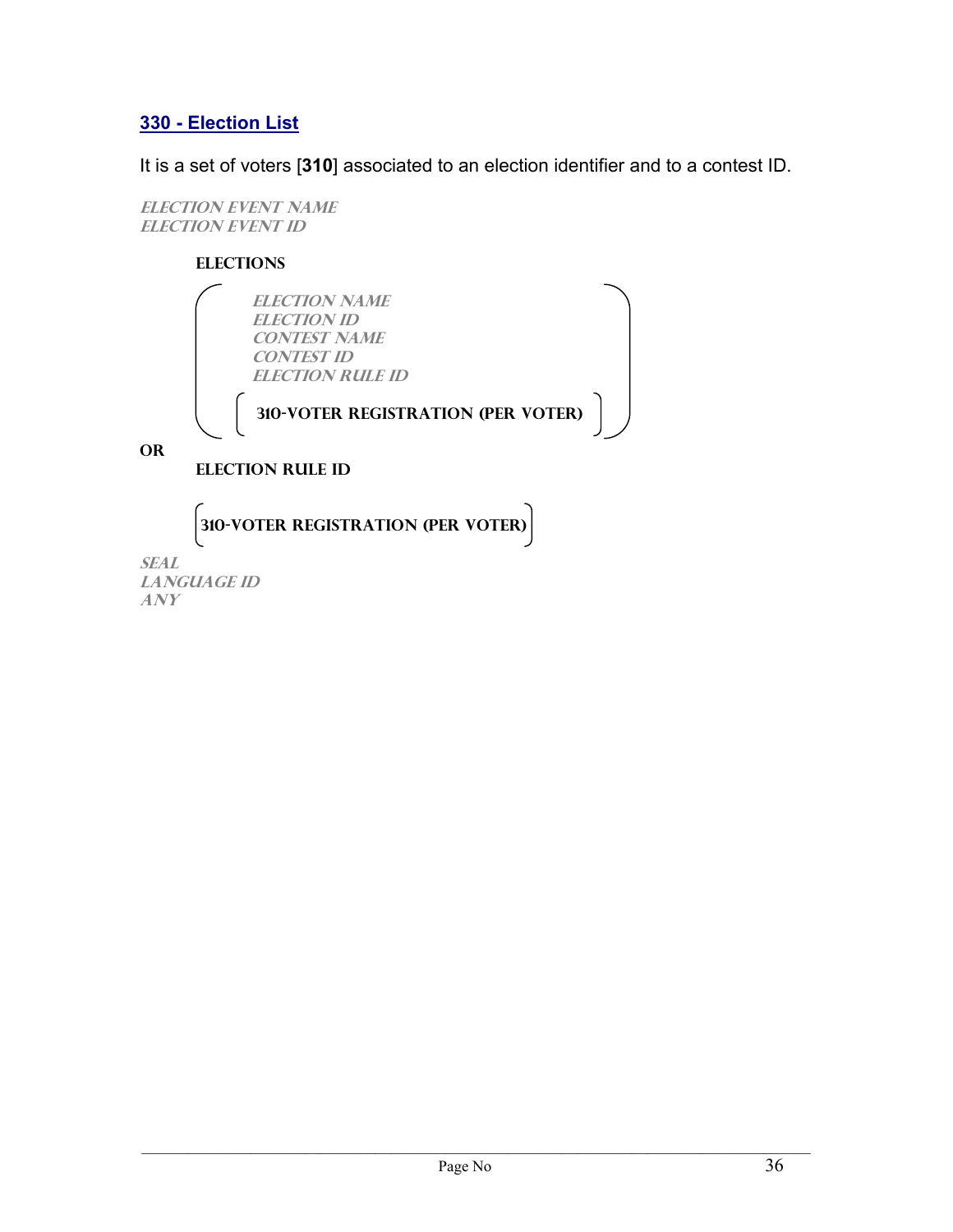#### **340 – Polling Information**



**Message Seal Language ID Any** 

NOTE: Outgoing or incoming communications can be in any order.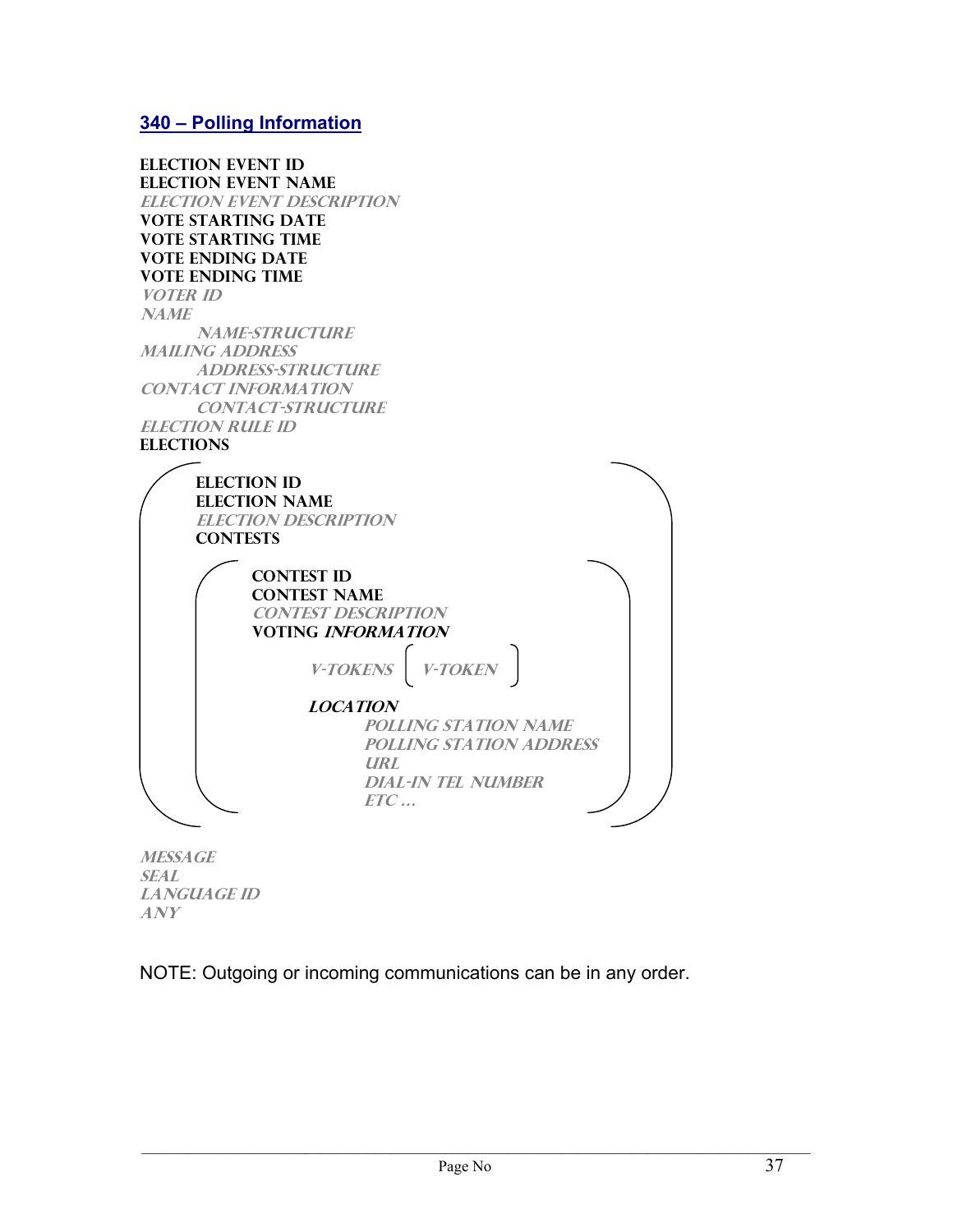### **350 – a) Outgoing - Generic Communications**

**Voter ID Transaction id VOTER NAME Name-Structure Mailing Address Address-Structure Contact Info Contact-Structure Election event Name Election Name CONTEST NAME Generic Message Return Address Address-Structure Return Contact Info Contact-Structure Seal Language ID Any**

#### **350 – b) Incoming - Generic Communications**

**Voter ID Transaction id Voter name Name-Structure Generic Message CONTACT INFO Contact-Structure Mailing Address Address-Structure Election event Name Election Name CONTEST NAME Seal Language ID Any**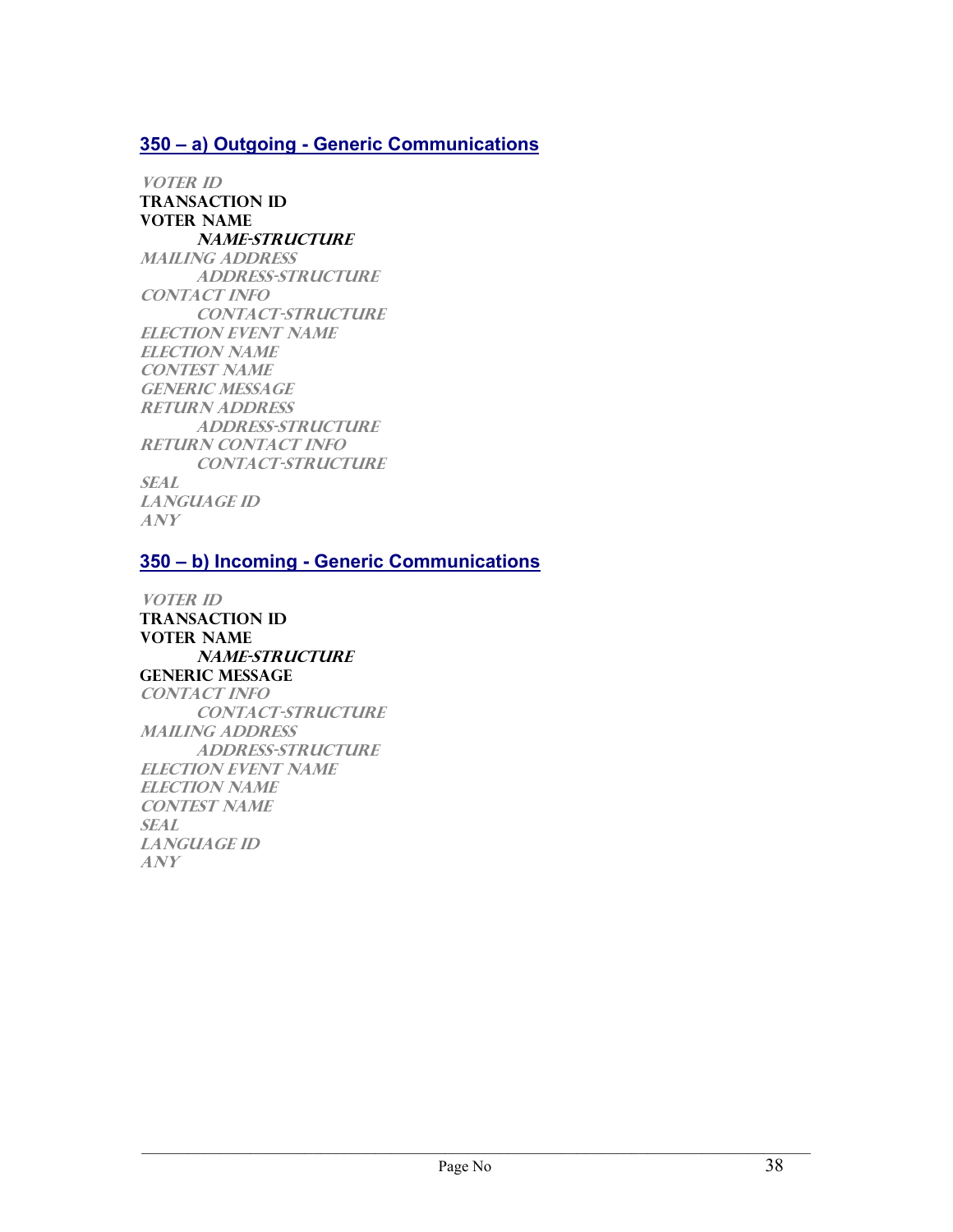### **360 – a) Outgoing – Channel Options**

Voters will be notified of an election with related information and are required to select method of vote.

Consists of outgoing generic communications with an additional mandatory element called Allowed channels.

**Voter ID Transaction id Voter Name Name-Structure Mailing Address Address-Structure CONTACT INFO Contact-Structure Election event Name Election Name CONTEST NAME Generic Message Return Address Address-Structure Return Contact Info Contact-Structure Seal Language ID Any Allowed Voting Channels (allow multiple selection) POLLING INTERNET POSTAL SMS TELEPHONE** Wap **KIOSK DIGITAL** Tv **OTHERS**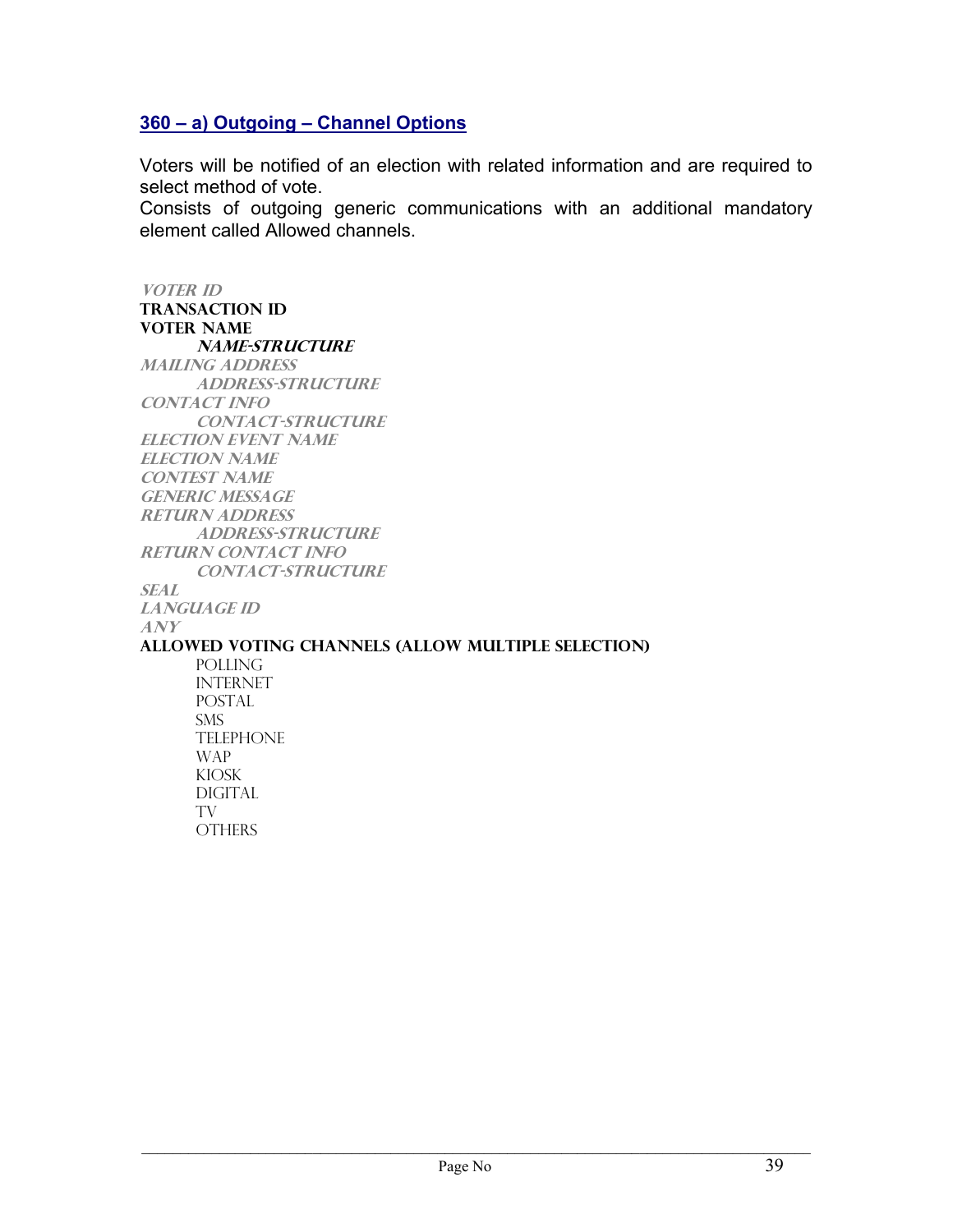### **360 – b) Incoming – Channel Options**

Incoming generic communication with an additional mandatory element called preferred method of vote.

Note: (This message may be sent in response to the message 360a. It can also be an unsolicited message from a voter wishing to select a preferred voting channel.)

**Preferred method of vote Voter ID Transaction id Voter name Name-Structure Generic Message Contact Info Contact-Structure Mailing Address Address-Structure Election event Name Election Name CONTEST NAME Seal Language ID Any**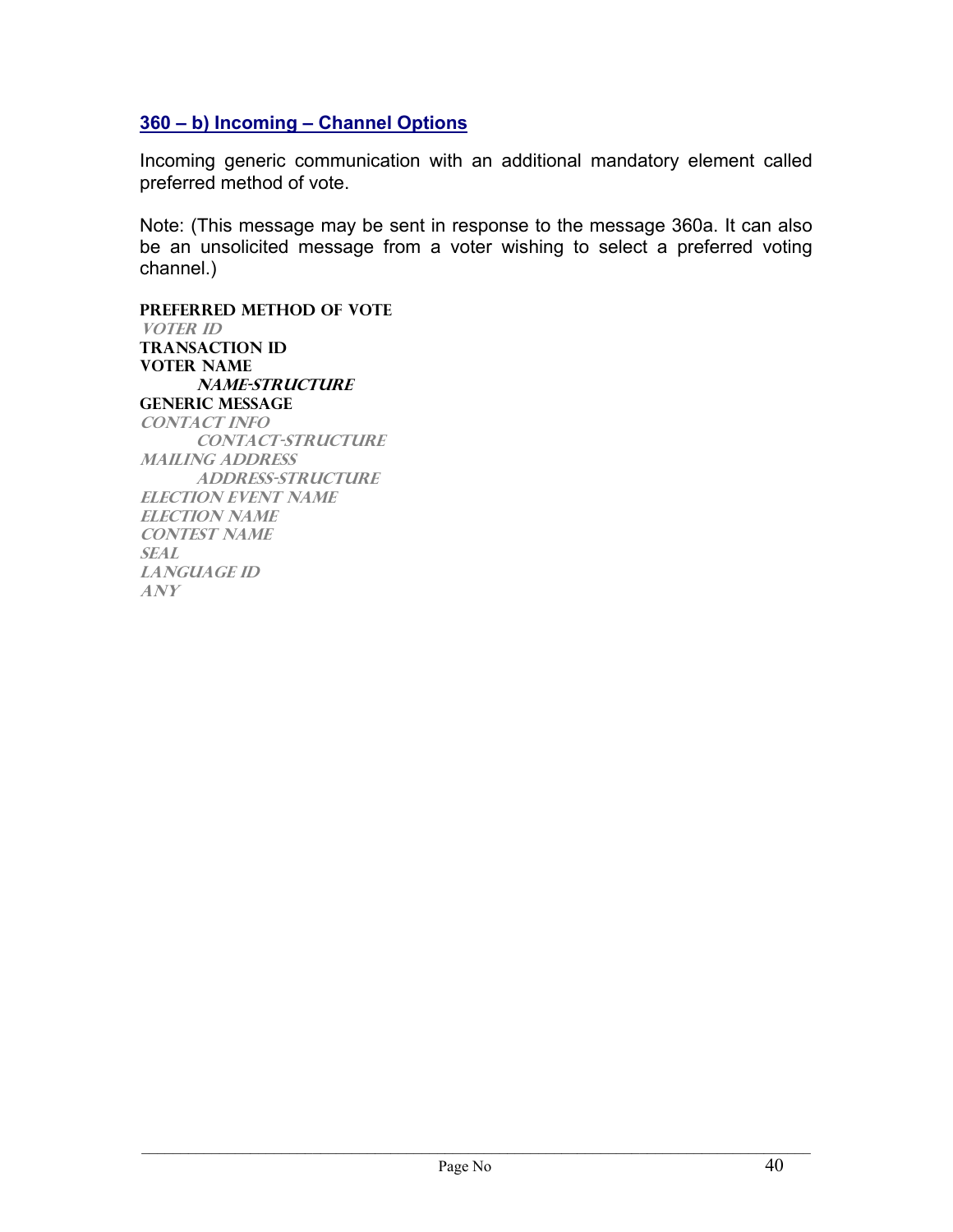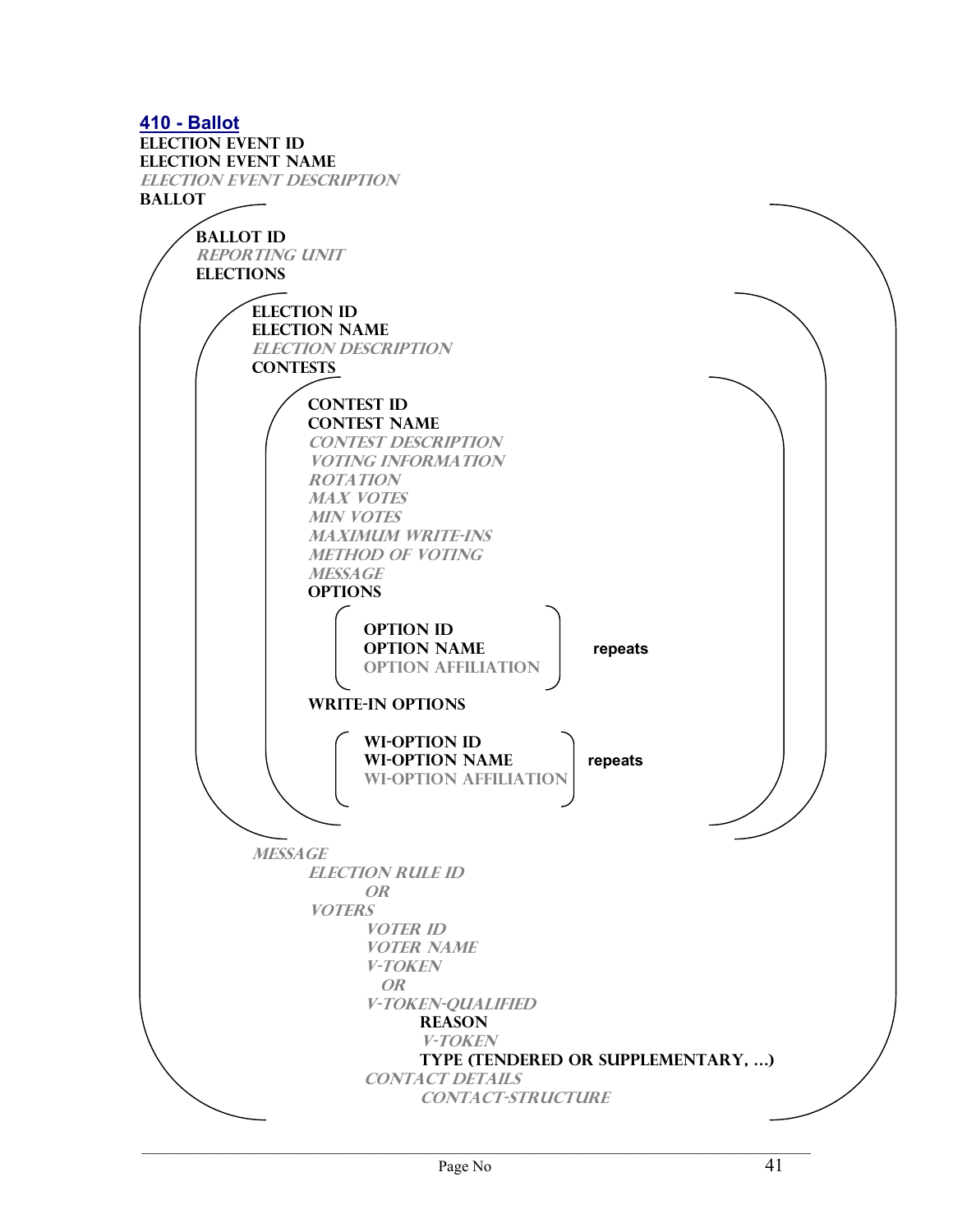**Message Seal Language ID Any**

### **420 – Authentication**

The mechanism of ensuring that a voter has the right to cast a vote for a specific ballot. Referring to *Figure 3a* it is assumed a v-token is generated according to mechanism and criteria defined.

**Transaction id CHANNEL ID V-token Or v-token-qualified reason v-TOKEN type (tendered or supplementary, …) Login Method Language ID Audit Information ORIGINATING DEVICE ID**  GATEWAY ID (CHANNEL TYPE, ...) **User information any Seal Language ID Any**

### **430 – Authentication Reply**

Respond to authentication request to allow or deny access.

**Transaction id Authenticated (Y/N) Remark (Reason why not authenticated.)** 

**Ballot id** 

**Ballot schema (1 ballot only)** 

**Seal Language ID Any**

**Or**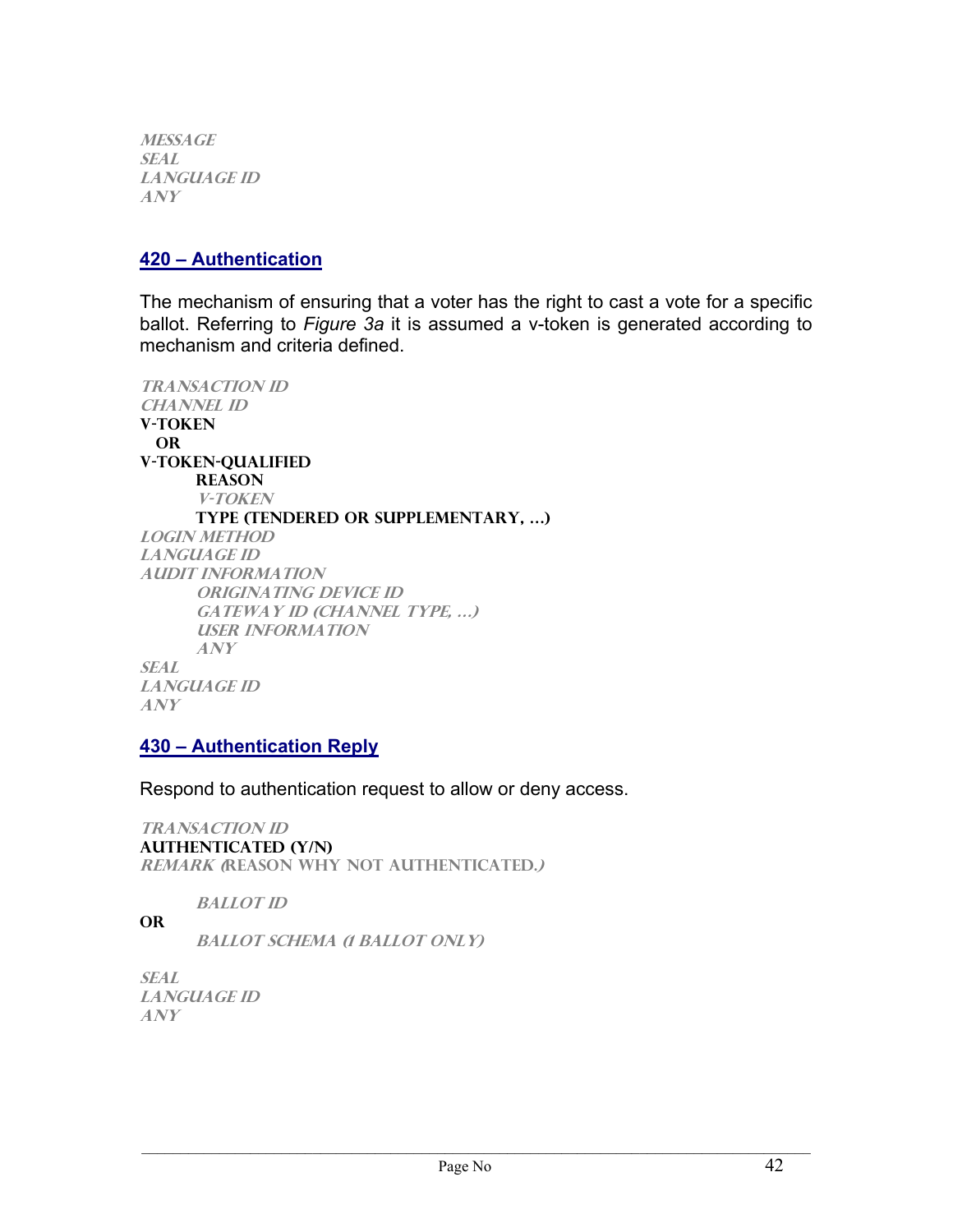#### **440 – Cast Vote**



**Reporting unit Audit Information VOTING CHANNEL Processing UNIT Originating Gateway Other** 

**any** 

**Seal Language ID Any**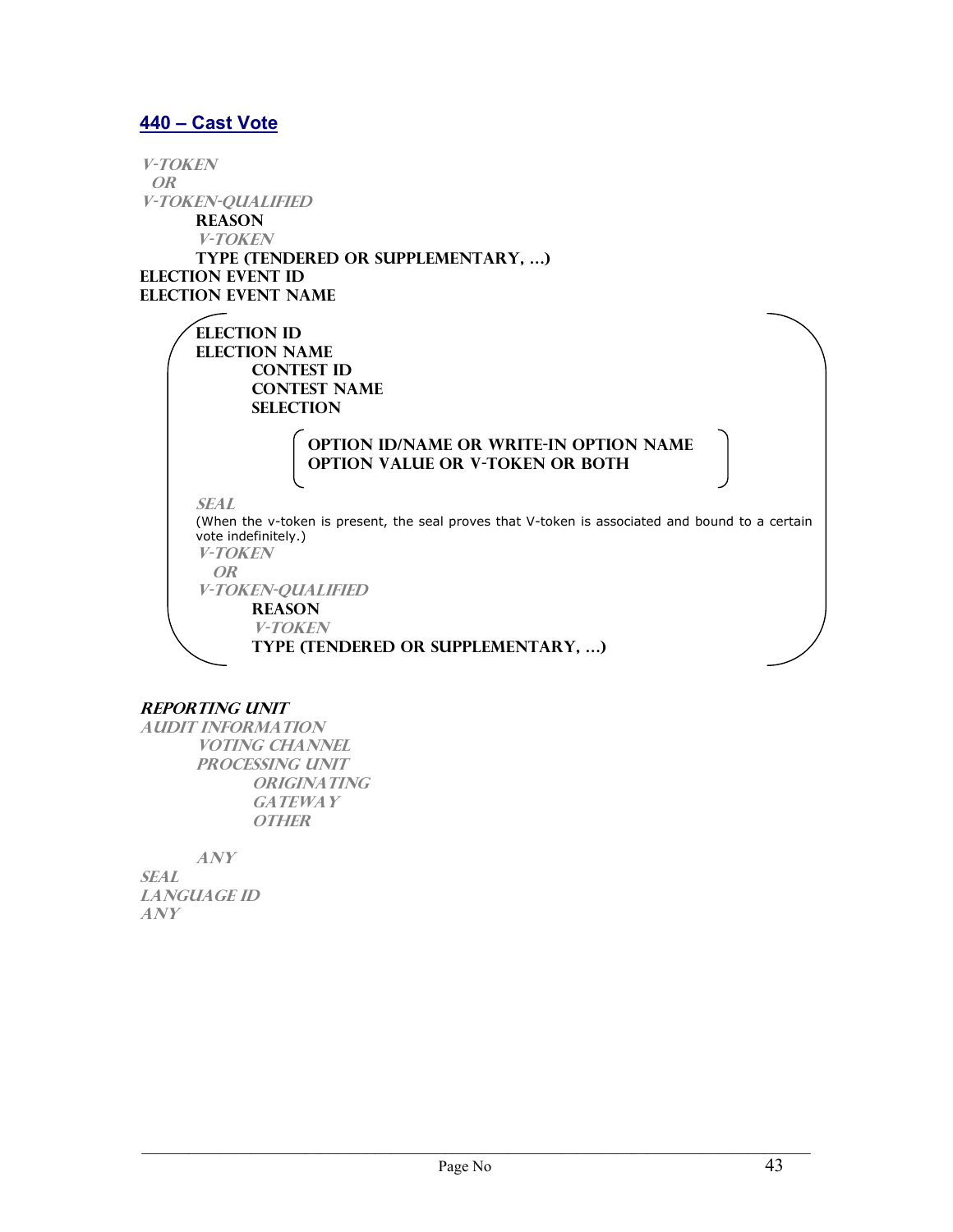### **450 – Vote Confirmation**

Is meant to be a certain mechanism to respond to voter to confirm his vote was successfully and safely recorded. Whether the confirmation is a thank you message or a confirmation number that allows him to log to a certain page to check the status of his vote as in voted or not with timestamp but not the content of his vote. So again the content of the confirmation is system specific.

**Election Event ID Election Event Name Message V-TOKEN or v-token-qualifier reason**  *V-TOKEN* **type (tendered or supplementary, …) CONFIRMATION REFERENCE Seal Language ID Any**

### **460 – Votes**

It is a collection of sealed votes/contest.

**440 – cast Vote** repeat **Audit Information PROCESSING UNIT Voting system Other** 

**Seal Language ID Any**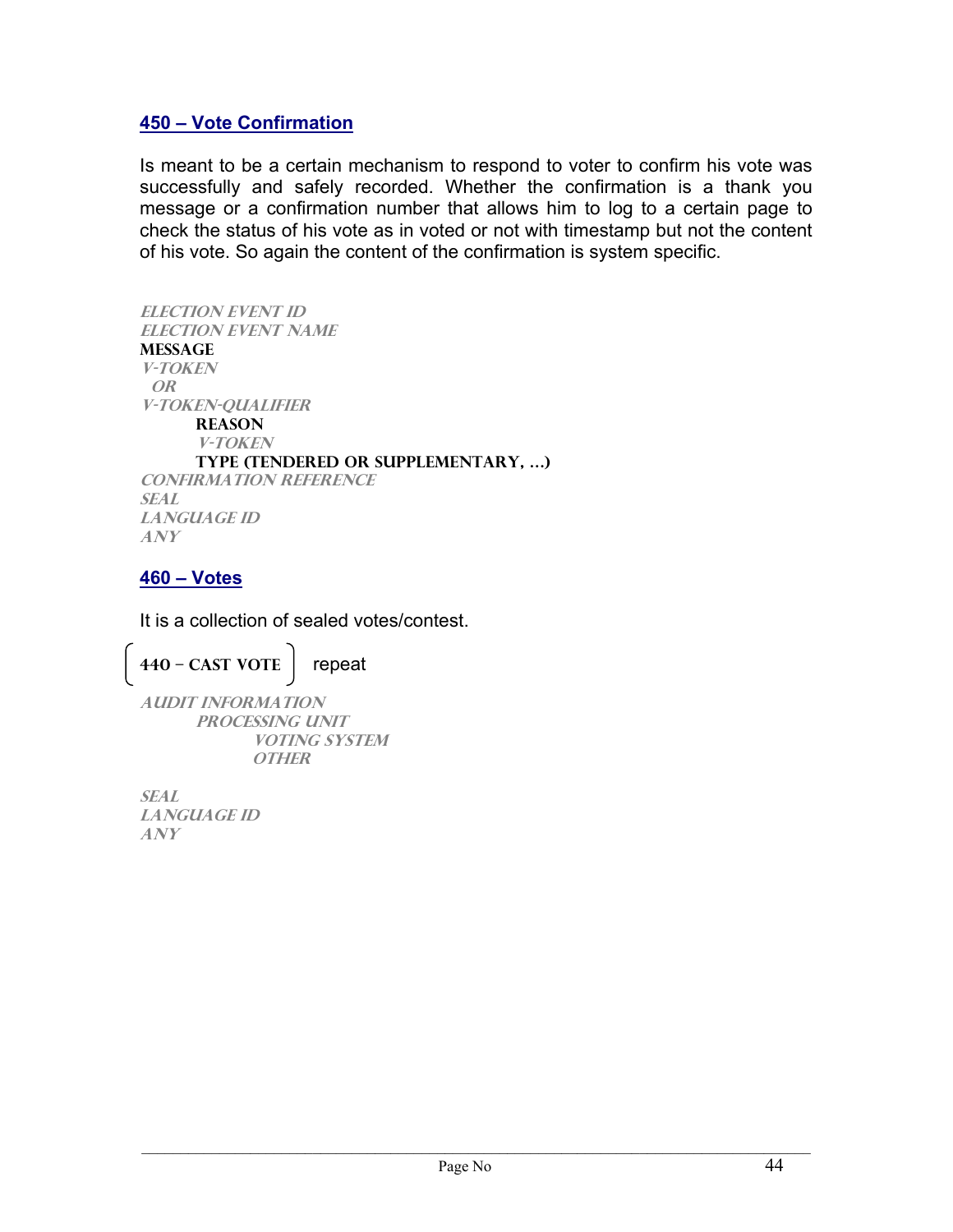#### **470 – V-Token Log**

**V-TOKEN Or v-token-qualifier reason**  *V-TOKEN* **type (tendered or supplementary, …) Status (voted or not)** 

**Election event id Election event name Election id Election name Election rule id Channel Audit Information PROCESSING UNIT Vtoken logging system Other** 

#### **480 – Seal Log**

#### **Election id**

**Election name Seal ORIGINATING DEVICE ID GATEWAY ID** *CHANNEL TYPE* **User information Audit Information PROCESSING UNIT Seal logging system Other** 

**Any**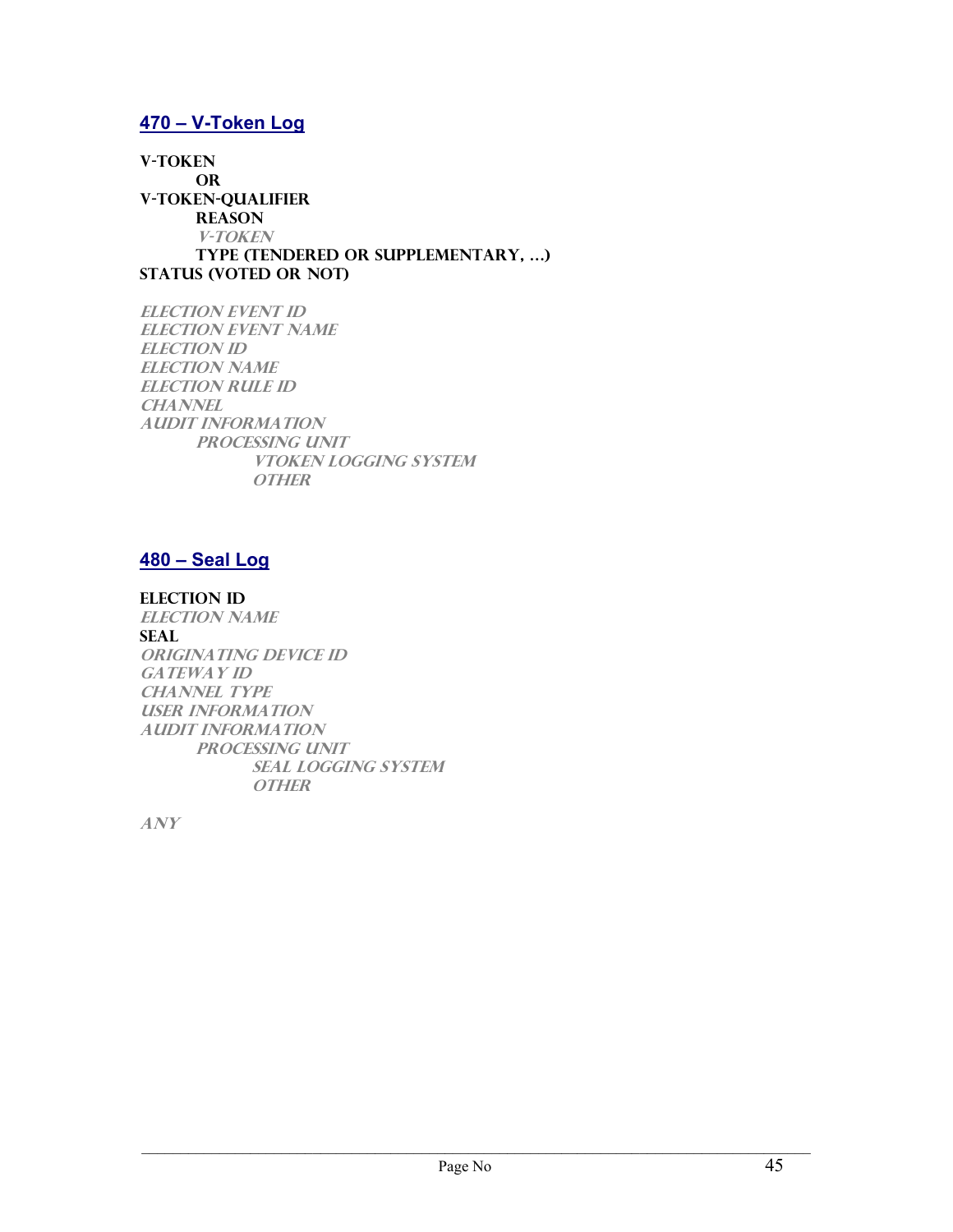



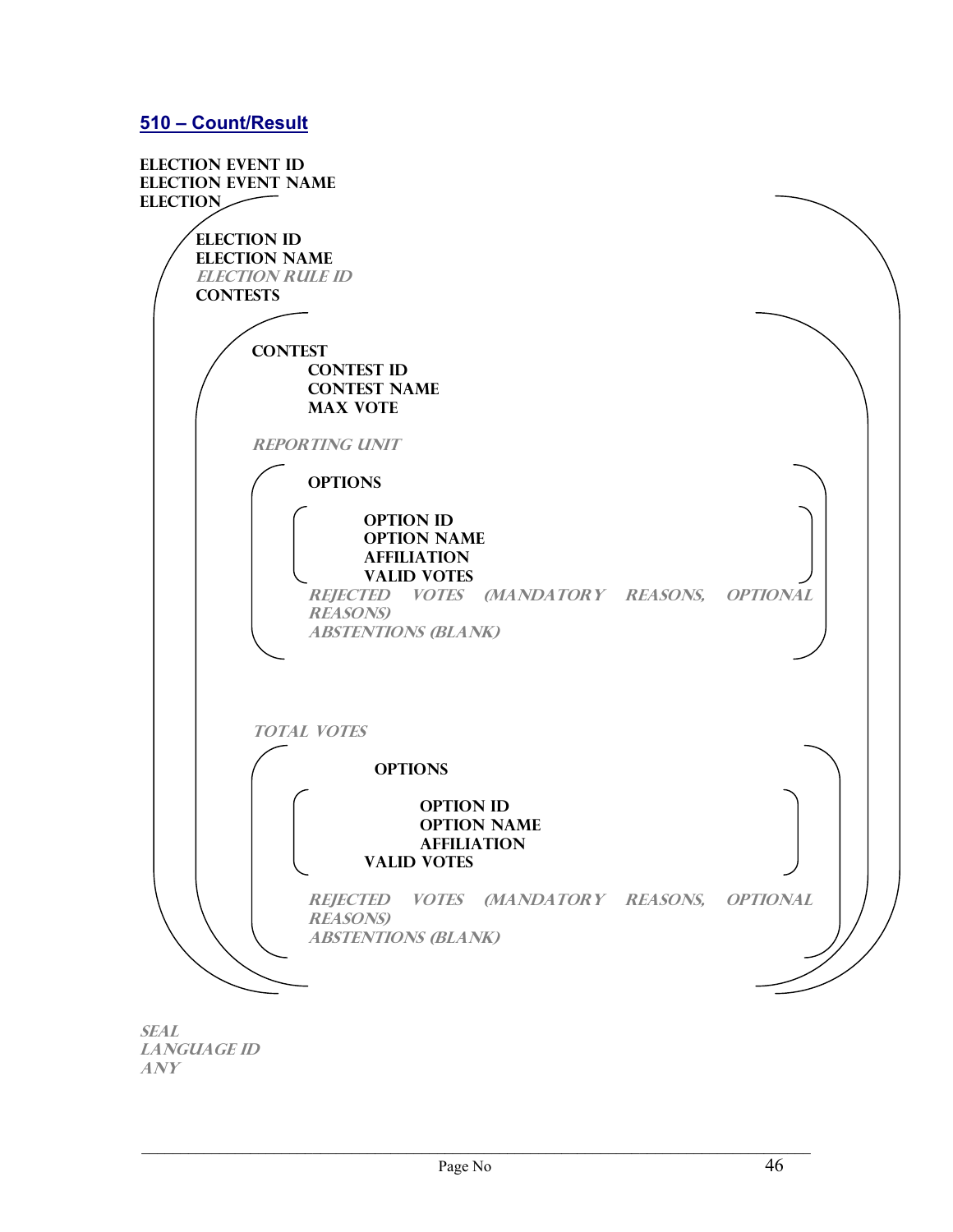Note: The message should contain either the results of a single reporting unit or a total result, optionally with a breakdown by reporting unit.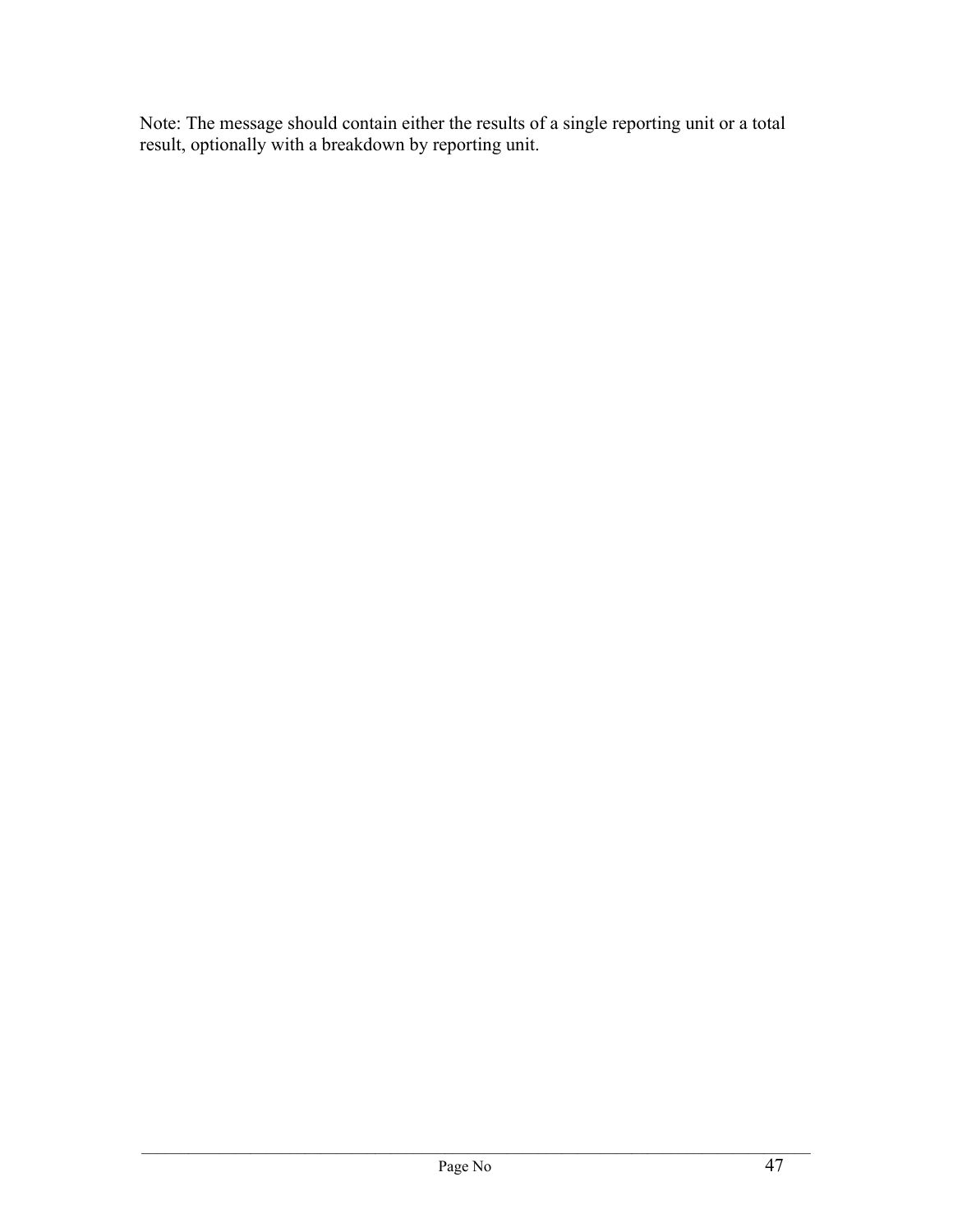## **3. SECURITY CONSIDERATIONS**

This section presents a general discussion of many of the security considerations commonly found in many election environments. As presented previously, these standards apply at EML interface points and define data security mechanisms at such interface points. This document is not intended to provide a complete description, nor a set of requirements for, secure election systems. In fact, the data security mechanisms described in this document are all optional, enabling compliance with these standards without regard for system security at all.

This discussion is included here simply to show how the information passed through the various interfaces described in these standards could be secured and used to help meet some of the requirements commonly found in some elections scenarios.

## **3.1 Basic security requirements**

The security governing an election starts before the actual vote casting. It is not only a matter of securing the location where the votes are stored. An intensive analysis into security related concerns and possible threats that could in one way or another affect the election event resulted in the following:

Security considerations of e-voting systems include:

### **Authentication:**

This is checking the truth of a claim of identity or right to vote. It aims to answer questions such as "Who are you and do you have the right to vote?"

There are two aspects of authentication in e-voting systems:

- Checking a claim of identity.
- Checking a right to vote.

In some e-voting scenarios the two aspects of authentication, checking a claim of identity and checking a right to vote, may be closely linked. Having checked the identity of the voter, a list of authorized voters may be used to check the right to vote.

In other scenarios the voter's identity must remain private and must not be revealed by a ballot. In which case some systems may provide a clear separation between checking of the claim of identity, which may be done some time before the ballot takes place, from checking the right to vote at the time of the vote is cast. Alternatively, other mechanism may be used to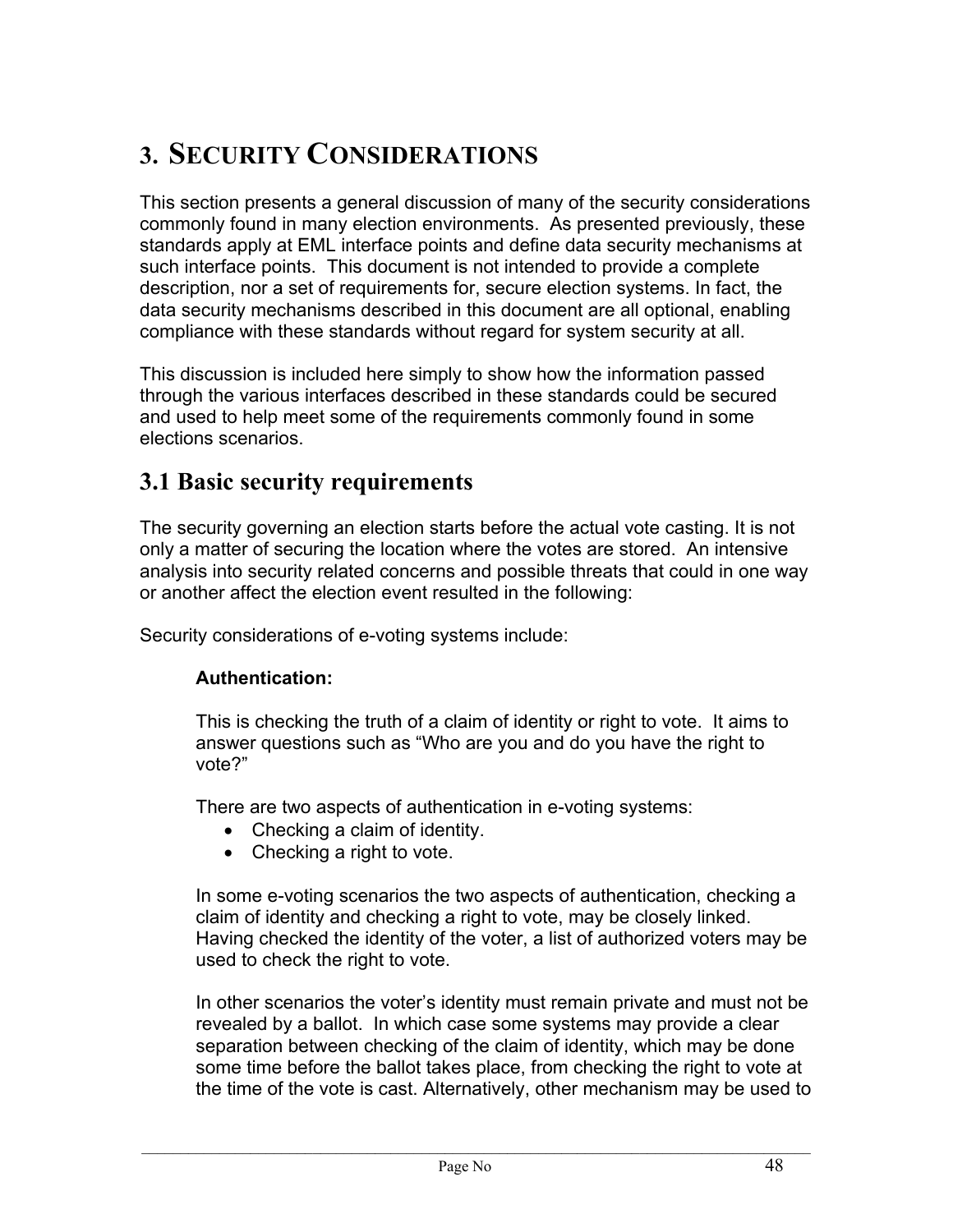ensure the privacy of the voter's identity on cast votes (i.e. by anonymizing the ballot).

In the physical voting world, authentication of identity is made by using verifiable characteristics of the voter like handwritten signatures, address, etc and physical evidence like physical ids, driver's license, employee ID, Passport, etc. all of this can be termed a physical **credential.** This is often done at the time an electoral register is set up, which can be well before the actual ballot takes place.

Checking the authenticity of the right to vote may be performed at various stages in the process. Initial authenticity checks may be done related to the voter's identity during registration.

Where an election scenario demands anonymity of the voter and privacy of the voter's ballot, the identity of the voter and the cast votes must be separated at some time within the voting process. This can be done in several ways by a voting system including, but not restricted to, the following options:

- 1. Authentication of the right to vote by itself does not reveal a voter's identity, but does verify he has a legitimate right to vote (e.g. the Vtoken data provides authentication of the right to vote but has anonymous properties as to the identification of the person voting).
- 2. An voter's identity and the right to vote are both validated (i.e. the vtoken data has both "voter identification" and "right to vote" authentication properties) and then the cast votes are clearly separated from the identity of the voter (i.e. the voters identification occurs before the ballot is "anonymized")

In all cases any verification of the authenticity that take place after the voter has indicated his/her choices must preserve the privacy of those choices according to the laws of the jurisdiction and the election rules.

Finally, when counting and auditing votes it is necessary to be able to check that the votes were placed by those whose right to vote has been authenticated.

Public democratic elections in particular will place specific demands on the trust and quality of the authentication data. Because of this and because different implementations will use different mechanisms to provide the voter credential, precise mechanisms are outside the scope of this document.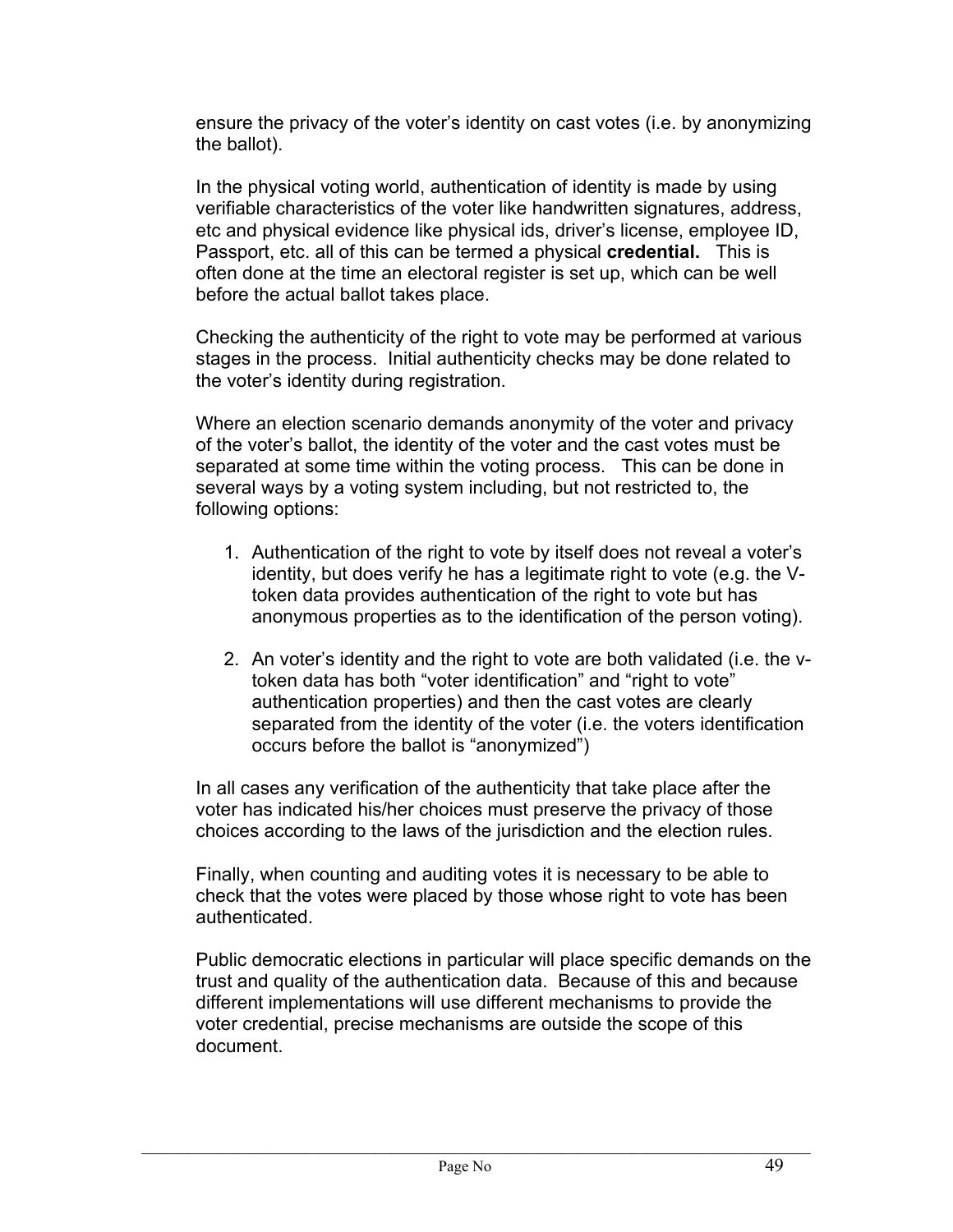### **Privacy/Confidentiality:**

This is concerned with ensuring information about voters and how votes are cast is not revealed except as necessary to count and audit the votes. In most cases, it must not be possible to find out how a particular voter voted. Also, before an election is completed, it should not be possible to obtain a count of how votes are being cast.

Where the user is remote from the voting system then there is a danger of voting information being revealed to someone listening in to the communications. This is commonly stopped by encrypting data as it passes over the communications network.

The other major threat to the confidentiality of votes is within the system that is collecting votes. It should not be possible for malicious software that can collect votes, to infiltrate the voting system. Risks of malicious software may be reduced by physical controls, careful audit of the system operation and other means of protecting the voting systems.

Furthermore, the results of voting should not be accessible until the election is complete. Potential approaches to meeting this goal might include access control mechanisms, very careful procedural control over the voting system, and various methods of protecting the election data using encryption techniques.

### **Integrity:**

This is concerned with ensuring that ballot options and votes are correct and unaltered. Having established the choices within a particular ballot and the voter community to which these choices apply, the correct ballot information must be presented to each voter. Also, when a vote is placed it is important that the vote is kept correctly until required for counting and auditing purposes.

Using authentication check codes on information being sent to and from a remote voter's terminal over a communications network generally protects against attacks on the integrity of ballot information and votes. Integrity of the ballot and voting information held within computer systems may be protected to a degree by physical controls and careful audit of the system operation. However, much greater confidence in the integrity of voting information can be achieved by using digital signatures or some similar cryptographic protection to "seal" the data.

The fundamental challenge to be met is one of maintaining voter privacy and maintaining the integrity of the ballot.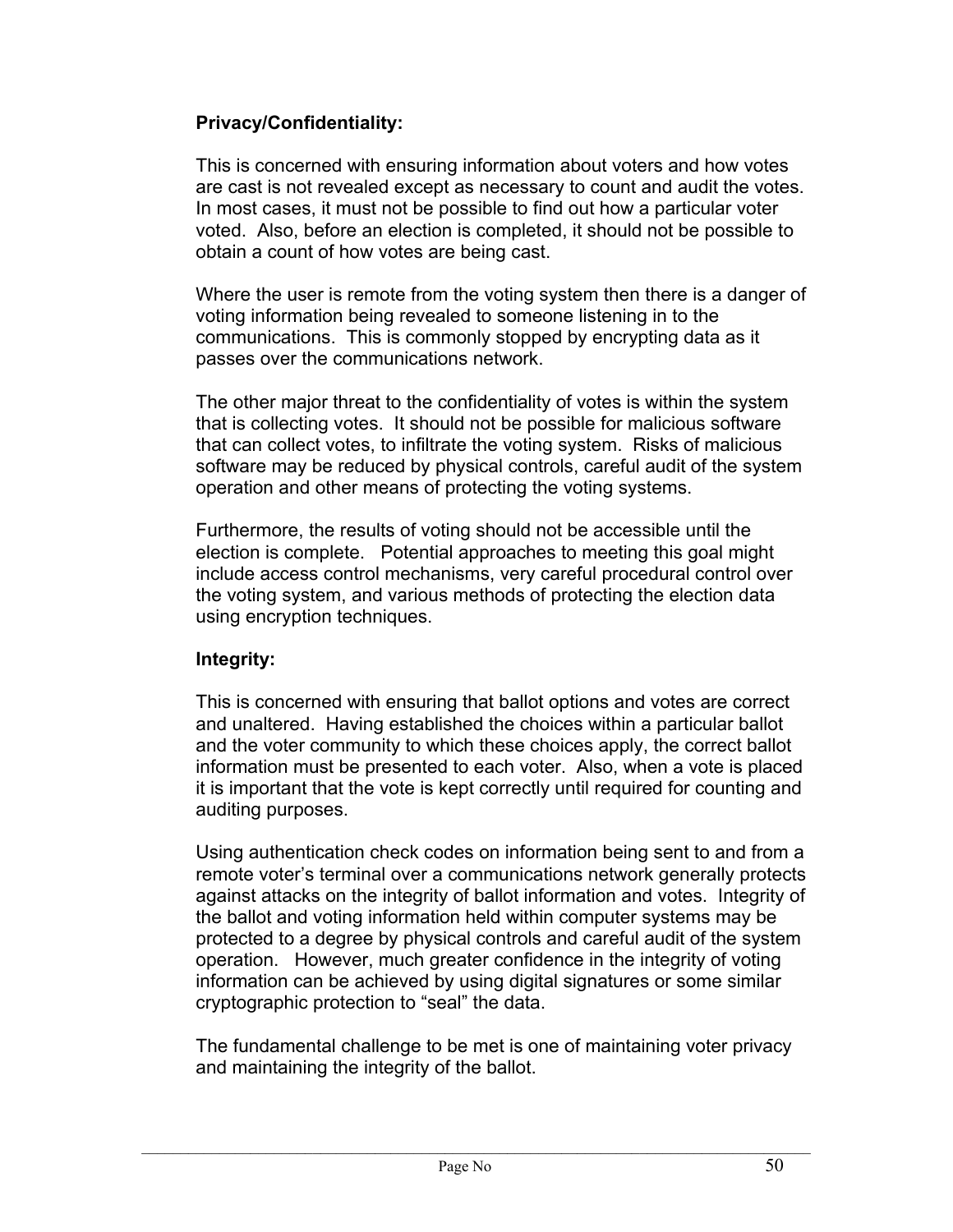### **Non-repudiation:**

Non-repudiation is a derivative of the identification problem. Identification in e-voting requires that the system provide some level of assurance that the persons representing themselves as valid participants (voters, election workers, etc.) are, in fact, who they claim to be. Non-repudiation requires that the system provides some level of assurance that the identified participant is not able to successfully assert that the actions attributed to them via the identification mechanism were, in fact, performed by someone else. The two requirements are related in that a system with a perfect identification mechanism and undisputable proof of all actions would leave no room for successful repudiation claims.

Non-repudiation also requires that the system provide assurance that data or actions properly associated with an identified participant can be shown to have remained unaltered once submitted or performed. For example, approved candidate lists should be verified as having come from an authorized election worker, and voted ballots from a valid voter. In both cases the system should also provide a way to ensure that the data has remained unchanged since the participant prepared it.

Non-repudiation is not only a technical quality of the system. It also requires a certain amount of pure policy, depending on the technology selected. For example, in a digital signature environment, signed data can be very reliably attributed to the holder of the private key(s), and can be shown to be subsequently unmodified. The policy behind the acceptance of these properties, however, must be very clear about the responsibilities of the private key holders and the required procedures for reporting lost or stolen private keys. Further, and especially in "mixed-mode" elections (where voters can chose between multiple methods of voting), it may often be desirable to introduce trusted time stamps into the election data stream, which could be used to help determine acceptance criteria between ballots, or help resolve issues with respect to the relative occurrence of particular events (e.g. ballot cast and lost keys reported). The presence of the time information itself would not necessarily enable automatic resolution of these types of issues, but by providing a clear ordering of events could provide data that can be fed into decisions to be made according to established election policy.

## **3.2 Terms**

The following security terms are used in this document:

• **Identity Authentication**: the means by which a voter registration system checks the validity of the claimed identity.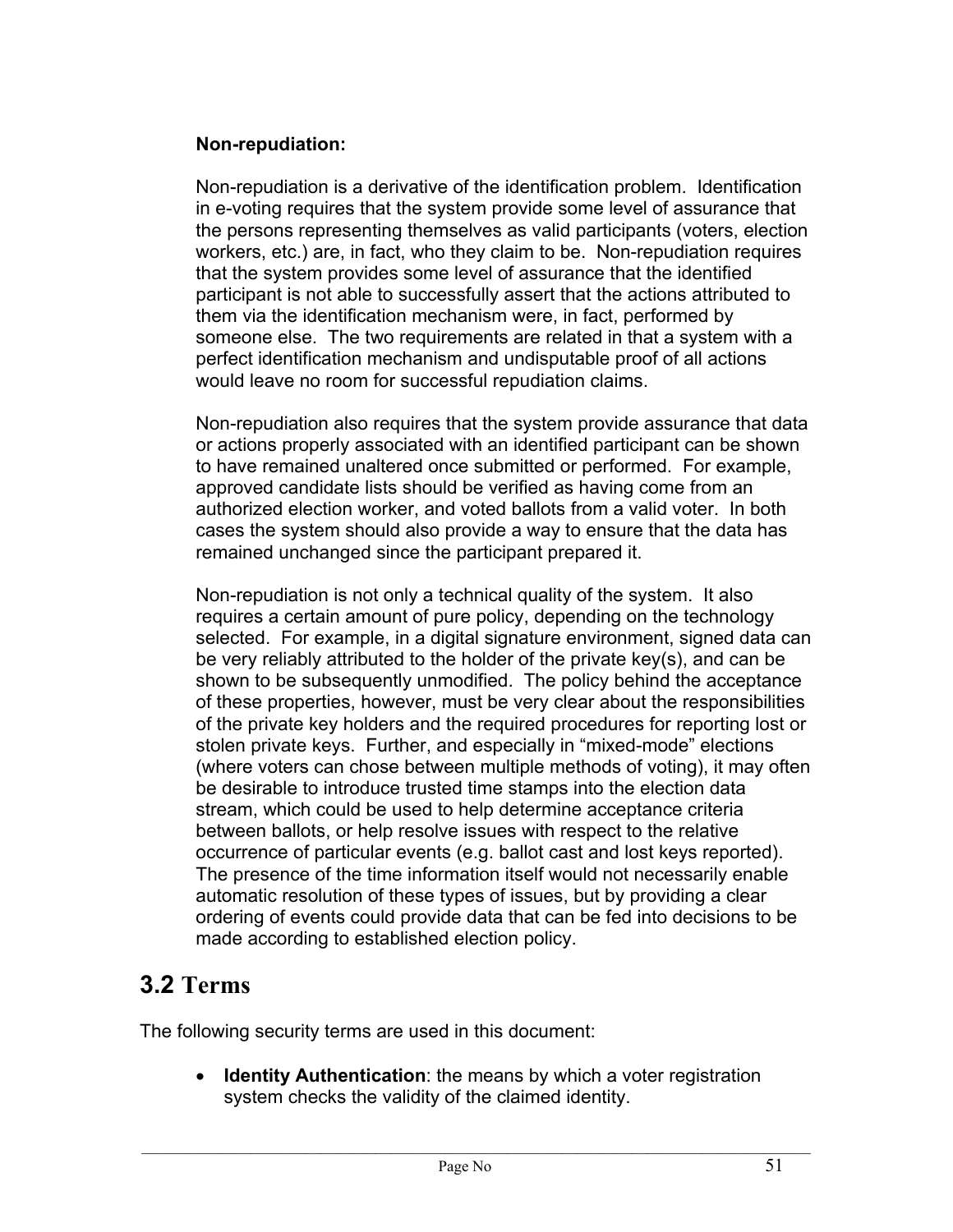- **Right to vote authentication:** the means by which the voting system checks the validity of a voter's right to vote.
- **V-token**: the means by which a voter proves to an e-voting system that he/she has the right to vote in a contest.
- **V-token Qualified**: the means by which a V-token can be qualified. The reason for the qualification is always appended to a V-token that is qualified. For example, a qualified V-token may be issued to a challenged voter.
- **Vote sealing**: the means by which the integrity of voting data (ballot choices, vote cast against a given V-token) can be protected (e.g. using a digital signature or other authentication code) so that it can be proved that a voter's authentication and one or more votes are related.

## **3.3 Specific Security Requirements**

Electronic voting systems have some very specific security requirements that include:

- 1. Only legitimate voters are allowed to vote (i.e. voters must be authenticated as having the right to cast a vote).
- 2. Only one set of choices is allowed per voter, per contest.
- 3. The vote cannot be altered from the voter's intention.
- 4. The vote may not be observed until the proper time.
- 5. The voting system must be accountable and auditable.
- 6. Information used to authenticate the voter or his/her right to vote should be protected against misuse (e.g. passwords should be protected from copying).
- 7. Voter privacy must be maintained according to the laws of the election jurisdiction. (Legal requirements of various countries conflict. Some countries require that the vote cannot be tracked back to the voter's identity, while others mandate that it must be possible to track every vote to a legitimate voter's identity).
- 8. The casting options available to the voter must be genuine.
- 9. Proof that all genuine votes have been accurately counted.

There are some specific complications that arise with respect to security and electronic voting that include:

- 1. Several technologies may be employed in the voting environment.
- 2. The voting environment may be made up of systems from multiple vendors.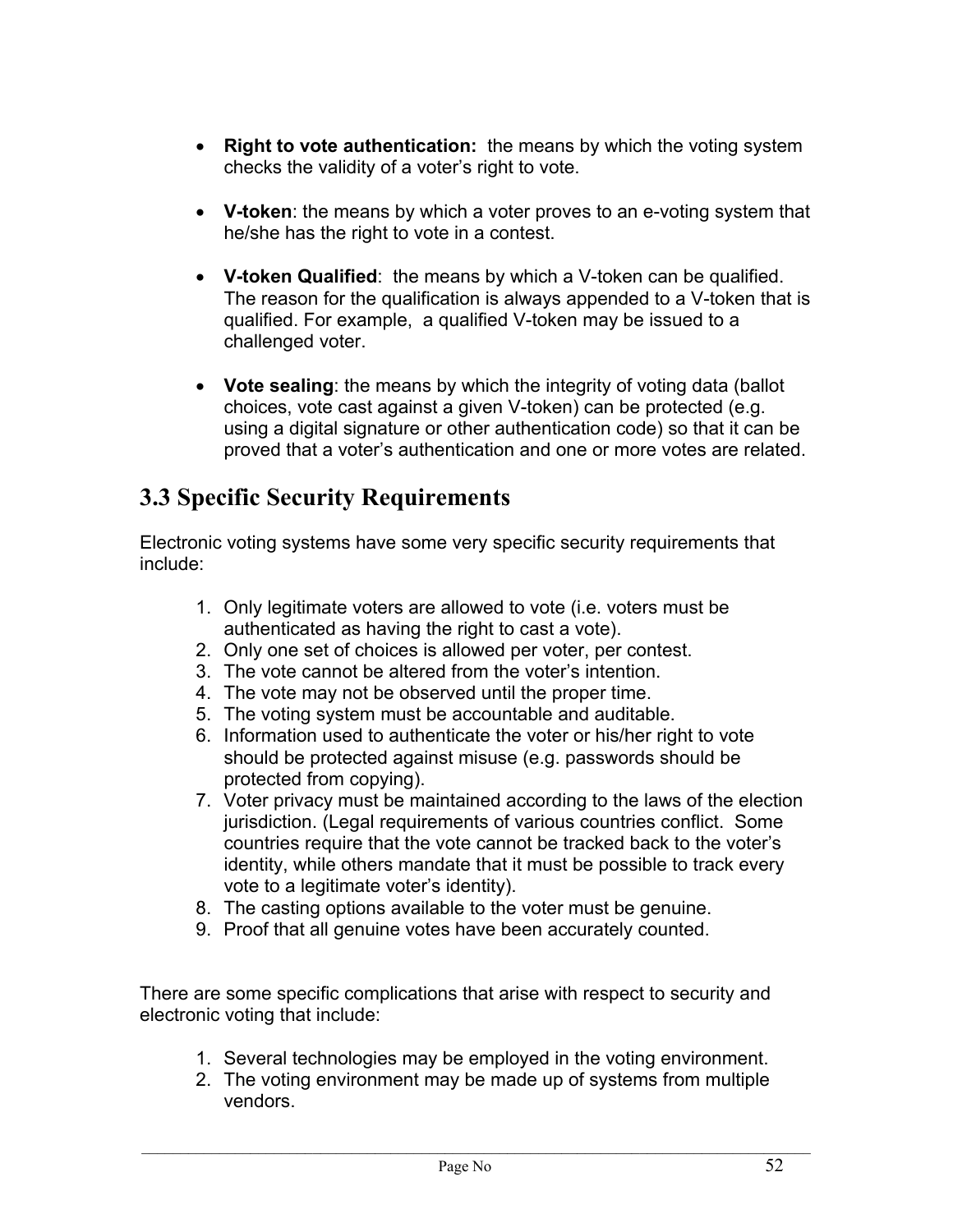- 3. A voter may have the option to vote through alternative delivery channels (i.e. physically presenting themselves at a poling station, by post, by electronic means).
- 4. The voting systems need to be able to meet various national legal requirements and local voting rules for both private and public elections.
- 5. Need to verify that all votes are recorded properly without having access to the original input.
- 6. The mechanism used for voter authentication may vary depending on legal requirements of the contest, the voter registration and the evoting systems for private and public elections.
- 7. The user may be voting from an insecure environment (e.g. a PC with no anti-virus checking or user access controls).

Objectives of this security architecture include:

- 1. Be open.
- 2. Not to restrict the authentication mechanisms provided by e-voting systems.
- 3. Specify the security characteristic required of an implementation, allowing for freedom in its precise implementation.

## **3.4 Security Architecture**

The architecture proposed here is designed to meet the security requirements and objectives detailed above, allowing for the security complications of e-voting systems listed.

The architecture is illustrated in figure 3a below, and consists of distinct areas:

- Voter identification and registration.
- Right to vote authentication.
- Protecting exchanges with remote voters.
- Validating Right to Vote and contest vote sealing
- Vote confidentiality.
- Candidate list Integrity
- Vote counting accuracy
- Voting system security controls

## **Voter identification and registration:**

The Voter identification and registration is used to identify an entity (e.g. person) for the purpose of registering the person has a right to vote in one or more contests, thus identifying legitimate voters. The security characteristics for voter identification are to be able to authenticate the identity of the legal person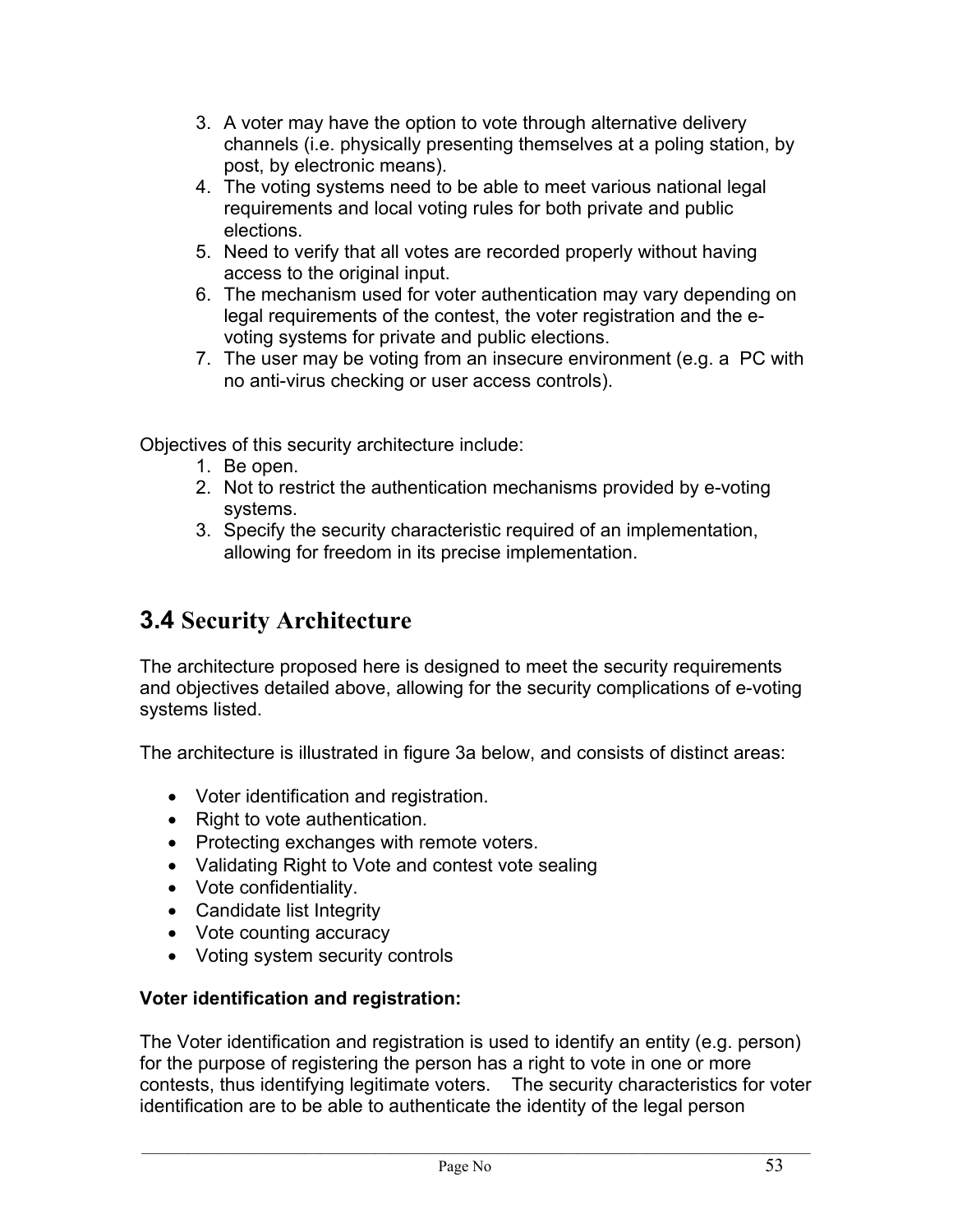allowed to vote in a contest and to authenticate each person's voting rights. The precise method of voter identification is not defined here, as it will be specific to particular voting environments, and designed to meet specific legal requirements, private or public election and contest rules. The voter registration system may interact with the e-voting system and other systems to define how to authenticate a voter for a particular contest.

Voter identification and registration ensures that only legitimate voters are allowed to register for voting. Successful voter registration will eventually result in legitimate voters being given a means of proving their right to vote to the voting system in a contest. Depending on national requirements or specific voting rules/bylaws the voter may or may not need to be anonymous. If the voter is to be anonymous, then there must not be a way of identifying a person by the means used to authenticate a right to vote to the e-voting system. Right to vote authentication is the means of ensuring a person has the right to cast a vote, but it is not the identification of the person.

### **Right to vote Authentication:**

Proof of the right to vote is done by means of V-token, which is generated for the purpose of authentication that the voter has a legitimate right to vote in a particular contest.

The security characteristic of the V-token and hence its precise contents may vary depend on the precise requirements of a contest, the supplier of the voter registration system, the e-voting system, the voting channel or other parts of the electoral environment. Thus, the content of the V-token will vary to accommodate a range of authentication mechanisms that could be used, including; pin and password, encoded or cryptographic based password, hardware tokens, digital signatures, etc.

The contents of the V-token may also depend on the requirements of a particular contest, which may mandate a particular method be used to identify the person and the voter. For example, if a country has a national identity card system, it could be used for the dual purpose of identifying the person and providing proof that the person is entitled to vote, provided the legal system (or the voting rules of a private election) allow a personal identify to be associated with a vote. However, this would not work for countries or private voting scenarios that require the voter to be anonymous. For such a contest the mechanism used to identify that a person has the right to cast a vote must not reveal the identity of the actual person, thus under such voting rules voter identity authentication and right to vote authentication do not use the same information or semantics.

The security characteristic required of the V-token may also vary depending on legal requirements of a country or electoral rules used in a particular contest. Also, the threats to misuse of v-tokens will depend to a large degree on the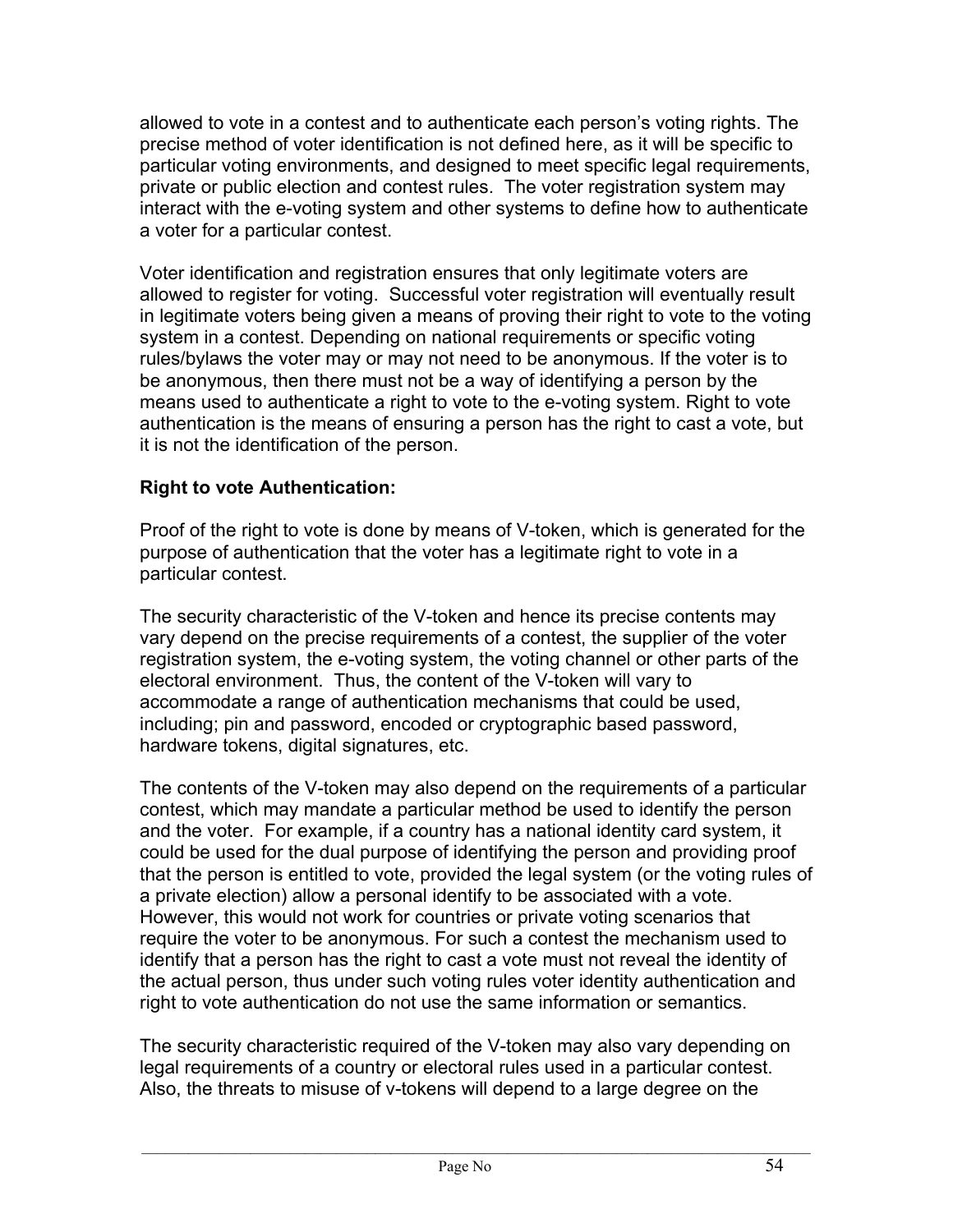voting channels used (e.g. physical presence at voting station, Internet, mobile phone). Bearing this in mind the XML schema of the V-token components must allow for various data types of authentication information to be contained within it.

It must be possible to prove that a V-token is associated with vote cast and the rules of the contest are followed, such as only one vote being allowed per voter, per contest. Thus providing proof /non-repudiation that all votes were genuine, they were cast in accordance with the rules of the contest, that no vote has been altered in any way and that all the votes counted in a contest were valid when audited to do so.

Depending on the legal requirements of a country or electoral rules a voter may be challenged as to the right to vote, or may be given a temporary right to vote. In such cases the V-token may need to be qualified with a reason. In this document this is called a V-token Qualified. Before a vote is considered legitimate and counted the reason for the qualification must be have been suitable scrutinized, which could be done by the voting officials.

### **Protecting exchanges with remote voters:**

The V-token may be generated as part of the registration system, the e-voting system, or as interaction between various components of a voting environment, as illustrate in Figure 3a. The V-token will need to be provided securely to the voter so that this can be used to prove the right to vote.

The exchange of information when casting a vote must be protected by secure channels to ensure the confidentiality, integrity of voting data (V-token(s) and vote(s) cast) and that this is correctly delivered to the authenticated e-voting system. If the channel isn't inherently secure then this will require additional protection using mechanisms. Possible mechanisms might include: a postal system with sealed envelopes, dedicated phone channel, secure e-mail, secure internet link (SSL), peer to peer server/client authentication and a seal.

Wherever technically possible the exchange of information should be secured and integrity guaranteed even if non-secure communications channels are used.

## **Validating Right to Vote and contest vote sealing:**

When a vote is cast, to ensure that it cannot be altered from the voter's intention, all the information used to authenticate the right to vote and define the vote cast must be sealed to ensure the integrity and non-repudiability of the vote. This seal may be implemented using several mechanisms ranging from digital signatures (XML and CMS), cryptographic seals, trusted timestamps and other undefined mechanisms. The seal provides the following security functions:

• The vote cannot be altered from the voter's intention.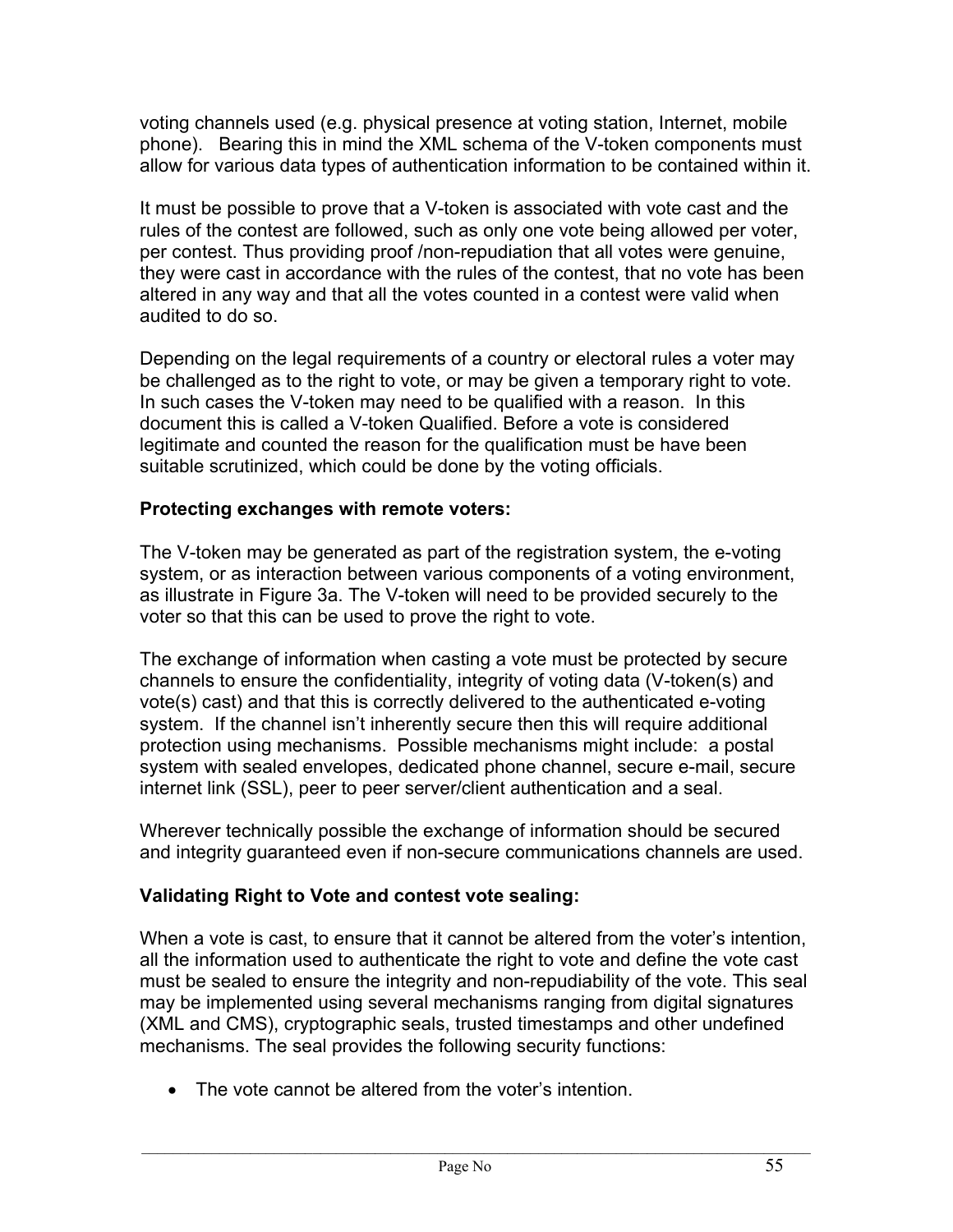• The voting system must be accountable and auditable.

The right to vote may be validated at the time the vote was cast. If votes are not checked for validity before sealing then the right to vote must be validated at the time that votes are subsequently counted. Also, when counting or otherwise checking votes, the validity of the seal must be checked.

If votes are sealed and recorded without being checked for validity at the time they were cast, then the time that the vote was cast must be included in the seal, so that they may be checked for validity before they are counted.

In some election scenarios it is required to audit a vote cast to a particular voter, in this case a record is also needed of the allocation of a V-token to a voter's identity. Such systems also provide non-repudiation of the voter's actions. In such cases a voter cannot claim to have not voted or to have voted a different way, or that his vote was not counted. In many election scenarios where this type of auditing is required, it must not be easy to associate a V-Token to the Voter's identity, therefore this type of records must be under strict control and protected by security mechanism and procedures, such as; encryption, key escrow and security operating procedures.

### **Vote confidentiality:**

All cast votes must not be observed until the proper time, this requires confidentiality of the vote over the voting period, how this is achieved will vary from e-voting system to e-voting system. Mechanism of vote confidentiality, range from trust in the e-voting systems internal security functions (processes and mechanisms) to encryption of the data, with key escrow tools.

### **Candidate list integrity:**

To ensure that the voter is present and that the candidate list is genuine, there must be a secure channel between the voting system and the person voting or the data must be sealed. The approach selected must ensure that there is no man-in-the-middle that can change a vote from what the voter intended. There are various ways this requirement can be met, ranging from the candidate list having unpredictable characteristics with a trusted path to convey that information to the voter, to trust placed in the complete ballot/vote delivery channel.

As an example, there may be a secure path to convey the V-token to the person entitled to vote, a way of ensuring that a voter is always presented with a genuine list of candidates might be to encode the candidate list as part of a sealed Vtoken.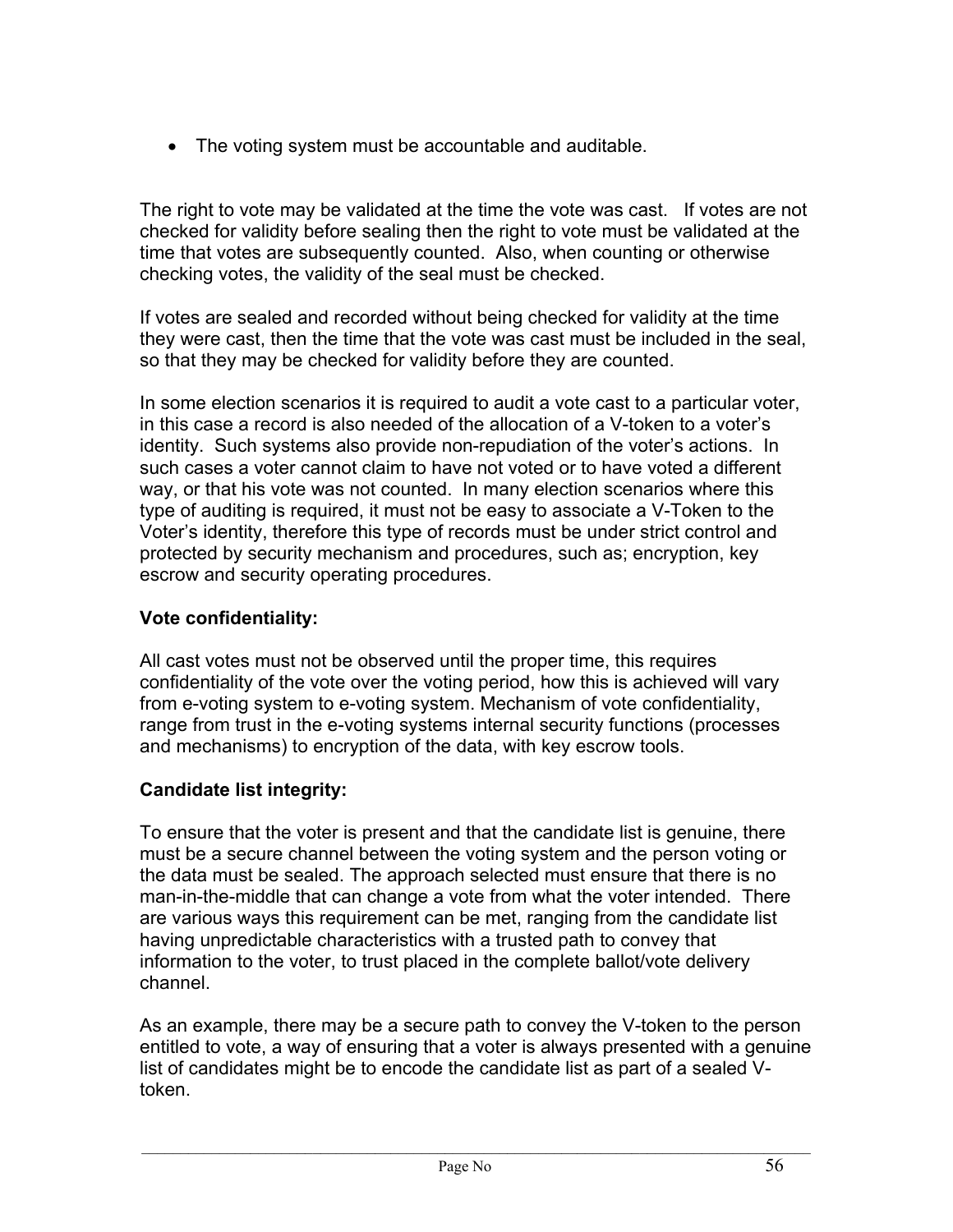In summary, there must be a way of ensuring the validity of the ballot options and voter selection.

### **Vote counting accuracy:**

Audit of the system must be able to prove that all vote casts were genuine and that all genuine votes were included within the vote count. Voters may need to be able to exercise that proof should they so desire. Thus auditing needs data that has non-repudiation characteristics, such as the V-token/vote sealing, see schema **470** and **480**.

### **Voting System Security:**

The overall operation of the voting systems and its physical environment must be secure. Appropriate procedural, physical and computing system controls must be in place to ensure that risks to the e-voting systems are met. There must be a documented security policy based upon a risk analysis, which identifies the security objectives and necessary security controls.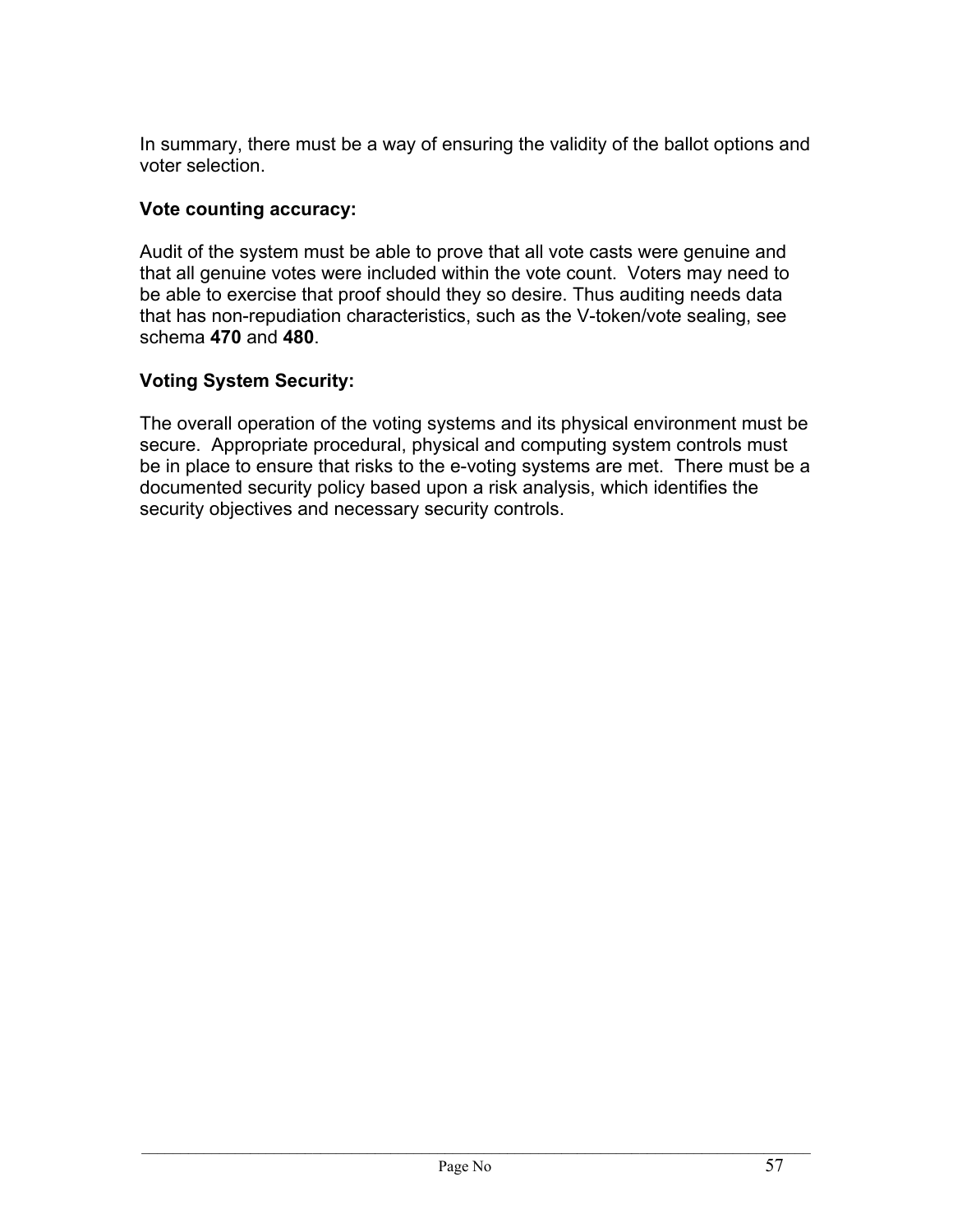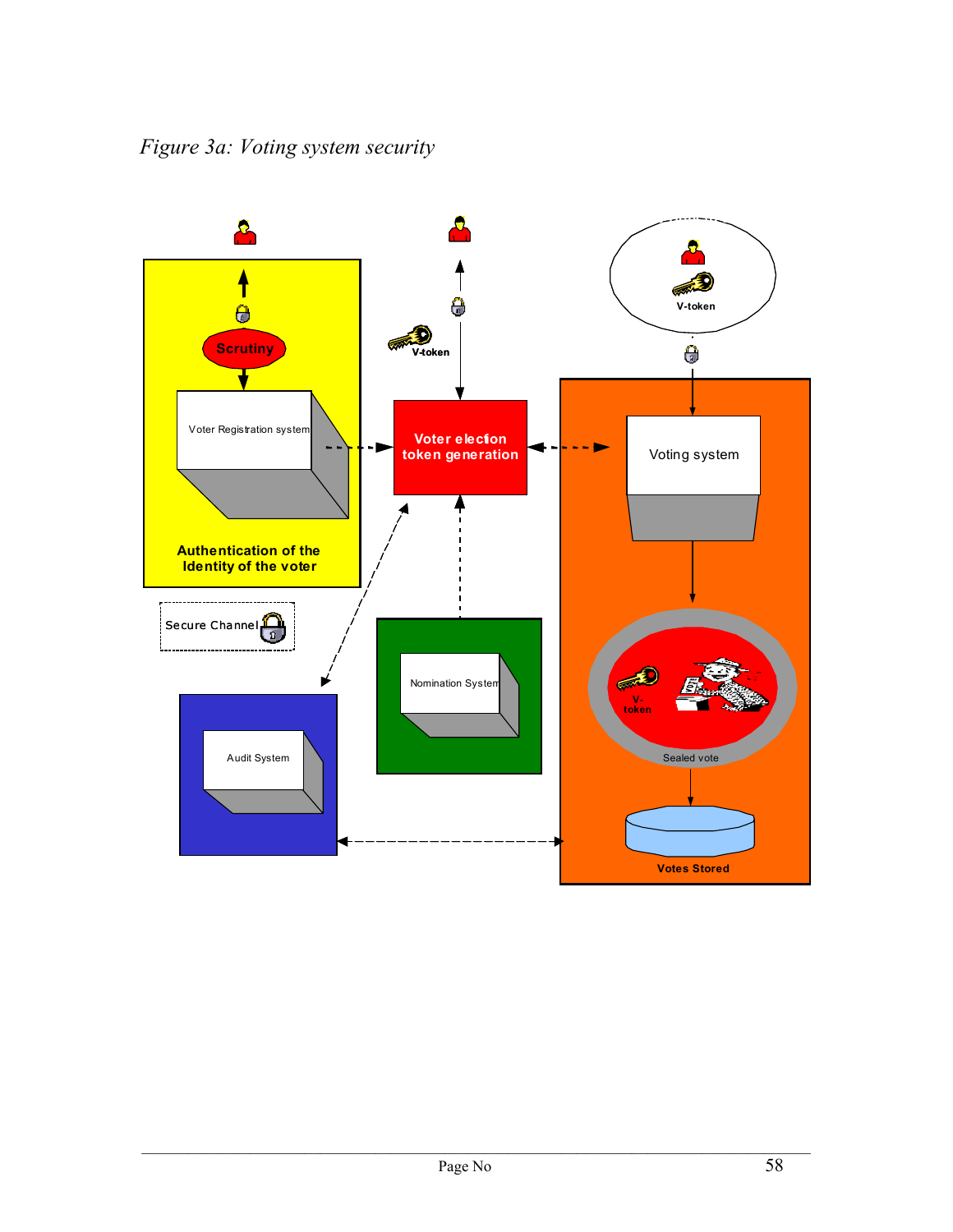## **3.5 Remote voting security concerns**

Many new election systems are currently under evaluation. These systems tend to offer deployment options in which the communication between the voter and the election officials is carried out in an environment that is not completely under the control and monitoring of the election officials and/or election observers (e.g., the Internet, private network, telephones, cable TV networks, etc.). In these "remote" or "unattended" environments, several particular security concerns and questions like:

- How do I know that that the candidate information I am being presented with is the correct information?
- How do I know that my vote will be recorded properly?
- How do I know there isn't a man-in-the-middle who is going to alter my ballot when I place it?
- How do I know that it is the genuine e-voting server I'm connected to that will record my vote rather than one impersonating it that's just going to throw my vote away?
- How do I know that the some component of the system does not have malicious software which will attempt to alter the ballot choices as represented to the voter or alter the voter's selection?

The type and importance of a particular contest will have an effect on whether the above concerns exist and whether they do, or do not, represent a tangible threat to the voting process and its outcome. The table listed at Appendix B shows the concerns that have been identified as possibilities for one such remote or unattended environment (the Internet) that could be used in public election voting scenarios. The table shows how the concerns can be translated to technical threats and characterizes security services that may be used to counter such threats. Many of the items are not unique to the Internet, and can serve as a useful reference or starting point in developing similar threat analysis for other digital and/or unattended voting environments. How the security services are implemented in any particular environment or deployment is outside the scope of this document allowing freedom to the system providers.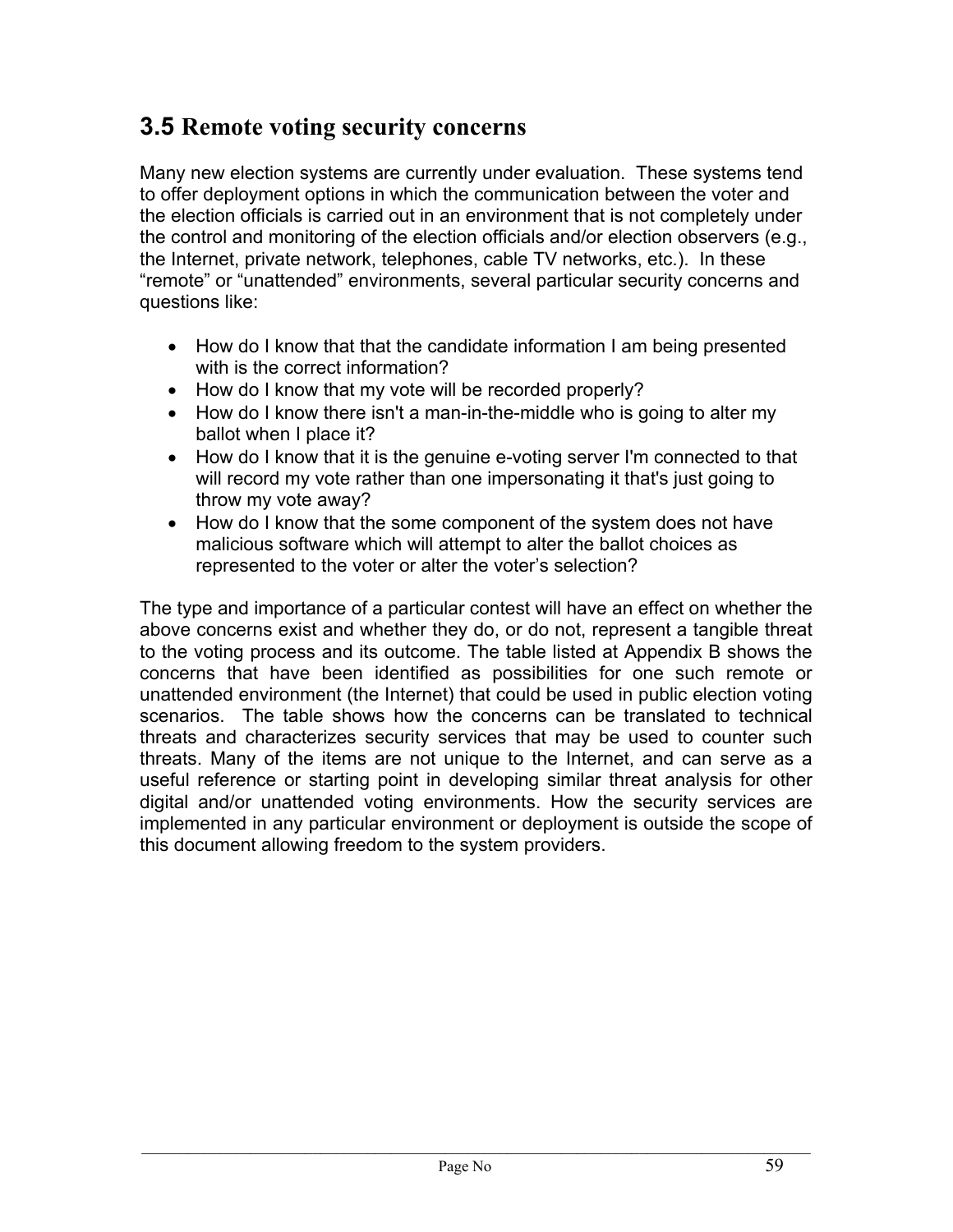## **Appendix A: Glossary/Terminology**

## **E-VOTING TERMS**

The table below contains a list of voting terms used within this process document. The entries in bold relate to core terms that have been centrally defined by the committee and are essential to understanding the use of terminology within this document.

| <b>TERM</b>         | <b>DEFINTION</b>                                      | <b>ORIGIN</b>     |
|---------------------|-------------------------------------------------------|-------------------|
| <b>BALLOT</b>       | Appropriate to one voter and will contain the set     | <b>E&amp;VSTC</b> |
|                     | of candidates or options for a particular contest     |                   |
|                     | within one or more elections.                         |                   |
| <b>BALLOT</b>       | A format for rendering a ballot                       | <b>USA</b>        |
| <b>FORMAT</b>       |                                                       |                   |
| <b>BALLOT</b>       | A template for a physical ballot                      | <b>USA</b>        |
| <b>LAYOUT</b>       |                                                       |                   |
| <b>BALLOT</b>       | Fixed text, image, instructions, etc. that appears on | <b>USA</b>        |
| <b>MESSAGE</b>      | a ballot page                                         |                   |
| <b>BALLOT STYLE</b> | Unique combination of contest and candidates          | <b>USA</b>        |
| <b>CANDIDATE</b>    | An individual in standing in a contest or one of a    | <b>E&amp;VSTC</b> |
|                     | set of proposal on an issue [See option]              |                   |
| <b>CANDIDATE</b>    | A list of candidates or issues involved in a          | <b>E&amp;VSTC</b> |
| <b>LIST</b>         | contest.                                              |                   |
| <b>CAST VOTE</b>    | This is a ballot containing the voters Preferences    | <b>E&amp;VSTC</b> |
| <b>CONSTITUENCY</b> | The whole area to which the elective office relates   | <b>UK</b>         |
|                     | and may include a number of POLLING                   |                   |
|                     | <b>DISTRICTS</b>                                      |                   |
| <b>CONTEST</b>      | A competition between a set of candidates for a       | <b>E&amp;VSTC</b> |
|                     | particular post or on a particular issue              |                   |
| <b>ELECTION</b>     | An election event is a series of elections that for   | <b>E&amp;VSTC</b> |
| <b>EVENT</b>        | some reason are grouped together into one event.      |                   |
|                     | For example they may be completely different          |                   |
|                     | elections but for logistic reason they are all run    |                   |
|                     | on the same day.                                      |                   |
|                     |                                                       |                   |
| <b>ELECTION</b>     | An election is used in the traditional sense, such    | <b>E&amp;VSTC</b> |
|                     | as a country's government election, local             |                   |
|                     | government election, or other local community         |                   |
|                     | elections. An election comprises a collection of      |                   |
|                     | related contests over a defined period of time. A     |                   |
|                     | series of elections may, or may not, be combined      |                   |
|                     | into one ballot for a voter within an election        |                   |

Additional suggestions from committee members have also been included..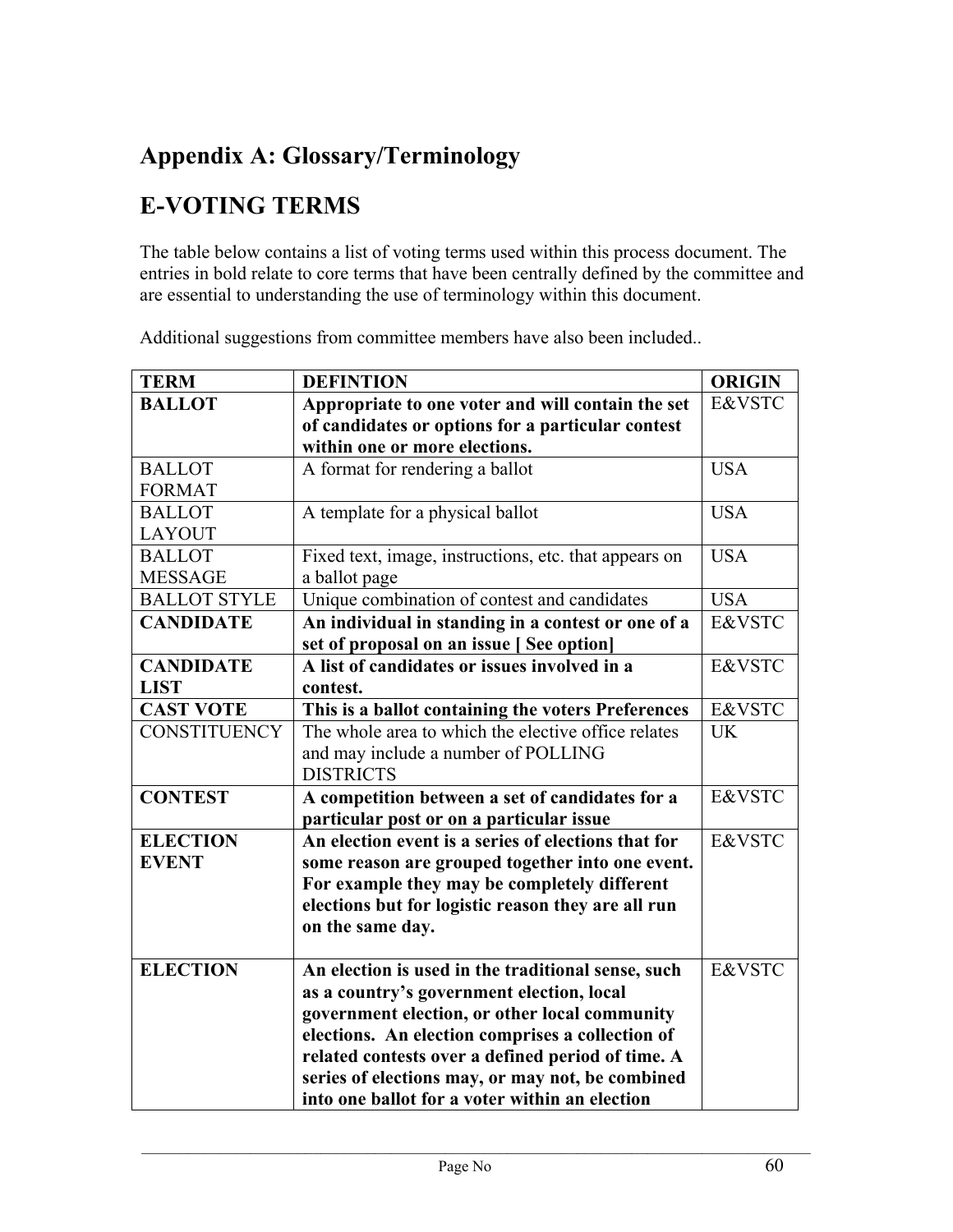| <b>TERM</b>       | <b>DEFINTION</b>                                                    | <b>ORIGIN</b>     |
|-------------------|---------------------------------------------------------------------|-------------------|
|                   | event.                                                              |                   |
| <b>FOOTER</b>     | Text, image, or other detail that appears                           | <b>USA</b>        |
|                   | immediately after a contest or candidate listing                    |                   |
| <b>HEADER</b>     | Text, image, or other detail that appears                           | <b>USA</b>        |
|                   | immediately before a contest or candidate listing                   |                   |
| <b>ITEM</b>       | The thing voted upon whether it is an office,                       | <b>USA</b>        |
|                   | position-elect or referendum                                        |                   |
| <b>ITEM TYPE</b>  | Describes the type of ITEM (such as first-past-the-                 | <b>USA</b>        |
|                   | post, plurality, proportional vote, etc                             |                   |
| <b>POLL SITE</b>  | This refers to the casting of ballots at public sites               | <b>US</b>         |
| <b>INTERNET</b>   | where election officials control the voting platform                |                   |
| <b>VOTING</b>     |                                                                     |                   |
| <b>REMOTE</b>     | This refers to the casting of ballots at private sites,             | <b>US</b>         |
| <b>INTERNET</b>   | where the voter or a third party controls the voting                |                   |
| <b>VOTING</b>     | client.                                                             |                   |
| <b>NON-VOTER</b>  | Someone either who is on the register but has not                   | <b>UK</b>         |
|                   | voted, or someone who is ineligible to vote on Age                  |                   |
|                   | or other grounds                                                    |                   |
| <b>OPTION</b>     | The options are the choices presented to a voter                    | <b>E&amp;VSTC</b> |
|                   | for a particular contest and can comprise the list                  |                   |
|                   | of candidates, choices, answers, etc.                               |                   |
| <b>PARTY</b>      |                                                                     | <b>USA</b>        |
| <b>AFFLIATION</b> | Political party affiliation associated to a CONTEST<br>or CANDIDATE |                   |
| <b>POLLING</b>    | The smallest geographical entity within which the                   | <b>UK</b>         |
| <b>DISTRICT</b>   | VOTERS are subdivided for registration and voting                   |                   |
|                   | purposes                                                            |                   |
| <b>POLLING</b>    | A specific geo-political area that defines a boundary               | <b>USA</b>        |
| <b>DISTRICT</b>   | for a BALLOT CONTEST                                                |                   |
| <b>POLLING</b>    | Unique combination of all DISTRICTS in a specific                   | <b>USA</b>        |
| <b>DISTRICTS</b>  | jurisdiction                                                        |                   |
| <b>SPLIT</b>      |                                                                     |                   |
| <b>REPORTING</b>  | A sub-unit within a CONTEST.                                        | <b>E&amp;VSTC</b> |
| <b>UNIT</b>       |                                                                     |                   |
| <b>ROTATION</b>   | The concept of presenting candidates (for the same                  | <b>USA</b>        |
|                   | contest) in a different order for different ballots                 |                   |
| <b>SELECTION</b>  | The CANDIDATE, answer, etc which is the option                      | <b>USA</b>        |
|                   | or choice for ELECTION                                              |                   |
| <b>SEQUENCE</b>   | Order in which a CANDIDATE or CONTEST                               | <b>USA</b>        |
|                   | appears on a BALLOT                                                 |                   |
| <b>UNDERVOTE</b>  | Indicates whether it is allowable to VOTE for fewer                 | <b>USA</b>        |
|                   | than the allowable SELECTIONS                                       |                   |
| <b>VOTE</b>       | A positive act, which records the voter's choice of                 | <b>UK</b>         |
|                   | CANDIDATE but in such a way as to ensure the                        |                   |
|                   | secrecy of the BALLOT                                               |                   |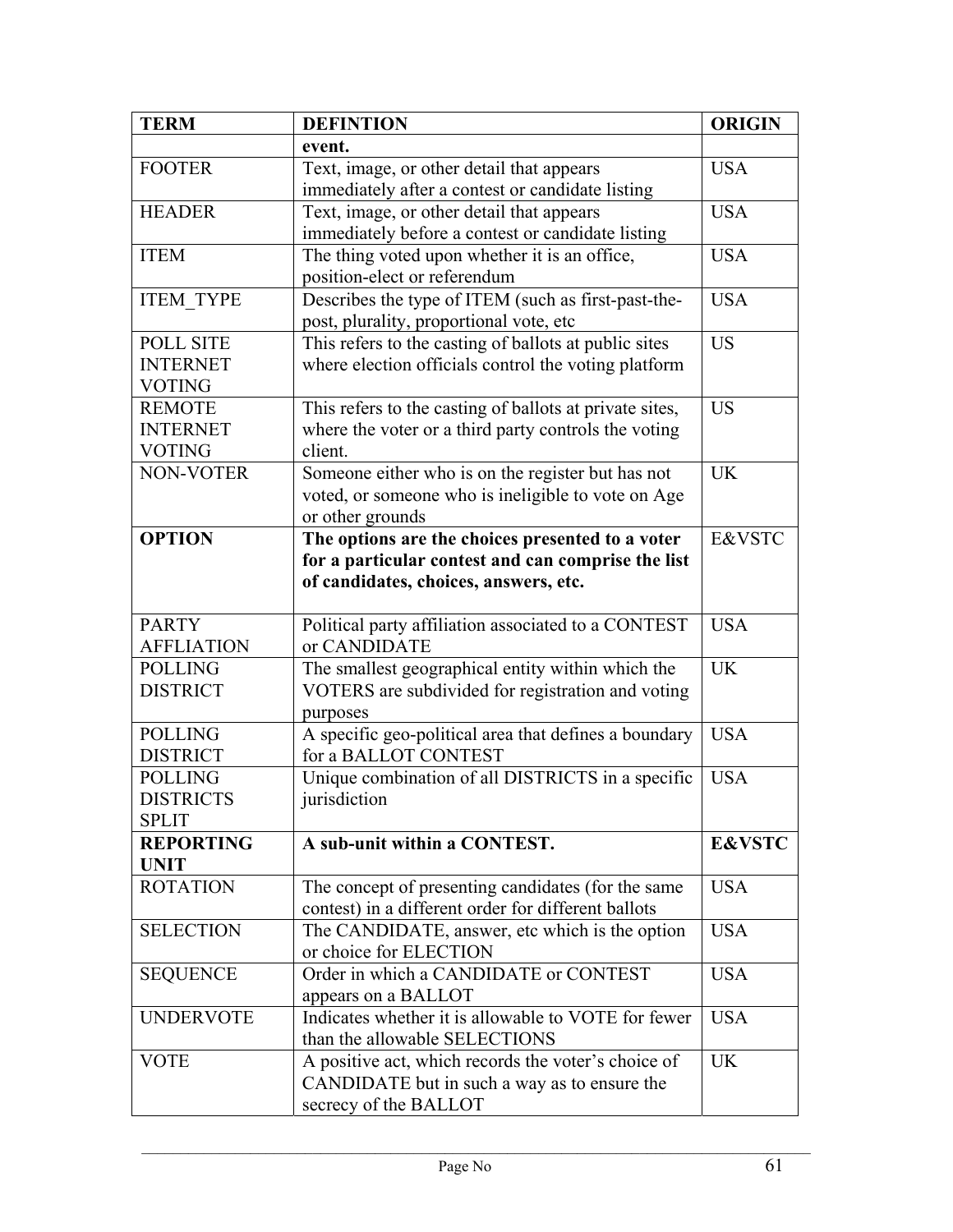| <b>TERM</b>      | <b>DEFINTION</b>                                  | <b>ORIGIN</b> |
|------------------|---------------------------------------------------|---------------|
| <b>VOTELIMIT</b> | Defines the number of vacancies to be filled in a | <b>USA</b>    |
|                  | particular ITEM                                   |               |
| <b>VOTER</b>     | A voter is someone who is on the election list    | E&VSTC        |
| <b>WRITEIN</b>   | Describes the number of write in CANDIDATES       | <b>USA</b>    |
|                  | allowed                                           |               |

## **E-VOTING PROCESS TERMINOLOGY**

| <b>PROCESS</b>          | <b>DEFINITION</b>             | <b>ORIGIN/LINKS</b> |
|-------------------------|-------------------------------|---------------------|
| <b>REGISTER VOTER</b>   | This involves getting         | E&VSTC              |
|                         | personal date onto the        |                     |
|                         | electoral roll                |                     |
| <b>CANDIDATE</b>        | The method of confirming      | <b>E&amp;VSTC</b>   |
| <b>NOMINATION</b>       | eligibility to be a candidate |                     |
|                         | in a contest and storing the  |                     |
|                         | relevant data.                |                     |
| <b>VOTING PROCESS</b>   | This involves the             | <b>E&amp;VSTC</b>   |
|                         | following two activities,     |                     |
|                         | the authentication of the     |                     |
|                         | voter and the casting of an   |                     |
|                         | individual vote.              |                     |
| <b>COUNTING PROCESS</b> | The process of turning        | <b>E&amp;VSTC</b>   |
|                         | voted ballots into the        |                     |
|                         | results of a contest.         |                     |
| <b>VOTER</b>            | The means by which a          | <b>E&amp;VSTC</b>   |
| <b>IDENTIFICATION</b>   | voter registration system     |                     |
|                         | identifies the entity (e.g.   |                     |
|                         | human) entitled to vote.      |                     |
| <b>VOTER</b>            | The means by which an e-      | <b>E&amp;VSTC</b>   |
| <b>AUTHENTICATION</b>   | voting system identifies      |                     |
|                         | that a voter has the right to |                     |
|                         | cast a vote in a contest.     |                     |
| <b>VOTE SEALING</b>     | The means by which voter      | <b>E&amp;VSTC</b>   |
|                         | authentication and one or     |                     |
|                         | more vote can be proved to    |                     |
|                         | be related (e.g. possibly     |                     |
|                         | the a cryptographic way of    |                     |
|                         | sealing together a vote and   |                     |
|                         | proof the voter was           |                     |
|                         | legitimate).                  |                     |

 $\_$  , and the set of the set of the set of the set of the set of the set of the set of the set of the set of the set of the set of the set of the set of the set of the set of the set of the set of the set of the set of th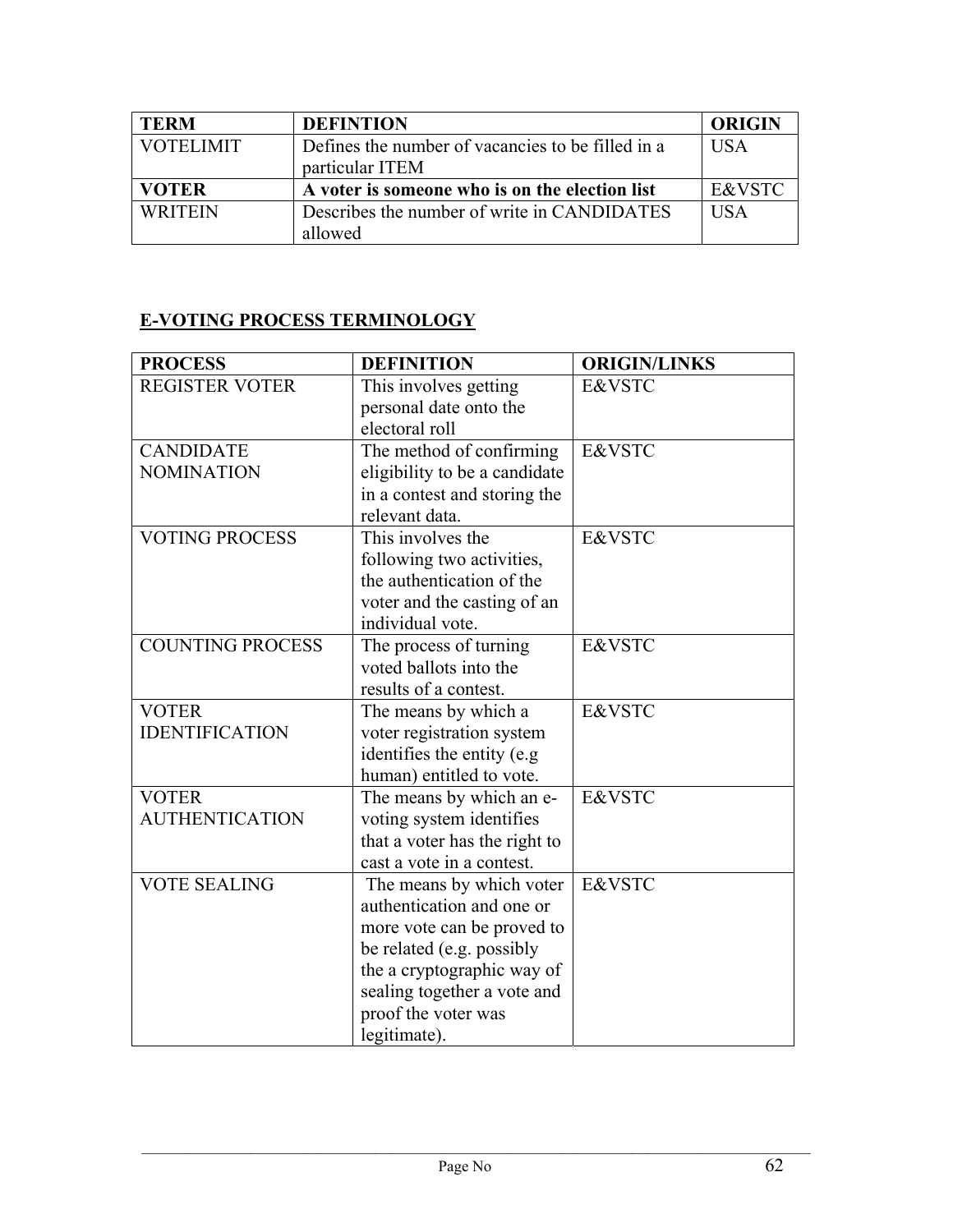## **Appendix B: Internet Voting Security Concerns**

| <b>Concerns raised</b><br>on Internet<br>voting                                                                                                                                                                                                                                                                                                                                                                                                                                                            | <b>Resulting Technical</b><br><b>Threats</b>                                                                                                                                                                              | Possible generic security service<br>countermeasure                                                                                                                                                                                                                                                                                                                                                                                              |
|------------------------------------------------------------------------------------------------------------------------------------------------------------------------------------------------------------------------------------------------------------------------------------------------------------------------------------------------------------------------------------------------------------------------------------------------------------------------------------------------------------|---------------------------------------------------------------------------------------------------------------------------------------------------------------------------------------------------------------------------|--------------------------------------------------------------------------------------------------------------------------------------------------------------------------------------------------------------------------------------------------------------------------------------------------------------------------------------------------------------------------------------------------------------------------------------------------|
| 1: Impersonation<br>of the right to<br>vote.<br>The concern here<br><i>is that a person</i><br>attempts to<br><i>impersonate to be</i><br>a legitimate voter<br>when he/she is<br>not.<br>The initial task of<br>verifying that a<br>person has the<br>right to vote must<br>be part of the<br>voter registration<br>process.<br>A person must not<br>be given the right<br>to vote until after<br>proper due<br>diligence has been<br>undertaken<br>during voter<br>registration that<br>the person has a | Inadequate, incorrect or<br>improper identification of<br>person during registration<br>of voters<br>Inadequate privacy of the<br>exchange between the<br>person and the electoral<br>system during voter<br>registration | Trusted voter identification and<br>registration using:<br>Security Procedures.<br><b>Best Practices.</b><br>$\bullet$<br>Secure communications channels.<br>The voter registration authority must<br>follow standard Security Operating<br>Procedures (SOPs) which ensure due<br>diligence has been done.<br>Channel between voter and registration<br>system must provide:<br><b>Connection Confidentiality</b><br><b>Connection Integrity</b> |
| right to vote in a<br>contest.                                                                                                                                                                                                                                                                                                                                                                                                                                                                             |                                                                                                                                                                                                                           |                                                                                                                                                                                                                                                                                                                                                                                                                                                  |
| $2: V$ oter is not<br>presented with<br>correct ballot<br>information due<br>to incorrect<br>candidate<br><i>identification.</i>                                                                                                                                                                                                                                                                                                                                                                           | Incorrect identification<br>during candidate<br>registration.                                                                                                                                                             | Trusted candidate identification and<br>registration are needed using:<br>Security Procedures.<br>$\bullet$<br><b>Best Practices.</b><br>$\bullet$<br>Secure communications channels.<br>$\bullet$<br>Authentication and identification of<br>candidates                                                                                                                                                                                         |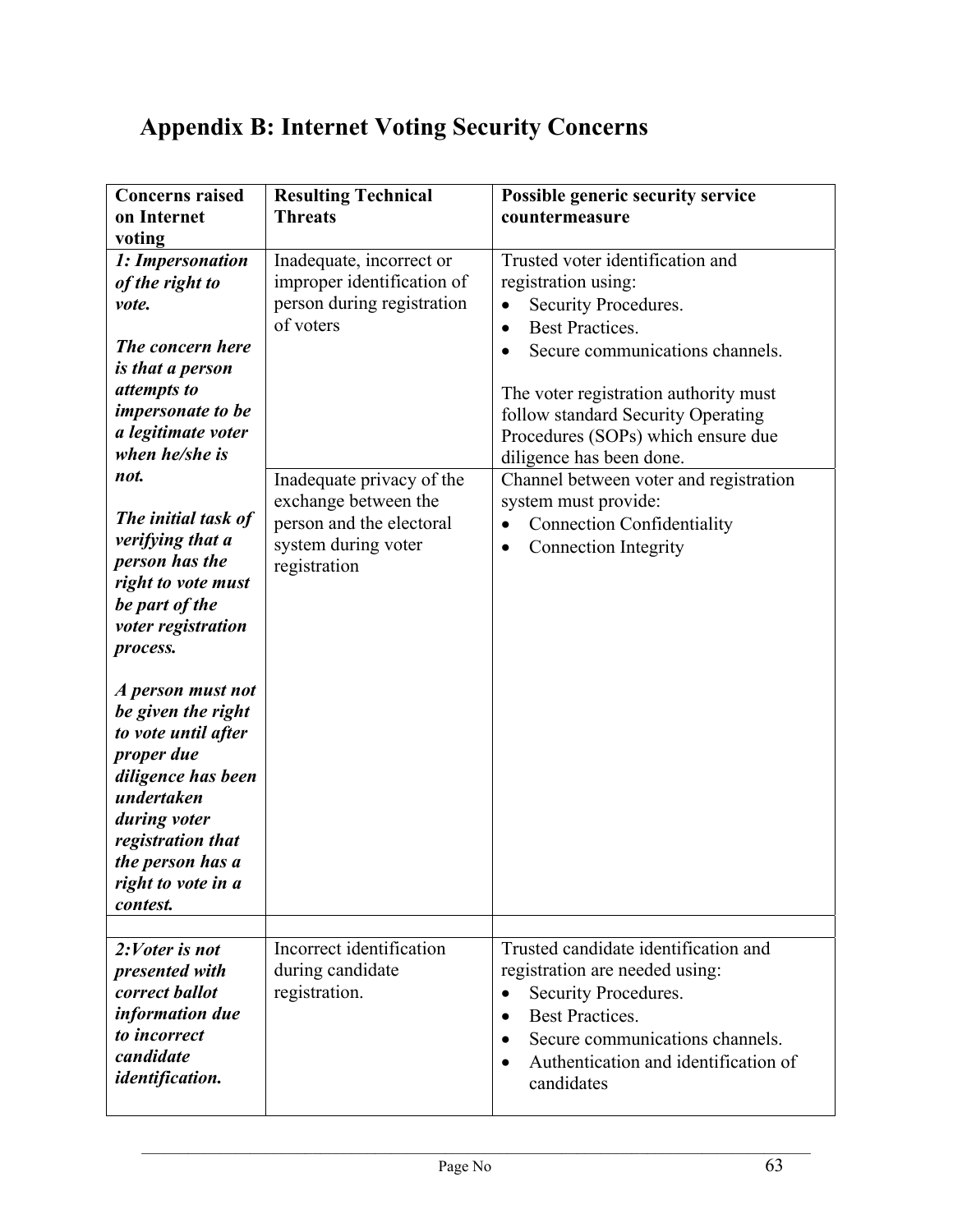| <b>Concerns raised</b>                   | <b>Resulting Technical</b>                             | Possible generic security service                                                                                                       |
|------------------------------------------|--------------------------------------------------------|-----------------------------------------------------------------------------------------------------------------------------------------|
| on Internet                              | <b>Threats</b>                                         | countermeasure                                                                                                                          |
| voting                                   |                                                        | The candidate registration must follow<br>standard Security Operating Procedures<br>(SOPs) which ensure due diligence has<br>been done. |
| 3: Registration                          | Inadequate authentication                              | Channels to and from the registration                                                                                                   |
| system                                   | of registration system                                 | system must provide point to point                                                                                                      |
| <i>impersonation</i>                     |                                                        | authentication.                                                                                                                         |
|                                          |                                                        |                                                                                                                                         |
| 4: Impersonation                         | Incorrect authentication at                            | Trusted voter authentication                                                                                                            |
| of a legitimate                          | the time of casting vote.                              | (i.e. the right to cast a vote in this contest)                                                                                         |
| registered voter                         | Inadequate privacy of the                              | Channel to provide:                                                                                                                     |
|                                          | exchange between the voter<br>and the electoral system | <b>Connection Confidentiality</b><br>$\bullet$                                                                                          |
|                                          | when vote is cast.                                     | Connection Integrity<br>Between voter and e-voting system                                                                               |
|                                          |                                                        |                                                                                                                                         |
|                                          |                                                        |                                                                                                                                         |
| 5: Obtaining the                         | Stealing the voter's voting                            | Some secret data only known to the voter's                                                                                              |
| right to vote<br><i>illegally from a</i> | card (e.g. the V-token data)                           | is required to be presented at the time of<br>casting a vote.                                                                           |
| legitimate voter.                        |                                                        |                                                                                                                                         |
|                                          |                                                        | Before a vote is counted as a valid vote                                                                                                |
| This may be by                           |                                                        | proof must be provided that the voter's                                                                                                 |
| intimidation, theft                      |                                                        | secret data was present at the time of                                                                                                  |
| or by any other                          |                                                        | casting the vote.                                                                                                                       |
| means by which                           |                                                        |                                                                                                                                         |
| voting right has<br>been obtained        |                                                        |                                                                                                                                         |
| <i>illegally.</i>                        |                                                        |                                                                                                                                         |
| For example, by                          |                                                        |                                                                                                                                         |
| <b>Stealing a voting</b>                 |                                                        |                                                                                                                                         |
| card from a                              | Any means of getting a<br>legitimate voter to reveal   |                                                                                                                                         |
| legitimate voter.                        | his V-token data.                                      |                                                                                                                                         |
|                                          |                                                        |                                                                                                                                         |
| 6: Voting system                         | Inadequate authentication                              | Channel to provide:                                                                                                                     |
| impersonation                            | of registration system                                 | Point to point authentication                                                                                                           |
|                                          | Inadequate authentication                              | Channel to provide:                                                                                                                     |
|                                          | of voting casting point                                | Point to point authentication                                                                                                           |
|                                          | (e.g. polling station/ballot<br>box)                   |                                                                                                                                         |
|                                          |                                                        |                                                                                                                                         |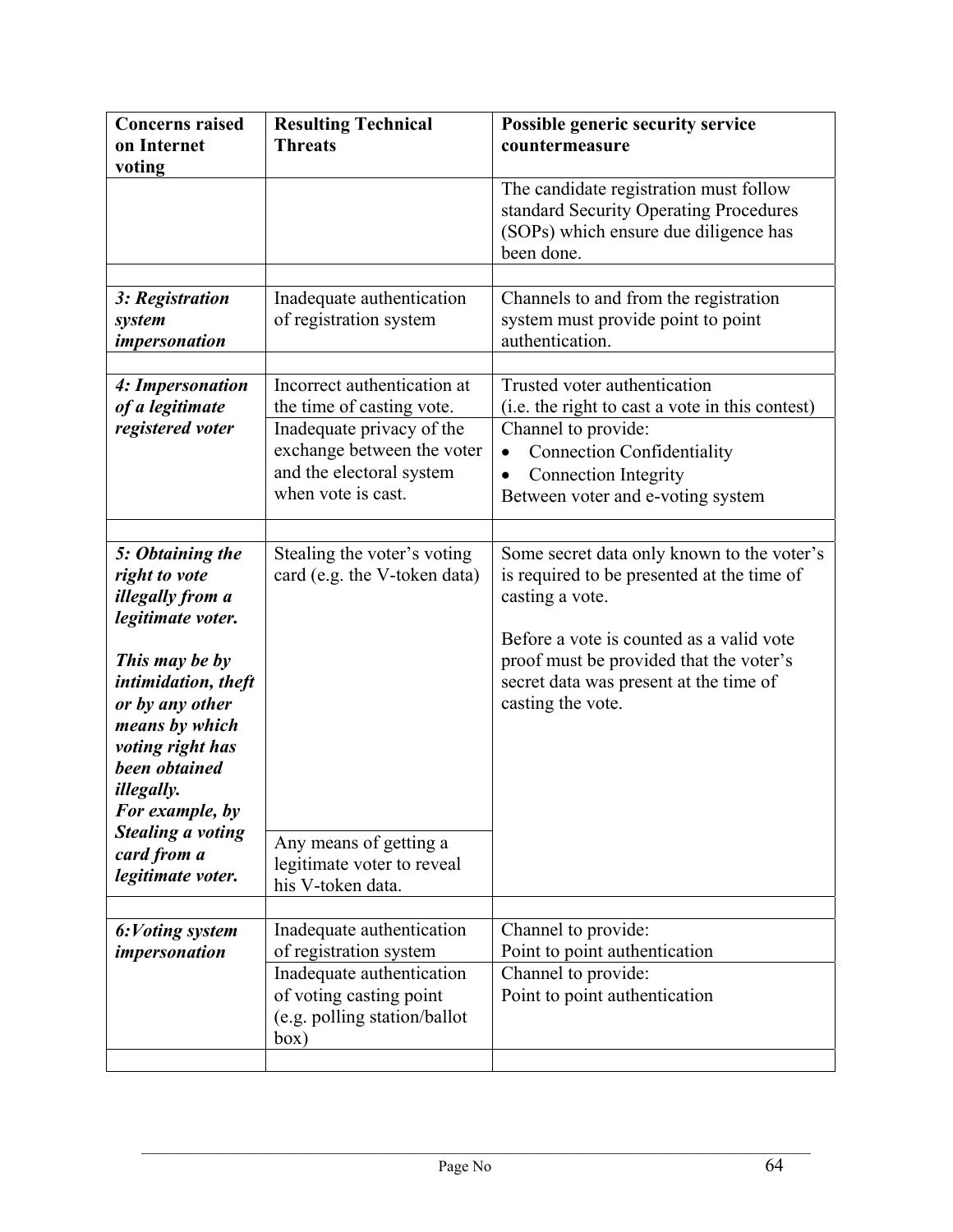| <b>Concerns raised</b>           | <b>Resulting Technical</b>                        | Possible generic security service             |
|----------------------------------|---------------------------------------------------|-----------------------------------------------|
| on Internet                      | <b>Threats</b>                                    | countermeasure                                |
| voting<br>7: Voter is not        |                                                   |                                               |
|                                  | Inadequate integrity of the<br>ballot information | Trusted path to voter on ballot options       |
| presented with<br>correct ballot |                                                   | Integrity of the ballot information           |
| <i>information</i>               | Given to the user                                 | Integrity of cast votes                       |
|                                  | Held in the voting                                |                                               |
|                                  | system                                            |                                               |
|                                  | The casting options                               | Trusted path between voter and vote           |
|                                  | available to the voter are                        | recording                                     |
|                                  | not genuine                                       |                                               |
|                                  | Trojan horse, man in the                          | Trusted path to voter on ballot options       |
|                                  | middle attack                                     |                                               |
|                                  |                                                   |                                               |
| 8:How do I know                  | Integrity of the voting                           | Non-repudiation of the vote                   |
| the voting system                | system                                            | Non-repudiation the vote was cast by a        |
| records votes                    |                                                   | genuine voter                                 |
| properly                         |                                                   | Audit of voting system                        |
|                                  |                                                   | Connection confidentiality                    |
|                                  | Insecure channel between                          | <b>Connection Integrity</b>                   |
|                                  | the voter and the vote                            | <b>Connection Confidently</b>                 |
|                                  | casting point                                     |                                               |
|                                  | Voter's intent is recorded                        | Trusted path between voter and vote           |
|                                  | accurately                                        | recording                                     |
|                                  |                                                   | Non-repudiation of the vote recorded<br>Audit |
|                                  | Proof that a genuine vote<br>has been accurately  |                                               |
|                                  | counted.                                          |                                               |
| 9: How can I be                  | Voter's identification is                         | Voter's identification is anonymous           |
| sure the voting                  | revealed                                          |                                               |
| system will not                  |                                                   |                                               |
| disclose whom I                  |                                                   | Vote confidentiality                          |
| have voted for.                  |                                                   |                                               |
|                                  |                                                   |                                               |
| 10:How can it be                 | Loss of vote                                      | Proof of vote submission                      |
| sure that my vote                |                                                   |                                               |
| has been recorded                |                                                   |                                               |
|                                  |                                                   |                                               |
| 11: How can I be                 | Vulnerable client                                 | Physical security                             |
| sure there is no                 | environment;                                      | Procedural security                           |
| man-in-the-                      | Trojan horses                                     | Unpredictable Coded voting information        |
| middle that can                  | Virus                                             |                                               |
| alter my ballot                  | Interception of                                   | Integrity of communications channel           |
|                                  | communication                                     | between client and server system              |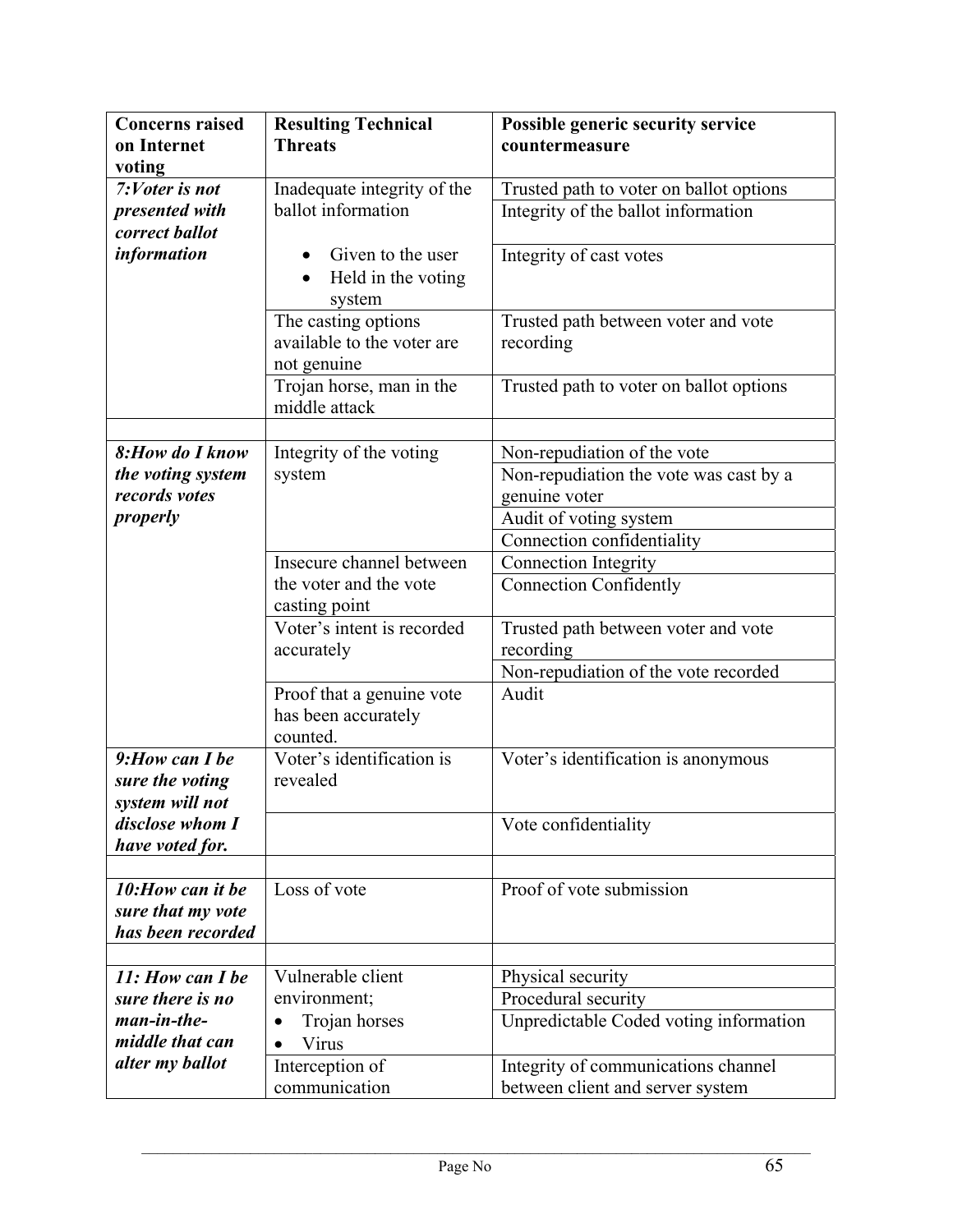| <b>Concerns raised</b><br>on Internet                                                                                      | <b>Resulting Technical</b><br><b>Threats</b>              | Possible generic security service<br>countermeasure      |
|----------------------------------------------------------------------------------------------------------------------------|-----------------------------------------------------------|----------------------------------------------------------|
| voting                                                                                                                     |                                                           |                                                          |
|                                                                                                                            |                                                           |                                                          |
| 12: All votes                                                                                                              | Voter impersonation                                       | Voter authentication                                     |
| counted must be                                                                                                            | Audit facility fails to                                   | Non-repudiation of the vote record                       |
| have been cast by                                                                                                          | provide adequate proof.                                   | Non-repudiation that legitimate voters                   |
| a legitimate voter                                                                                                         |                                                           | have cast all votes.                                     |
|                                                                                                                            | Breaking the vote counting<br>mechanisms                  | Independent audit                                        |
|                                                                                                                            |                                                           |                                                          |
| 13: Only one vote                                                                                                          | Voter impersonation at                                    | User registration security                               |
| is allowed per<br>voter, per contest                                                                                       | registration<br>Multiple registration                     | Procedures                                               |
|                                                                                                                            | applications                                              | Voter Identification                                     |
|                                                                                                                            | Multiple allocation of                                    | Voter authentication                                     |
|                                                                                                                            | voters credentials                                        |                                                          |
| 14: The vote                                                                                                               | Vulnerable client                                         |                                                          |
| cannot be altered                                                                                                          | environment;                                              | Trusted path from voter's intent to vote<br>record.      |
| from the voter's                                                                                                           | Trojan horses                                             | Vote integrity                                           |
| intention.                                                                                                                 | Virus                                                     | Vote non-repudiation                                     |
|                                                                                                                            |                                                           |                                                          |
| 15: The vote may<br>not be observed<br>until the proper<br>time                                                            | Votes may be observed<br>before the end of the<br>contest | Voter confidentiality                                    |
|                                                                                                                            |                                                           |                                                          |
| 16: The voting                                                                                                             |                                                           | Non-repudiation of vote data.                            |
| system must be<br>accountable and<br>auditable                                                                             |                                                           | Audit tools                                              |
|                                                                                                                            |                                                           |                                                          |
| 17: Identification<br>and<br><i>authentication</i><br>information to<br>and from the<br>voter must be<br>privacy protected | Loss of privacy                                           | Channel to provide:<br><b>Connection Confidentiality</b> |
| 18: The voter's                                                                                                            | Voter's identification is                                 |                                                          |
| actual identity<br>may need to be<br>anonymous                                                                             | revealed                                                  | Voter's identification is anonymous                      |